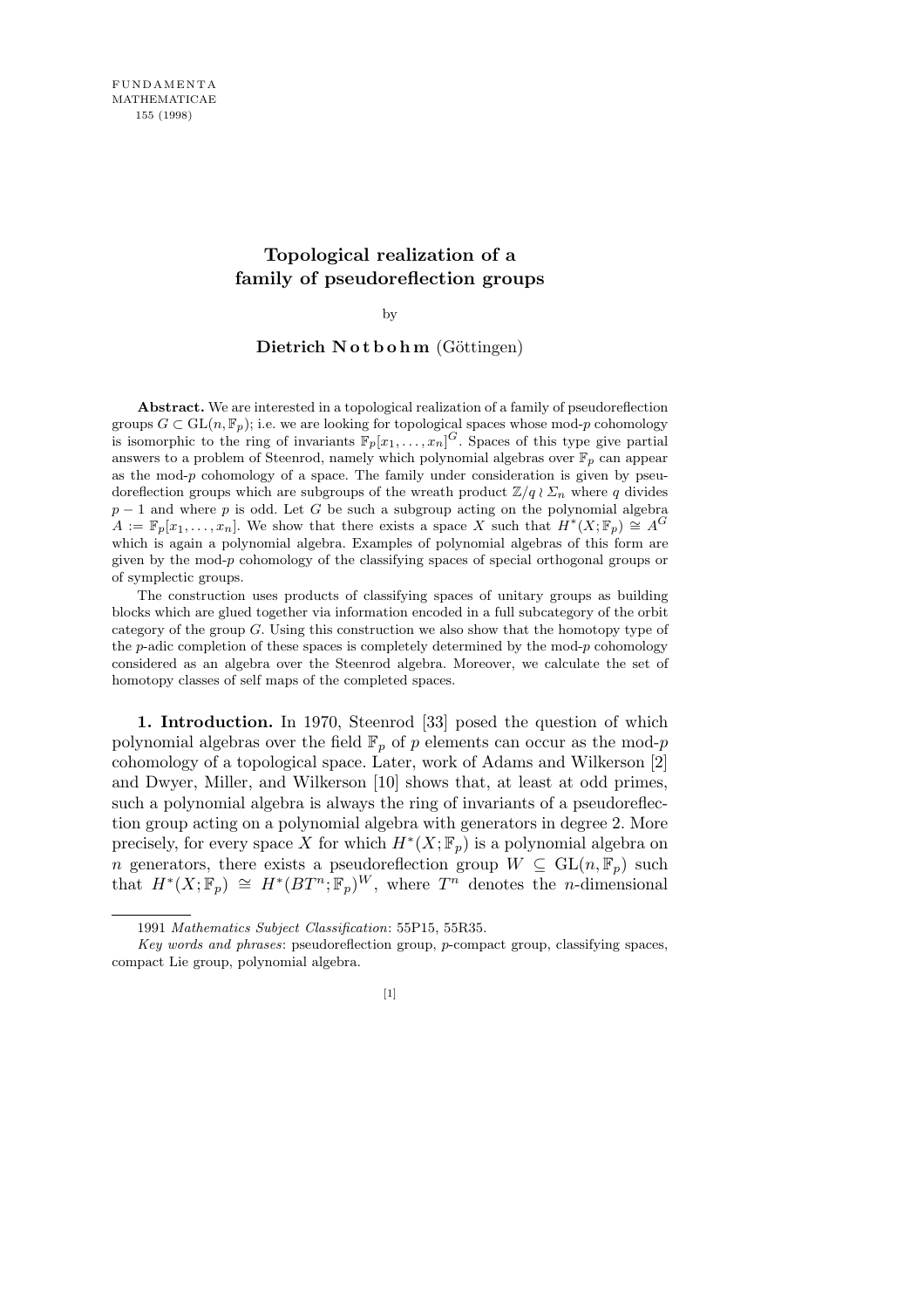2 D. Notbohm

torus. Actually, this isomorphism is an isomorphism of algebras over the Steenrod algebra. Here, a pseudoreflection group means a finite subgroup  $W \subseteq GL(n, \mathbb{F}_p)$  which is generated by pseudoreflections, i.e. by elements of finite order fixing a hyperplane of codimension one. Moreover, Dwyer, Miller, and Wilkerson also showed (still for odd *p*) that any such *W* lifts to a subgroup of  $GL(n,\hat{\mathbb{Z}}_p)$ , that this lift depends only on the geometric realization of the  $\mathbb{F}_p$ -algebra, and that *W* as a subgroup of  $GL(n,\hat{\mathbb{Q}}_p)$  is again a pseudoreflection group [10].

Conversely, we can ask for a realization of a given pseudoreflection group  $W \to GL(n, \hat{\mathbb{Z}}_p)$ ; e.g. for a *p*-complete space X with polynomial mod-*p* cohomology such that  $H^*(X; \mathbb{F}_p) \cong H^*(BT^n; \mathbb{F}_p)^W$  (as algebras over the Steenrod algebra) and such that the lift to  $GL(n,\hat{\mathbb{Z}}_p)$ , determined by X, is given by the representation  $W \to GL(n, \mathbb{F}_p)$  we started with. Actually, for odd primes the work of Dwyer, Miller and Wilkerson shows that such a space *X* even satisfies some stronger conditions. These conditions will be used for a definition.

DEFINITION 1.1. A *realization* of a pseudoreflection group  $W \rightarrow$  $GL(n, \widehat{\mathbb{Z}}_p)$  consists of a *p*-complete space X with polynomial mod-*p* cohomology and a map  $f : BT_{p}^{\wedge} \rightarrow X$  ( $T := T^{n}$ ) such that  $f$  is equivariant up to homotopy with respect to the induced *W*-action on  $BT_p^{\wedge}$  and the trivial action on *X* and such that *f* induces an isomorphism  $H^*(X; \mathbb{F}_p) \cong H^*(BT; \mathbb{F}_p)^W$ . Here,  $GL(n,\hat{\mathbb{Z}}_p)$  acts on  $BT_p^{\wedge} \simeq K((\widehat{\mathbb{Z}}_p)^n,2)$  in the obvious way. A realization of a *p*-adic rational pseudoreflection group is given by a realization of a *p*-adic integral lift.

The classifying space *BG* of a compact connected Lie group *G* has polynomial mod-*p* cohomology if the integral cohomology of *G* is *p*-torsion free, which is true for almost all primes. In this case, the completion of *BG* together with the map  $BT_{G_p^{\wedge}} \to BG_p^{\wedge}$  ( $T_G \subset G$  a maximal torus) realizes the Weyl group  $W_G$  when regarded as a subgroup of  $GL(n,\hat{\mathbb{Z}}_p)$  ( $n = \text{rk}(G)$ ). For a slightly more general definition of the realization of a pseudoreflection group, see Remark 4.10.

If *X* is a realization of the pseudoreflection group  $W \to GL(n, \mathbb{Z}_p)$ , one can easily show that  $H^*(X; \widehat{\mathbb{Z}}_p) \cong H^*(BT_p^{\wedge}; \widehat{\mathbb{Z}}_p)^W$  and that  $H^*(X; \widehat{\mathbb{Z}}_p) \otimes \mathbb{Q}$  $\cong (H^*(BT_p^{\wedge};\hat{\mathbb{Z}}_p) \otimes \mathbb{Q})^W$  (see Proposition 4.9).

A complete classification of all irreducible pseudoreflection groups over  $\mathbb{Q}_p$  has been made by Clark and Ewing [8], based on the classification by Shephard and Todd of irreducible pseudoreflection groups over  $\mathbb{C}$  [32]. Most of the groups on this list have already been shown to be realizable by spaces with polynomial cohomology (see [8], [36], [3], [12]); i.e. there exists a *p*-adic integral lift which has a realization in the above sense. In fact, there is only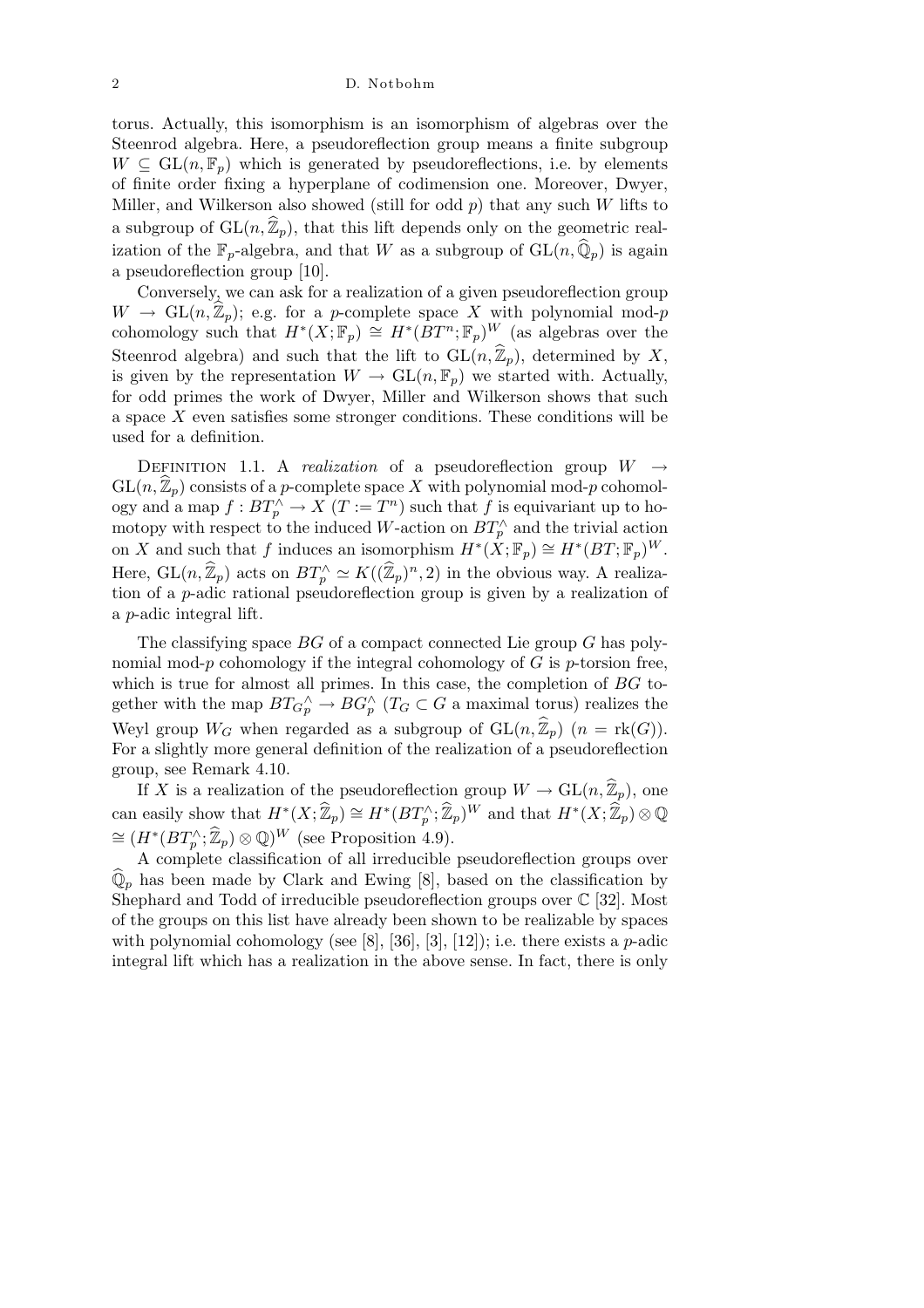one case on the Clark–Ewing list for which the problem is not completely solved. Partial results for this case are achieved by Quillen [31, *§*10] and by Xu [35], who constructed the spaces in the cases where  $p<sup>2</sup>$  does not divide the order of the group. Our results here fill this last gap, in that we realize all of the groups in this class. In addition, we show that the realization is unique up to homotopy (in a sense made more precise below), and describe the monoids of self maps of the spaces.

We now set up the notation needed to describe our results explicitly. For any  $q > 1$ , let  $\mu_q \subseteq \mathbb{C}$  be the group of *q*th roots of unity. We fix an identification  $\mu_q \cong \mathbb{Z}/q$ .

DEFINITION 1.2. For any  $q > 1$ , any  $r | q$ , and any  $n > 1$ , we set

$$
A(q,r;n) = \{(z_1,\ldots,z_n) \in (\mu_q)^n \mid z_1,\ldots,z_n \in \mu_r\}
$$

and define  $G(q, r; n) \subseteq U(n)$  to be the subgroup generated by  $A(q, r; n)$ (regarded as a group of diagonal matrices) and the group  $\Sigma_n$  of permutation matrices.

Thus  $G(q, r; n)$  is a semidirect product of  $A(q, r; n)$  and  $\Sigma_n$ , and  $|G(q, r; n)| = q^{n-1}r \cdot n!$ . Also,  $G(q, q; n) ≅ \mathbb{Z}/q \wr \Sigma_n$  (the wreath product).

Remark 1.3. Clearly,  $G(q, r; n)$  can be considered as a subgroup of  $GL(n, R)$  for any commutative ring R which contains the group of  $q$ th roots of unity. Note that  $G(q, r; n)$  is always a pseudoreflection group in this situation: it is generated by the pseudoreflections

$$
\sigma\begin{pmatrix} u & 0 & \cdots & 0 \\ 0 & 1 & \cdots & 0 \\ \vdots & \vdots & \ddots & \vdots \\ 0 & 0 & \cdots & 1 \end{pmatrix} \sigma^{-1} \quad \text{and} \quad \sigma\begin{pmatrix} 0 & v & 0 & \cdots & 0 \\ v^{-1} & 0 & 0 & \cdots & 0 \\ 0 & 0 & 1 & \cdots & 0 \\ \vdots & \vdots & \vdots & \ddots & \vdots \\ 0 & 0 & 0 & \cdots & 1 \end{pmatrix} \sigma^{-1},
$$

for all  $u \in \mu_r$ , all  $v \in \mu_q$ , and all  $\sigma \in \Sigma_n$  (regarded as a permutation matrix). In particular, this applies when  $R = \mathbb{F}_p$ ,  $\mathbb{Z}_p$ , or  $\mathbb{Q}_p$ , for any prime  $p \equiv 1 \pmod{q}$ . In this situation (and when *p* is understood), we denote by  $V(q,r;n)$  this associated representation on  $(\widehat{\mathbb{Z}}_p)^n$ .

If  $G(q, r; n)$  is any of the groups  $G(2, 1; n)$ ,  $G(2, 2; n)$ ,  $G(3, 1; 2)$ ,  $G(4, 1; 2)$ , or  $G(6, 1; 2)$ , then it is in fact conjugate to a subgroup of  $GL(n, \mathbb{Z})$ . Actually, they are the only pseudoreflection groups of the form  $G(q, r; n)$  which can be realized over  $\widehat{Q}_2$  [8]. Moreover, in these cases,  $G(q, r; n)$  is the Weyl group of the compact connected Lie group  $SO(2n)$ ,  $SO(2n+1)$ ,  $SU(3)$ ,  $Sp(2)$ , or  $G_2$ , respectively, with representation given by its action on the integral lattice of the maximal torus. Hence, these groups all have topological realizations.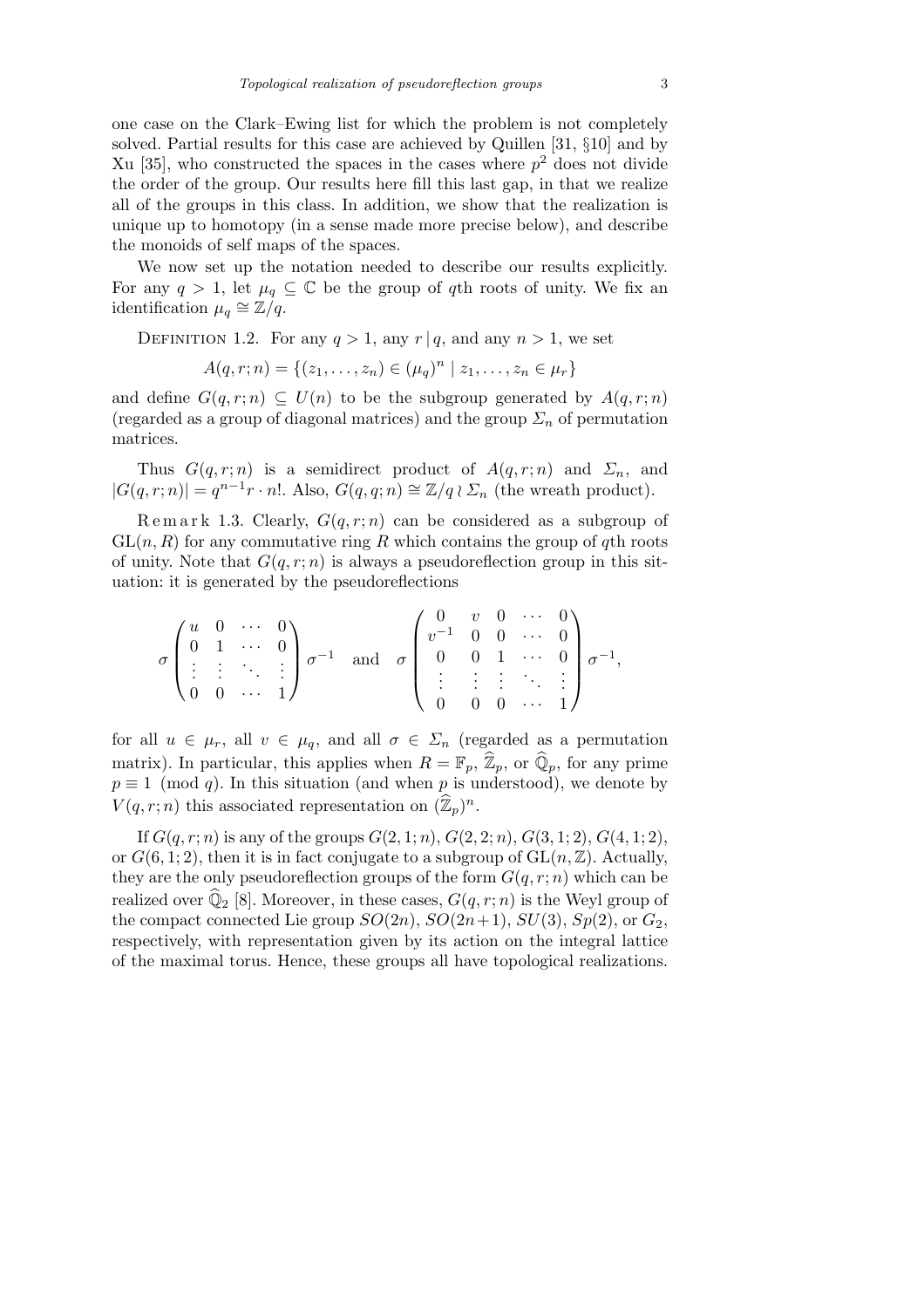For  $p = 2$  and  $G(2, 1; n)$ ,  $G(2, 2; n)$  and  $G(6, 1; 2)$  this is not true in the sense of Definition 1.1 but in the extended sense of Remark 4.10.

We therefore can focus our attention on the groups  $G = G(q, r; n)$  realized at odd primes *p* such that  $q|(p-1)$ . These are exactly the pseudoreflection groups described in case no. 2a in the list of Clark and Ewing [8].

For convenience, throughout the rest of this section, we fix  $r | q > 1$ ,  $n \geq 2$ , and let *p* be an odd prime such that  $q \mid (p-1)$ . We first consider the ring of invariants for  $G(q, r; n)$  acting on the appropriate polynomial algebras.

PROPOSITION 1.4. *Set*  $R = \mathbb{F}_p$ ,  $\widehat{\mathbb{Z}}_p$ , *or*  $\widehat{\mathbb{Q}}_p$ , *and fix an identification of µ<sup>q</sup> with the group of qth roots of unity in R. Then*

$$
R[x_1,\ldots,x_n]^{G(q,r;n)} \cong R[y_1,\ldots,y_{n-1},e],
$$

*where for each i,*  $y_i = \sigma_i(x_1^q)$  $x_1^q, \ldots, x_n^q$ ) (*the ith elementary symmetric polynomial*), and where  $e = (x_1, \ldots, x_n)^r$ . In particular, the ring of invariants is *a polynomial algebra.*

Proof. Set  $G = G(q, r; n)$  and  $A = A(q, r; n)$ . Any element  $\alpha \in$  $R[x_1, \ldots, x_n]^A$  can be written uniquely in the form  $\alpha = a_0 + a_1e + \ldots$  $a_{k-1}e^{k-1}$ , where  $k = q/r$  and  $a_i \in R[(x_1)^q, \ldots, (x_n)^q]$  for each *i*. Then  $\alpha$  is *G*-invariant if and only if each *a<sup>i</sup>* lies in

$$
R[(x_1)^q, \ldots, (x_n)^q]^{n} \cong R[y_1, \ldots, y_{n-1}, y_n]
$$

(cf.  $[22]$ ), where each  $y_i$  is the *i*<sup>th</sup> elementary symmetric polynomial on the elements  $(x_1)^q, \ldots, (x_n)^q$  (and  $y_n = e^{q/r}$ ).

The polynomial ring  $\mathbb{F}_p[x_1,\ldots,x_n]$  can be identified with the mod-*p* cohomology  $H^*(BT; \mathbb{F}_p)$  of the classifying space  $BT$  of an *n*-dimensional torus *T*. Thus the last proposition shows that  $H^*(BT; \mathbb{F}_p)^G$  is a polynomial algebra. We can state our main results: the existence and homotopy uniqueness of spaces which realize the pseudoreflection groups  $G(q, r; n)$ .

THEOREM 1.5. *Fix*  $q > 1$ ,  $r | q$ , and  $n > 1$ , and let *p* be an odd prime *such that*  $q|(p-1)$ *. Then*  $G = G(q, r; n) \subset GL(n, \hat{\mathbb{Z}}_p)$  *can be realized by a p*-complete space  $BX = BX(q, r; n)$ .

The space  $BX(q, r; n)$  satisfies a strong homotopy uniqueness property as the next theorem shows.

THEOREM 1.6. *Fix*  $q > 1$ ,  $r | q$ , and  $n > 1$ , and let p be an odd prime *such that*  $q|(p-1)$ *. Let*  $BX = BX(q,r;n)$  *be the space constructed in Theorem* 1.5. *Then for any p*-complete space *Y* such that  $H^*(BX; \mathbb{F}_p) \cong$ *H<sup>∗</sup>* (*Y* ; F*p*) *as algebras over the Steenrod algebra*, *the spaces Y and BX are homotopy equivalent.*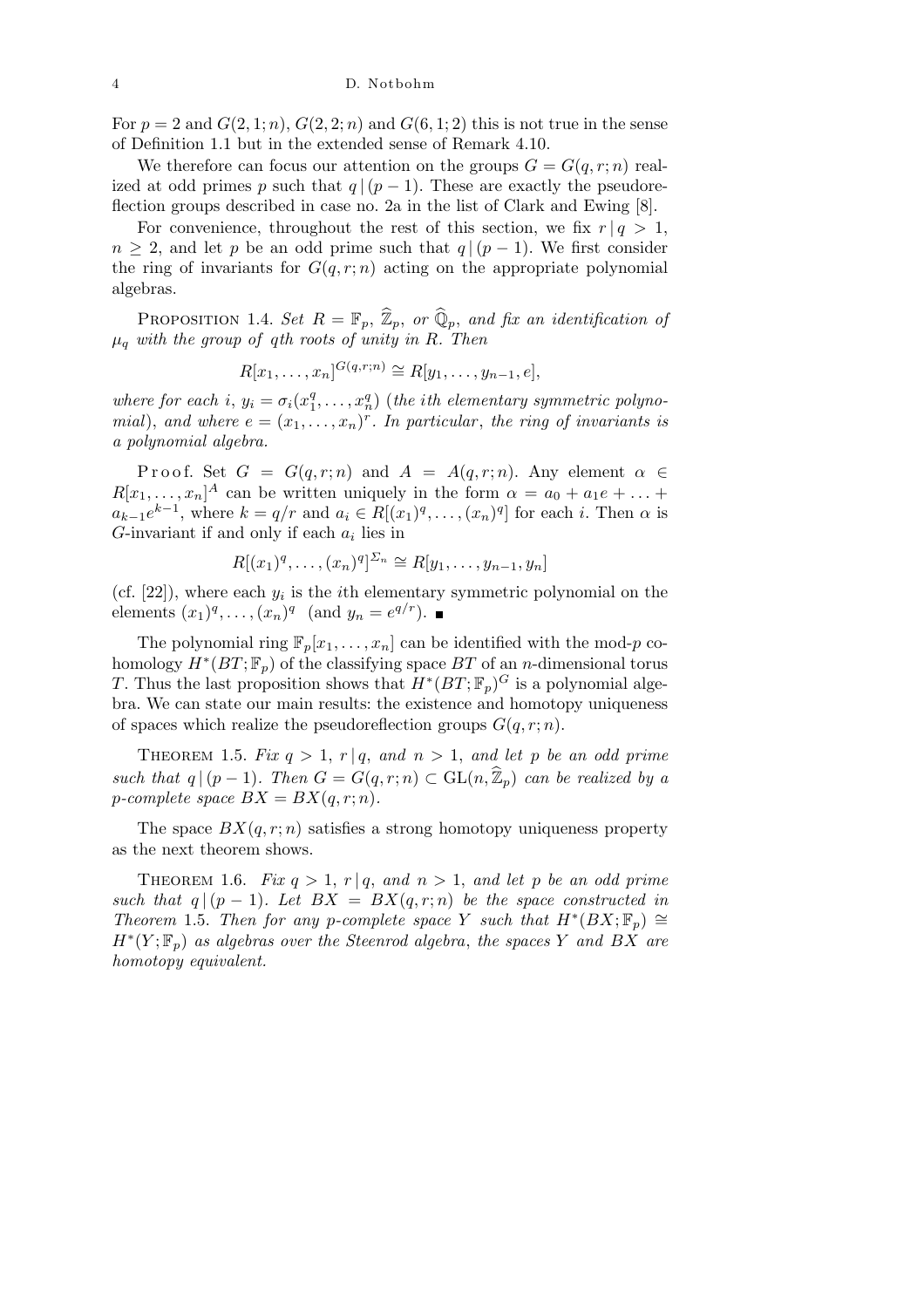It turns out that the space  $BX(q, r; n)$  behaves in many ways like the classifying space of a compact Lie group with Weyl group  $G(q, r; n)$  acting on a "*p*-complete *n*-torus" via the representation  $V(q, r; n)$  (Proposition 4.4). That is the reason why we switched to the notation *BX* (instead of *X*). We think of *BX* as the classifying space of the loop space  $X := \Omega BX$ , which is a *p*-compact group (a *p*-complete generalization of a compact Lie group) in the sense of Dwyer and Wilkerson. This interpretation is not necessary for the construction of the spaces *BX*, but is very helpful in the proof of the homotopy uniqueness property (Theorem 1.6), and in the description of the monoid of self maps [*BX, BX*].

The description of [*BX, BX*] is given in Theorem 7.2 below, in terms of the normalizer of *G* in  $GL(n, \hat{Q}_p)$ . In particular, we prove that the homotopy classes of self maps of *BX* are detected by its rational *p*-adic cohomology:

THEOREM 1.7. Let p be an odd prime,  $q > 2$  and  $r | q | (p - 1)$ , and set  $BX = BX(q, r; n)$ *. Then the obvious map* 

$$
[BX, BX] \to \text{Hom}(H^*(BX; \widehat{\mathbb{Z}}_p) \otimes \mathbb{Q}, H^*(BX; \widehat{\mathbb{Z}}_p) \otimes \mathbb{Q})
$$

*is a monomorphism.*

For  $q = 2$ , the group  $G(q, r; n)$  is the Weyl group of  $SO(2n)$  or  $SO(2n+1)$ , and Theorem 1.6 shows that the space  $BX(q, r; n)$  is homotopy equivalent to  $BSO(2n)$ <sup> $\wedge$ </sup> or  $BSO(2n+1)$ <sup> $\wedge$ </sup>. For these spaces, the monoid of self maps has already been calculated in [20]. In that paper, Theorem 1.7 is also shown for  $q=2$ .

Theorem 1.5 also gives new decompositions of the classifying spaces of  $SO(n)$ ,  $Sp(n)$ ,  $SU(3)$  and  $G_2$  at odd primes; or alternatively, reconstructs the classifying spaces of these groups at odd primes. For these compact connected Lie groups, Theorem 1.6 has already been proven with different methods in [10] (for *p* coprime to the order of *G*) and in [29] (for all odd primes).

We sketch here the construction of  $BX(q, r; n)$ . Let C be the full subcategory of the orbit category of  $G = G(q, r; n)$  with objects  $G/H$  for all subgroups *H* conjugate to a product of symmetric groups contained in  $\Sigma_n$ (considered as a subgroup of *G*). By sending each orbit  $G/H$  of this form to the ring of invariants  $R[x_1, \ldots, x_n]^H$ , we get a functor from  $\mathcal C$  into the category of algebras over the Steenrod algebra. This is then realized as the cohomology of a functor on  $\mathcal{C}$ , first to the homotopy category, and then to the category of spaces: a functor which sends *G/H* to an appropriate product of classifying spaces of unitary groups. Finally, *BX* is defined to be the homotopy direct limit of this topological functor. The mod-*p* cohomology of *BX* is calculated using the Bousfield–Kan spectral sequence, and shown to be isomorphic to the ring of invariants  $R[x_1, \ldots, x_n]$ <sup>*G*</sup>. This particular con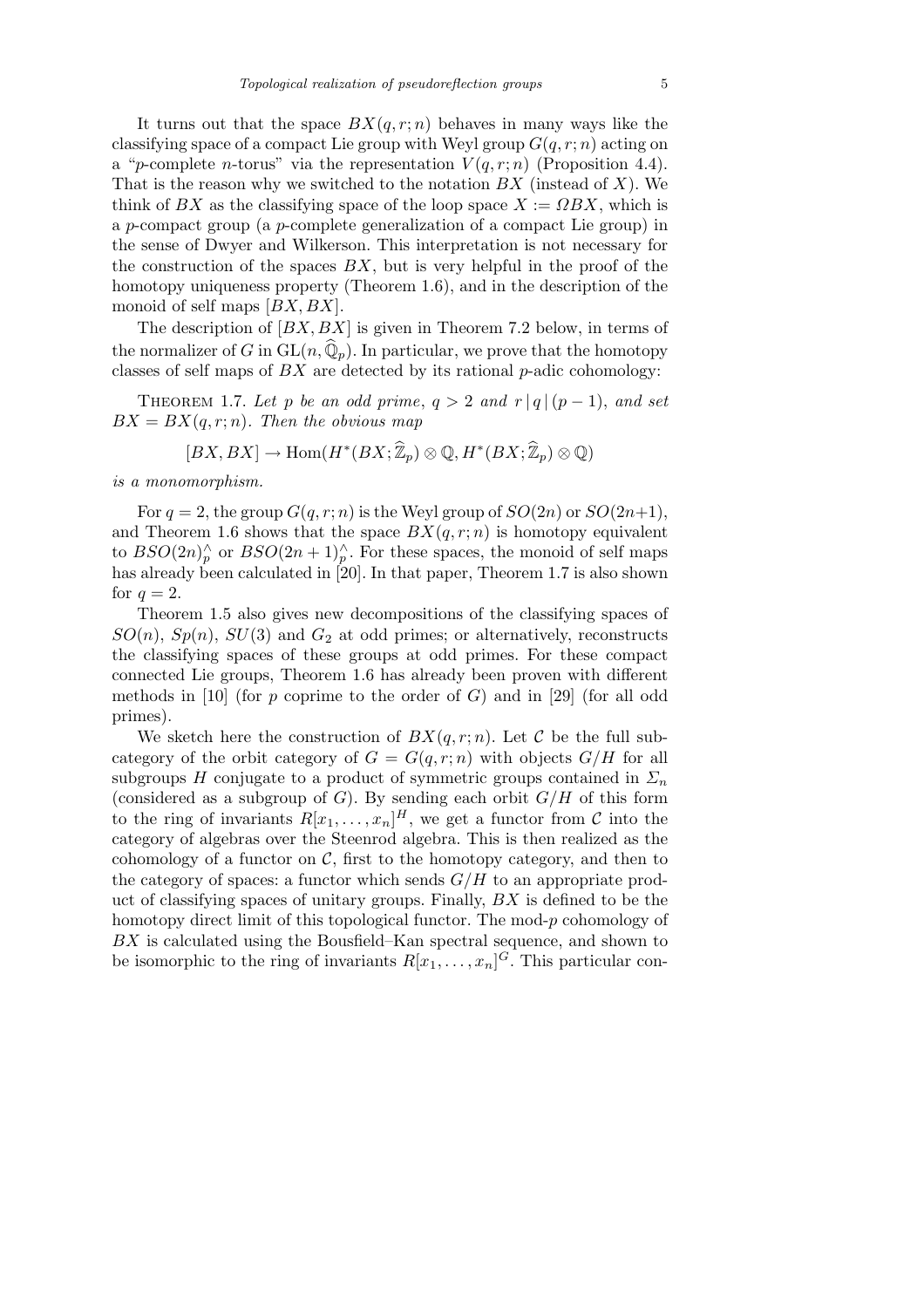6 D. Notbohm

struction is also used in the proof of uniqueness (Theorem 1.6), and when determining the monoid [*BX, BX*].

The paper is organized as follows. In Section 2, we prove a vanishing result for higher derived functors of inverse limits in certain very specialized situations. This is then used in Section 3, when constructing the spaces *BX*. The definitions and basic results about the *p*-compact groups of Dwyer and Wilkerson [11] are recalled in Section 4, where we also study particular maps between *p*-compact groups, and show that the spaces *BX* constructed in Section 3 are *p*-compact groups. These results, in this generality, are necessary for the proof of the homotopy uniqueness of the space *BX* (Theorem 1.6) in Section 5, and for the calculation of the monoid [*BX, BX*] in Section 7. The calculation of the Weyl group of  $G \subseteq GL(n, \widehat{Q}_p)$ , needed to determine [*BX, BX*], is done in Section 6.

This paper appears only under my name, but actually, this is joint work with R. Oliver. He found this very simple construction of the spaces realizing the pseudoreflection groups in question. My only contribution consists of the idea how one can use his construction for a proof of the homotopy uniqueness property and for the calculation of the set of homotopy classes of the self maps of these spaces. It proved impossible for us to agree on a way of presenting the results, and Oliver eventually suggested that I publish a version of the work under my own name. It is a pleasure for me to thank him here for all his contributions.

I also would like to thank the referee for some clarification in the statements and the proofs of Propositions 2.1 and 2.2, and the Centre de Recerca Matem`atica in Barcelona for their hospitality when this joint work was started.

**2. Inverse limits of functors on subcategories.** Let *C* be a small category and  $\text{Fun}(\mathcal{C}, \mathcal{A}\mathfrak{b})$  the category of (covariant) functors from  $\mathcal C$  to  $\mathcal{A}\mathfrak{b}$ . Then there exist higher limits

$$
\varprojlim_{\mathcal{C}}^i : \mathrm{Fun}(\mathcal{C}, \mathsf{Ab}) \to \mathsf{Ab}
$$

defined as right derived functors of the inverse limit functor

$$
\varprojlim_{\mathcal{C}} : \operatorname{Fun}(\mathcal{C},Ab) \to Ab
$$

(cf.  $[5, XI.6]$  or  $[30, Lemma 2]$ ).

For any pair of categories  $C \supseteq D$  and any object *x* in *C*, we let  $(x \rightarrow D)$ denote the category of objects in  $\mathcal{D}$  "under"  $x$ : the objects are the morphisms  $\varphi : x \to y$  in C such that *y* is an object in D, and a morphism  $(y_1, \varphi_1) \rightarrow (y_2, \varphi_2)$  is an element in Mor $\varphi(y_1, y_2)$  which makes the obvious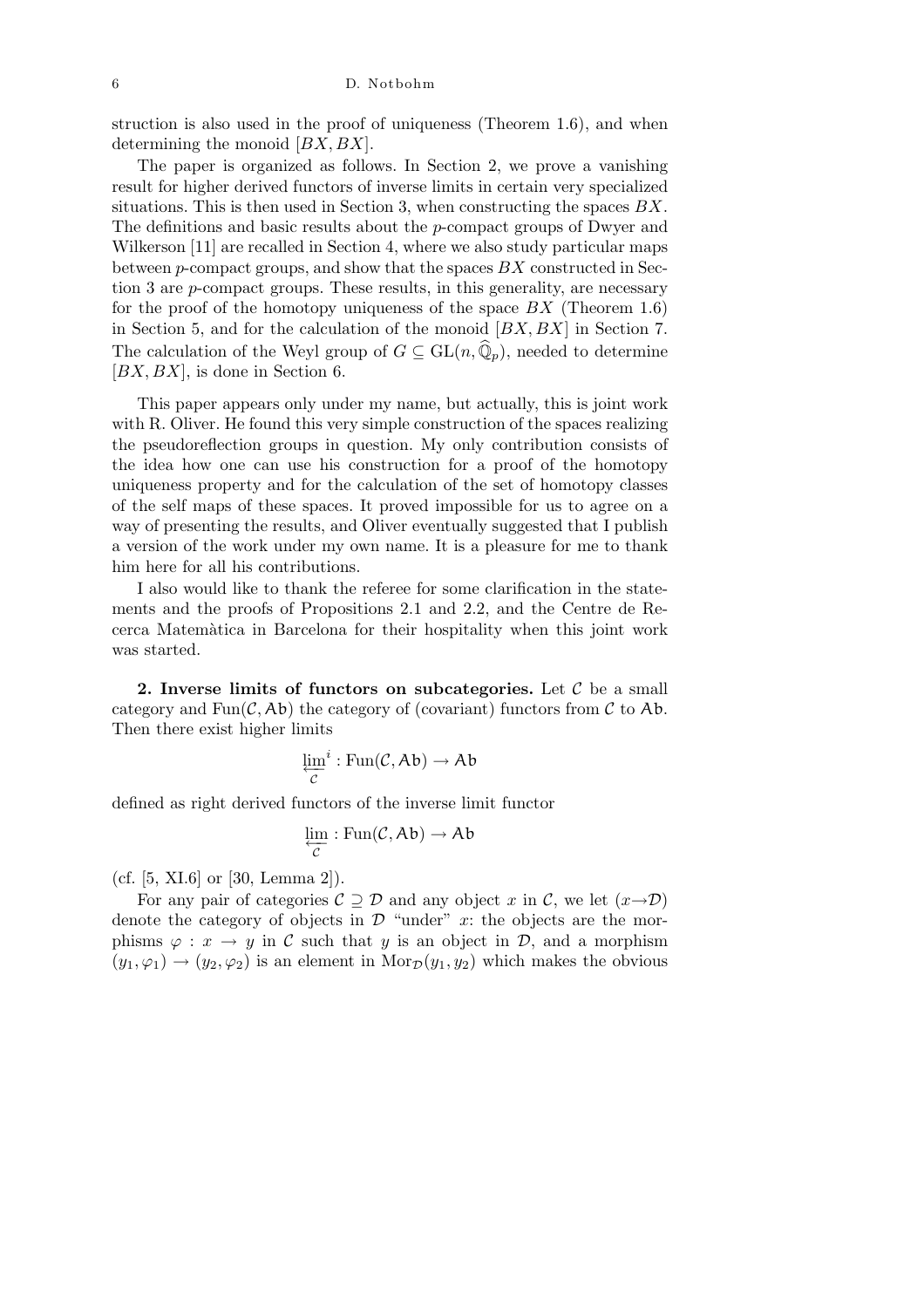triangle commute in *C*. The category  $(D \rightarrow x)$  of objects "over" *x* is defined analogously.

PROPOSITION 2.1. Let C be a small category, and let  $\mathcal{D} \subseteq \mathcal{C}$  be a full *subcategory.* Let  $F: C \to Ab$  *be a* (*covariant*) *functor such that for each object*  $y \in Ob(\mathcal{C}) \setminus Ob(\mathcal{D}),$ 

$$
\lim_{y \to \mathcal{D}}^* (F|(y \to \mathcal{D})) = \begin{cases} F(y) & \text{if } * = 0, \\ 0 & \text{if } * > 0. \end{cases}
$$

*Then*

$$
\varprojlim_{\mathcal{C}}^*(F) \cong \varprojlim_{\mathcal{D}}^*(F).
$$

P r o o f. Let  $I: \mathcal{D} \to \mathcal{C}$  be the inclusion functor. The right Kan extension

$$
I^*: \operatorname{Fun}(\mathcal{D}, \mathsf{Ab}) \to \operatorname{Fun}(\mathcal{C}, \mathsf{Ab})
$$

is defined by

$$
I^*(F)(y) = \varprojlim_{y \to \mathcal{D}} (F \mid (y \to \mathcal{D})).
$$

There exists a composition of functors spectral sequence

$$
\varprojlim_{\mathcal{C}}^{i}(R^{j}I^{*}(FI)) \Rightarrow \varprojlim_{\mathcal{D}}^{i+j}(FI)
$$

converging to the higher limits of  $F$  restricted to  $D$  (cf. [7, XVI, 3] or [16, Appendix II, 3.6]). Here,

$$
R^{j}I^{*}(FI) \cong \varprojlim_{y \to \mathcal{D}}^{j}(F \mid (y \to \mathcal{D}))
$$

denotes the right derived functor of  $I^*$  evaluated at  $FI$ . For  $y \in C \setminus D$  all higher right derived functors vanish and  $R^0I^*(F)(y) = F(y)$  by assumption. For  $y \in \mathcal{D}$  the identity id :  $y \to y$  is an initial object of the over category  $y \rightarrow \mathcal{D}$  and the same formulas hold. Consequently, we have

$$
\varprojlim_{\mathcal{C}}^*(F) \cong \varprojlim_{\mathcal{D}}^*(FI) \cong \varprojlim_{\mathcal{D}}^*(F). \ \blacksquare
$$

Proposition 2.1 dealt with limits over a "terminal" subcategory. In contrast, Proposition 2.2 deals with limits over an "initial" subcategory.

PROPOSITION 2.2. Let C be a small category, and let  $\mathcal{E} \subseteq \mathcal{C}$  be a full *subcategory with the following property: For any*  $y \in Ob(\mathcal{C}) \setminus Ob(\mathcal{E})$  *there exist*  $R(y) \in \text{Ob}(\mathcal{E})$  *and*  $\varphi_y \in \text{Mor}_{\mathcal{C}}(R(y), y)$ , *such that any morphism*  $\varphi$ :  $x \to y$ , where  $x \in Ob(\mathcal{E})$ , factors uniquely through  $\varphi_y$ . (*In other words*, *the category*  $(\mathcal{E} \rightarrow y)$  *has a final object.*) *Then for any* (*covariant*) *functor*  $F: \mathcal{C} \to \mathrm{Ab},$ 

$$
\varprojlim_{\mathcal{C}}^*(F) \cong \varprojlim_{\mathcal{E}}^*(F).
$$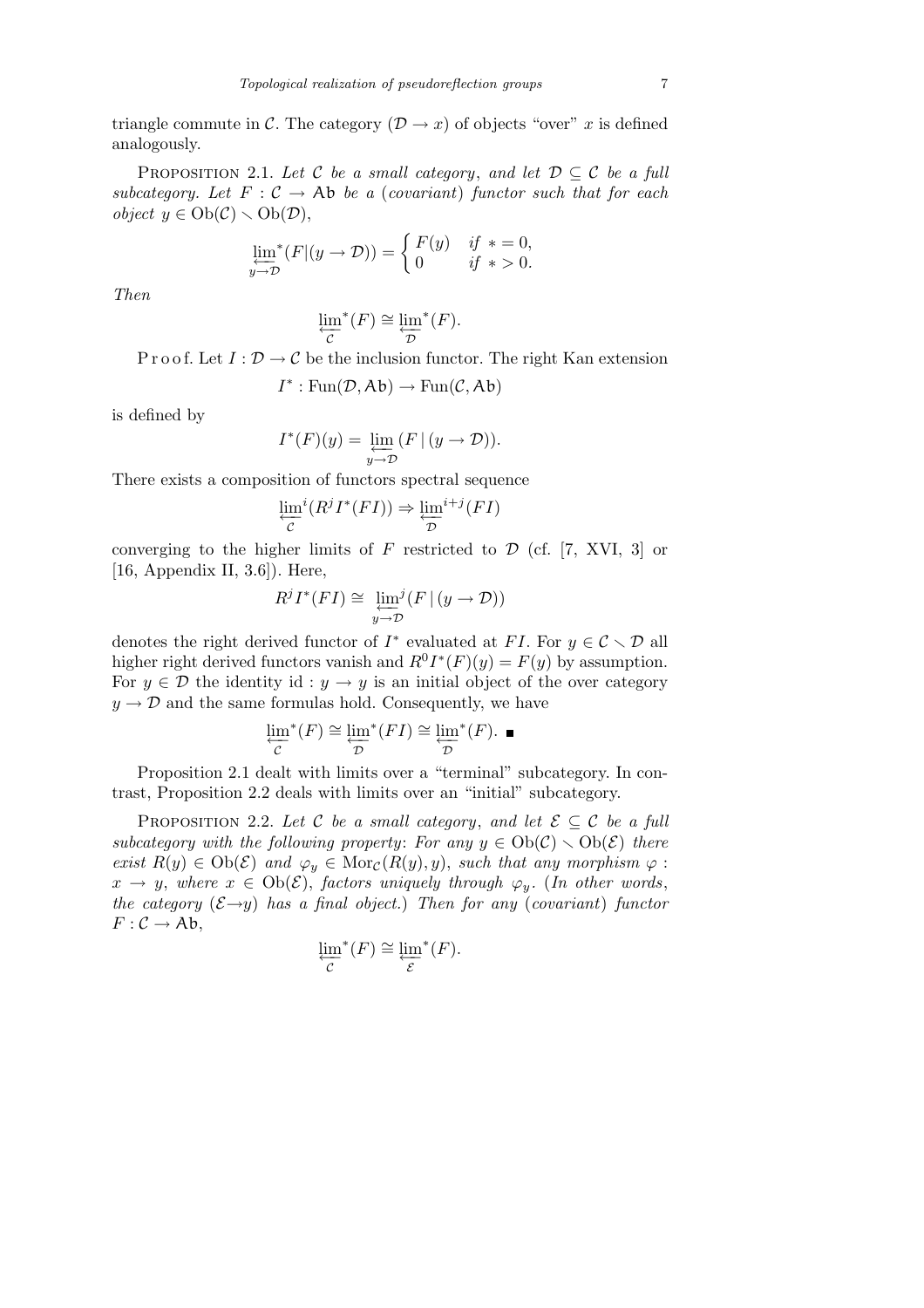P r o o f. If  $y \in \mathcal{E}$  then the over category  $\mathcal{E} \to y$  has the identity id :  $y \to y$ as final object. Therefore by assumption all over categories are contractible. That is the inclusion  $\mathcal{E} \to \mathcal{C}$  is left cofinal in the sense of Bousfield and Kan [5, XI.9.1]. The argument of the proof of [5, XI.9.2] shows that, if you have a left cofinal functor  $I : \mathcal{E} \to \mathcal{C}$ , the higher limits of FI are canonically isomorphic to the higher limits of  $F$ , which is the statement.

Now, for any finite group  $G$ , we let  $\mathcal{O}(G)$  denote the orbit category for *G*. Thus,  $Ob(\mathcal{O}(G))$  is the set of orbits  $G/H$  for all subgroups  $H \subseteq G$ , and  $\text{Mor}_{\mathcal{O}(G)}(G/H, G/K)$  is the set of all *G*-maps between the orbits. If H is any set of subgroups of *G*, then  $\mathcal{O}_{\mathcal{H}}(G)$  will denote the full subcategory of  $\mathcal{O}(G)$ whose objects are those orbits  $G/H$  for  $H \in \mathcal{H}$ . Also,  $\mathcal{O}_p(G)$  will denote the full subcategory whose objects are the orbits *G/P* for *p*-subgroups *P*.

Proposition 2.3. *Fix a group G and a prime p. Let H be a family of subgroups of G*, *closed under conjugation*, *and with the property that each p-subgroup of G is contained in a unique minimal element of H* (*minimal* with respect to inclusions). Then for any  $\mathbb{Z}_{(p)}[G]$ -module M,

$$
\lim_{G/H \in \mathcal{O}_{\mathcal{H}}(G)} M^H \cong \begin{cases} M^G & \text{if } * = 0, \\ 0 & \text{if } * > 0. \end{cases}
$$

P r o o f. Let P be the family of p-subgroups of *G*, and set  $\overline{\mathcal{H}} = \mathcal{H} \cup \mathcal{P}$ . Let  $F_M: \mathcal{O}_{\overline{\mathcal{H}}}(G)^\text{op} \to \text{Ab}$  defined by  $F_M(G/H) = M^H$ . We first check that the hypotheses of Propositions 2.1 and 2.2 hold, when applied to the categories  $\mathcal{C} = (\mathcal{O}_{\overline{\mathcal{H}}}(G))^{op}, \mathcal{D} = (\mathcal{O}_{\mathcal{P}}(G))^{op}, \text{ and } \mathcal{E} = (\mathcal{O}_{\mathcal{H}}(G))^{op}, \text{ and the functor } F.$ 

For each  $H \in \mathcal{H}$ , we can identify the categories

$$
(G/H \to \mathcal{O}_{\mathcal{P}}(G)^{\rm op}) = ((G/H) \leftarrow \mathcal{O}_{\mathcal{P}}(G))^{\rm op} \cong \mathcal{O}_{\mathcal{P}}(H)^{\rm op}
$$

by identifying a  $G$ -map  $G/P \stackrel{\varphi}{\rightarrow} G/H$  (for  $P \in \mathcal{P}$ ) with the *H*-orbit  $\varphi^{-1}(eH)$ . Also, for any  $H \in \mathcal{H}$ ,  $\overline{a}$ 

$$
\lim_{\mathcal{O}_{\mathcal{P}}(H)} (F|\mathcal{O}_{\mathcal{P}}(H)) = \lim_{H/P \in \mathcal{O}_{\mathcal{P}}(H)} M^P \cong \begin{cases} M^H = F(G/H) & \text{if } * = 0, \\ 0 & \text{if } * > 0. \end{cases}
$$

The hypotheses of Proposition 2.1 are thus satisfied and so  $\overline{\phantom{a}}$ 

$$
(1) \qquad \lim_{\mathcal{O}_{\overline{H}}(G)}^*(F) \cong \lim_{\mathcal{O}_{\overline{P}}(G)}^*(F) = \lim_{\substack{G/P \in \mathcal{O}_{\overline{P}}(G)}}^*(M^P) \cong \begin{cases} M^G & \text{if } * = 0, \\ 0 & \text{if } * > 0. \end{cases}
$$

Here, the last step follows from [18, Theorem 5.14].

Now, for each *p*-subgroup  $P \subseteq G$ , let  $H_P \in \mathcal{H}$  be the unique minimal subgroup in *H* which contains *P*. Let  $\varphi_P$  :  $G/P \to G/H_P$  be the map  $\varphi_P(gP) = gH_P$ . Then for any  $H \in \mathcal{H}$ , any  $\varphi : G/P \to G/H$  factors uniquely through  $\varphi_P$ . Also, by hypothesis, no element of *H* is contained in any subgroup of  $P \setminus H$ . In other words, the hypotheses of Proposition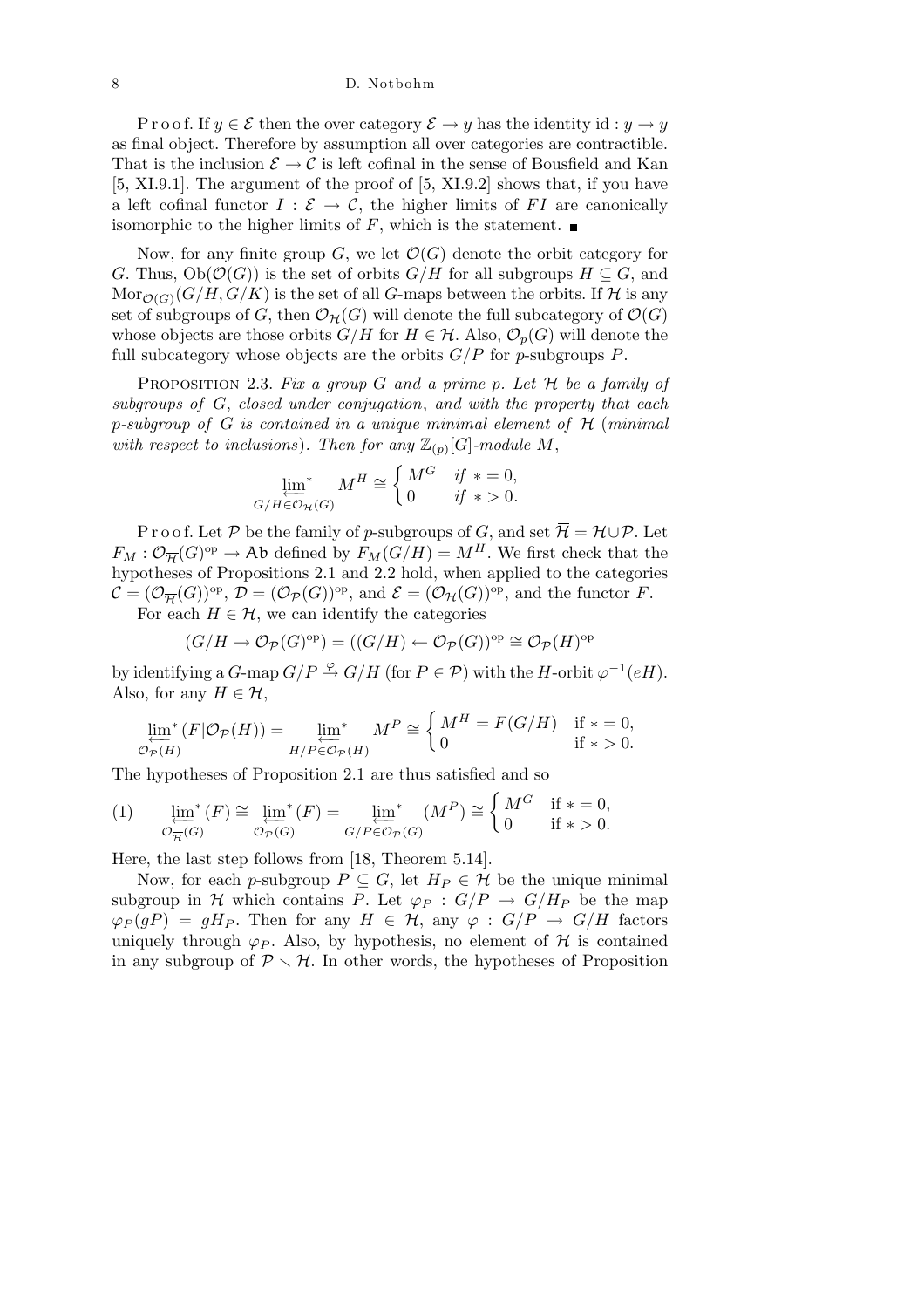2.2 are satisfied for the pair of categories  $(\mathcal{O}_{\mathcal{H}}(G))^{op} \subseteq (\mathcal{O}_{\overline{\mathcal{H}}}(G))^{op}$ . Thus, we have

$$
\lim_{G/H \in \mathcal{O}_{\mathcal{H}}(G)} M^H = \lim_{\mathcal{O}_{\mathcal{H}}(G)} (F) \cong \lim_{\mathcal{O}_{\overline{\mathcal{H}}}(G)} (F)
$$

and the result now follows from (1).  $\blacksquare$ 

**3. The construction of the spaces**  $BX(q, r; n)$ . By a partition of a set *S* we mean a collection of nonempty subsets  $S_1, \ldots, S_k \subseteq S$  such that  $S = \coprod_{i=1}^{k} S_i$ . Let  $\mathcal{P}(n)$  denote the set of partitions of  $\{1, \ldots, n\}$ . For any  $\pi = \{S_1, \ldots, S_k\} \in \mathcal{P}(n)$ , set

$$
\Sigma_{\pi} = \Sigma(S_1) \times \ldots \times \Sigma(S_k) \subseteq \Sigma_n,
$$

the product of the corresponding symmetric groups. For any prime *p*, let  $P_p(n)$  be the set of those partitions all of whose elements have *p*-power order.

For any  $r | q$  and any *n*, let  $\mathcal{H}(q, r; n)$  denote the set of all subgroups of *G* = *G*(*q, r*; *n*) conjugate to subgroups of the form  $\Sigma_{\pi}$  for  $\pi \in \mathcal{P}(n)$ . And for any prime *p* such that  $(p, q) = 1$ , let  $\mathcal{H}_p(q, r; n) \subseteq \mathcal{H}(q, r; n)$  denote the set of those subgroups conjugate to  $\Sigma_{\pi}$  for some  $\pi \in \mathcal{P}_p(n)$ .

LEMMA 3.1. *If*  $r | q$  *and*  $(p, q) = 1$ , *then any p*-subgroup of  $G = G(q, r; n)$ *is contained in a unique minimal element of*  $\mathcal{H}_p(q,r;n)$ *. For any*  $\mathbb{Z}_{(p)}[G]$ *module M we have*  $\overline{a}$ 

$$
\lim_{G/H \in \mathcal{O}_{\mathcal{H}}(G)} M^H \cong \begin{cases} M^G & \text{if } * = 0, \\ 0 & \text{if } * > 0. \end{cases}
$$

P r o o f. Since  $(q, p) = 1$ , any *p*-subgroup is conjugate to a subgroup of *Σ*<sub>*n*</sub>. So it suffices to consider a *p*-subgroup  $P \subseteq \Sigma_n \subseteq G(q,r;n)$ . Regard *P* as a group of permutations of the set  $\{1, \ldots, n\}$ , let  $\pi_P \in \mathcal{P}_p(n)$  be the set of orbits of *P*, and set  $H_P = \Sigma_{\pi_P} \in \mathcal{H}_p(q,r;n)$ . Note in particular that  $P \subseteq H_P$ . It remains to show that any subgroup in  $\mathcal{H}_p(q,r;n)$  which contains *P* also contains *H<sup>P</sup>* .

Fix any  $H \in \mathcal{H}_p(q,r;n)$  such that  $H \supseteq P$ . Let  $pr : G(q,r;n) \to \Sigma_n$  be the projection. Then, by construction,  $pr(H) \supseteq pr(H_P)$ . Also (by definition of  $\mathcal{H}_p(q,r;n)$  there is some  $g \in G(q,r;n)$  such that  $gHg^{-1} \subseteq \mathcal{Z}_n$ , and we can clearly take  $g \in A(q, r; n)$ . Then  $pr(gHg^{-1}) = pr(H) \supseteq pr(H_P)$  and both are contained in  $\Sigma_n$ , and it follows that  $gHg^{-1} \supseteq H_P$ . Also,  $gPg^{-1} \subseteq$  $gHg^{-1} \subseteq \Sigma_n$ ; and since  $P \subseteq \Sigma_n$  it follows that  $[g, P] \subseteq A(q, r; n) \cap \Sigma_n = 1$ . Thus  $[g, P] = 1$ , and if we write  $g = (z_1, \ldots, z_n)$ , then this means that the  $z_i$  are constant on orbits of *P*. This in turn implies that  $[g, H_P] = 1$ , and hence that  $H_P = g^{-1}(H_P)g \subseteq H$ . This proves the first part. The second part follows from Proposition 2.3.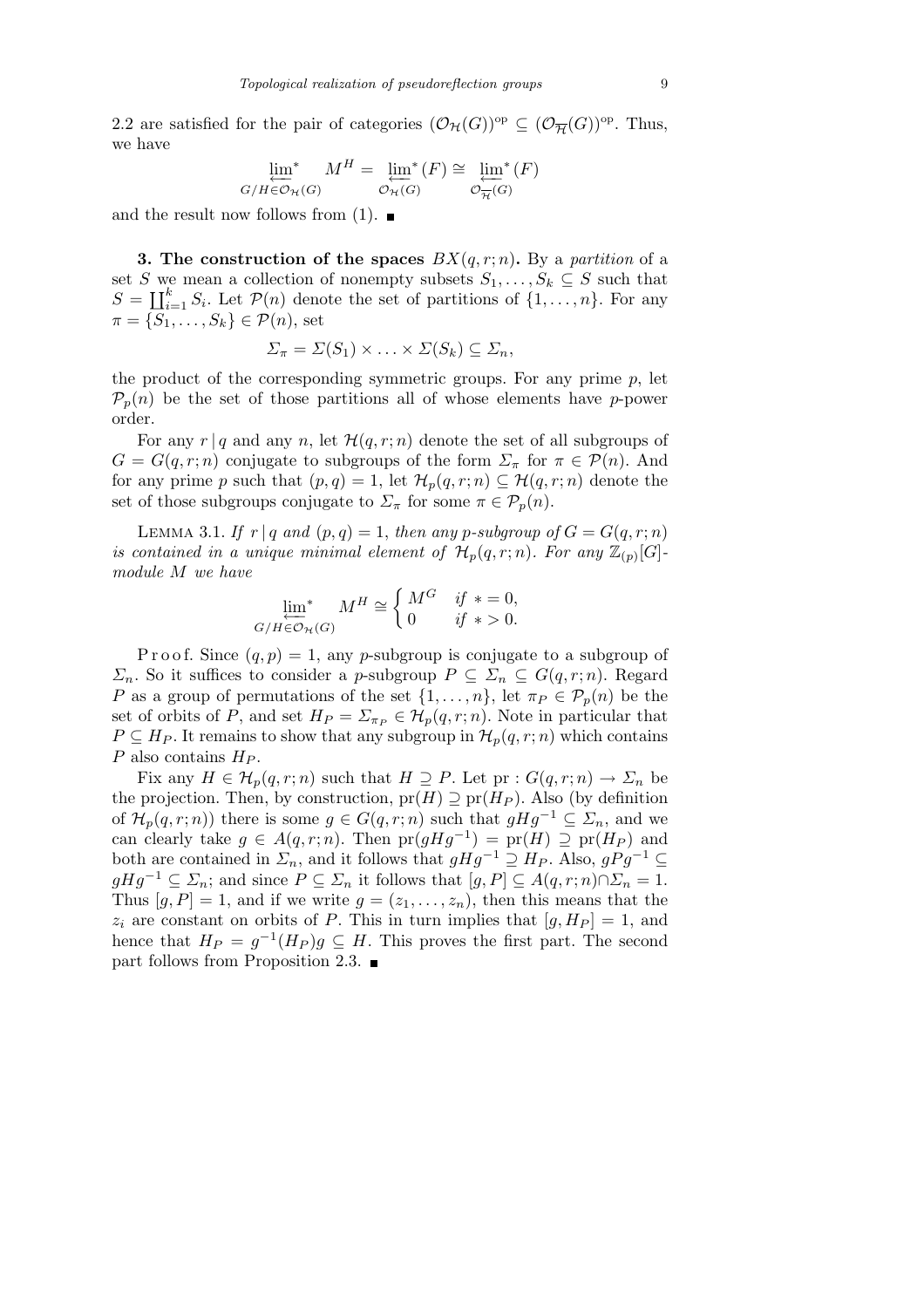For any partition  $\pi = \{S_1, \ldots, S_k\} \in \mathcal{P}(n)$ , let  $U(\pi)$  be the corresponding product of unitary groups:

$$
U(\pi) = U(S_1) \times \ldots \times U(S_k) \subseteq U(n).
$$

If  $\pi_1, \pi_2 \in \mathcal{P}(n)$  are two partitions, we write  $\pi_1 \leq \pi_2$  if each element of  $\pi_1$ is contained in an element of  $\pi_2$ . In particular, if  $\pi_1 \leq \pi_2$ , then  $\Sigma_{\pi_1} \subseteq \Sigma_{\pi_2}$ and  $U(\pi_1) \subseteq U(\pi_2)$ .

THEOREM 3.2. *Fix any prime p, any*  $r |q|(p-1)$ *, and any*  $n > 1$ *. Set*  $G = G(q, r; n)$  *and*  $\mathcal{H} = \mathcal{H}_p(q, r; n)$ *. Then there exists a functor* 

$$
\Psi: \mathcal{O}_{\mathcal{H}}(G) \to \text{Top}
$$

*with the following properties*:

(a) *For any partition*  $\pi \in \mathcal{P}_p(n)$ ,

$$
\Psi(G/\Sigma_{\pi}) \simeq BU(\pi)^{\wedge}_{p}.
$$

(b) *The composite*  $H^*(-; \widehat{\mathbb{Z}}_p) \circ \Psi$  *is isomorphic to the fixed point functor* 

(c) If we set 
$$
BX(q, r; n) := (\operatorname{hocolim}_{\mathcal{P}}(\Psi))^{\wedge}_{p}
$$
, then  
\n
$$
H^*(BX; \mathbb{F}_p) \cong \mathbb{F}_p[x_1, \dots, x_n]^G.
$$

For the proof we need the following result about maps between classifying spaces of unitary groups.

Proposition 3.3. *Let G be a product of unitary groups. Let f* : *BG*  $\rightarrow$  *BG be a homotopy equivalence. Let*  $T \subseteq G$  *be a maximal torus and*  $Z \subseteq T \subseteq G$  *the center of*  $G$ *. Then the following hold:* 

(a) *Fix any abelian p-toral subgroup*  $S \subseteq T$  *and set*  $H = C_G(S) \subseteq G$ *. Then the maps*

$$
BZ(H)^{\wedge}_{p} \xrightarrow{\beta_{H}} \text{map}(BH, BG_p^{\wedge})_{\text{incl}} \xrightarrow{f \circ -} \text{map}(BH, BG_p^{\wedge})_{f|BH},
$$

*and*

$$
\beta'_H : BH_p^{\wedge} \to \text{map}(BS, BG_p^{\wedge})_{f|BS}
$$

(*where*  $\beta_H$  *and*  $\beta'_H$  *are adjoint to the maps induced by multiplication*) *are homotopy equivalences.*

(b) Let *S* and *H* be as in (a). Then for any map  $g : BH \rightarrow BG$ ,  $g \simeq f|BH \text{ iff } H^*(g;\widehat{\mathbb{Z}}_p) \otimes \mathbb{Q} = H^*(f|BH;\widehat{\mathbb{Z}}_p) \otimes \mathbb{Q} \text{ iff } g|BT \simeq f|BT.$ 

This theorem is a special case of Proposition 4.6, where we prove a more general statement about *p*-compact groups. This also will show that the theorem holds for every compact connected Lie group *G*. In this more general case, for part (b), we only have to assume in addition that *H* is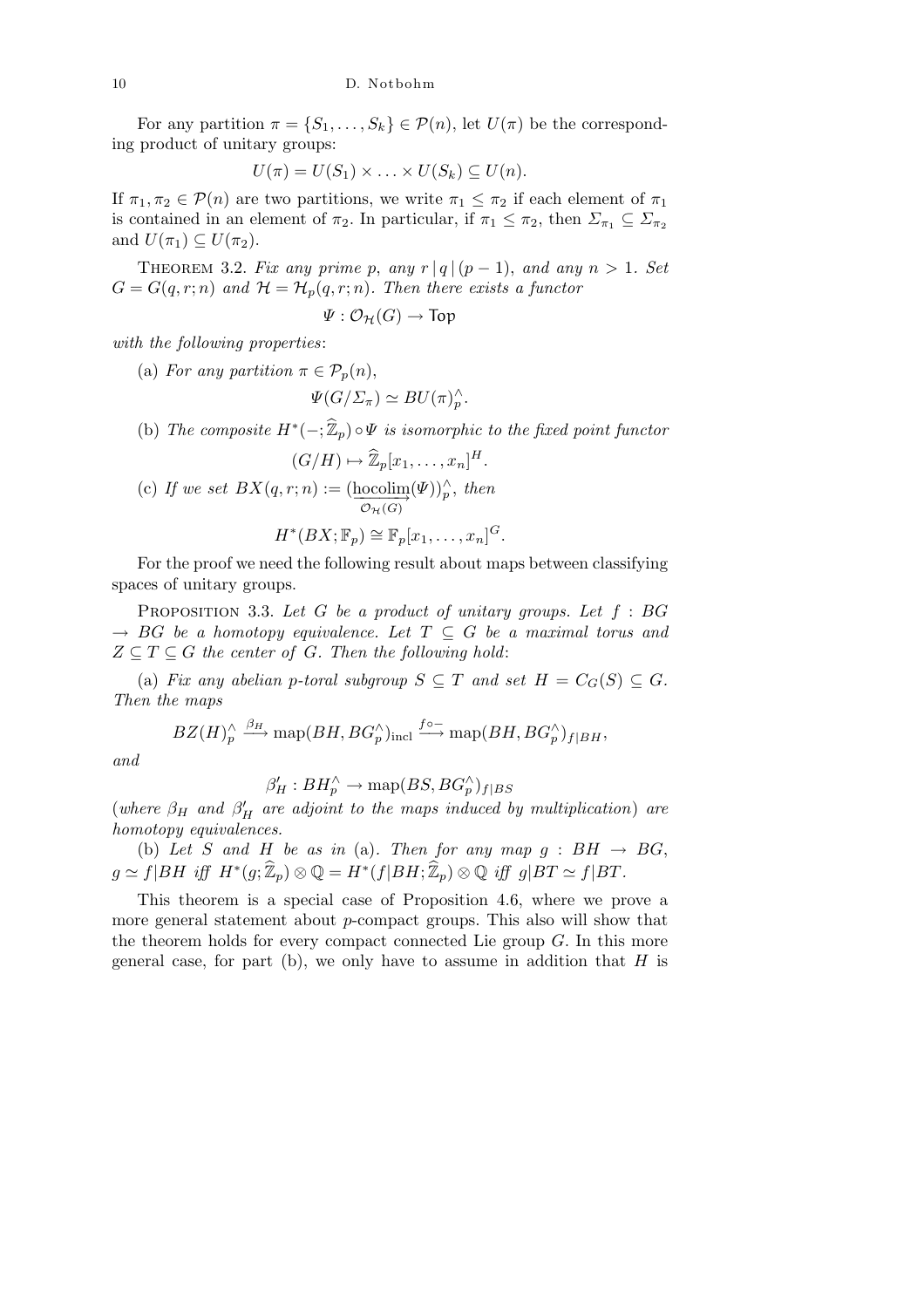connected. If *G* is a product of unitary groups, this extra condition always holds because the centralizer of a subgroup of a unitary group is always a product of unitary groups and therefore connected.

Actually, to prove Theorem 4.6 only for compact connected Lie groups the theory of *p*-compact groups is not necessary as Remark 4.7 explains.

P roof of Theorem 3.2. It will be convenient to consider the subset

$$
\mathcal{H}_0 = \{ \Sigma_\pi \mid \pi \in \mathcal{P}_p(n) \} \subseteq \mathcal{H}.
$$

Then  $\mathcal{H}_0$  is the set of elements of  $\mathcal H$  contained in  $\mathcal L_n$ , and every element of  ${\cal H}$  is conjugate to an element of  ${\cal H}_0.$  Hence  ${\cal O}_{{\cal H}_0}(G)$  contains objects from all isomorphism classes of  $\mathcal{O}_{\mathcal{H}}(G)$  and so limits over  $\mathcal{O}_{\mathcal{H}_0}(G)$  and over  $\mathcal{O}_{\mathcal{H}}(G)$ are the same.

Any morphism in  $\mathcal{O}_{\mathcal{H}_0}(G)$  is a composite

(1) 
$$
(G/\Sigma_{\pi_1}) \xrightarrow{\sigma \cdot a} (G/\Sigma_{\sigma(\pi_1)}) \xrightarrow{\text{proj}} (G/\Sigma_{\pi_2}),
$$

where

$$
\sigma \in \Sigma_n
$$
,  $a = (z_1, \ldots, z_n) \in A(q, r; n)$ ,  $[a, \Sigma_{\pi_1}] = 1$ , and  $\sigma(\pi_1) \le \pi_2$ .

Note that the condition  $[a, \Sigma_{\pi_1}] = 1$  is equivalent to the condition that the  $z_i$  are constant on elements in  $\pi_1$ .

We first define a functor

$$
\varPsi_0':\mathcal O_{\mathcal H_0}(G)\to\mathsf{hTop}
$$

taking values in the homotopy category of Top which satisfies conditions (a) and (b). On objects, we set

$$
\Psi_0'(G/\Sigma_{\pi}) = BU(\pi)^{\wedge}_p.
$$

And a morphism of type (1) above is sent to a composite of the form

$$
BU(\pi_1)_p^{\wedge} \stackrel{\psi_{\pi_1}^{\alpha}}{\longrightarrow} BU(\pi_1)_p^{\wedge} \stackrel{\sigma_*}{\longrightarrow} BU(\sigma(\pi_1))_p^{\wedge} \stackrel{\text{incl}}{\longrightarrow} BU(\pi_2)_p^{\wedge}.
$$

Here,  $\psi_{\pi_1}^{\alpha}$  means the product of the corresponding unstable Adams operations on the unitary group factors (recall that the coordinates of  $\alpha$  are constant on each element of the partition  $\pi_1$ ). The map  $\sigma_*$  is induced by the homomorphism which sends each factor of  $U(\pi_1)$  to the corresponding factor of  $U(\sigma(\pi_1))$ . When showing that these maps compose correctly (i.e., that  $\Psi_0'$  is a functor), the only difficult parts are to show that  $\psi^r \circ \psi^s \simeq \psi^{rs}$  (this follows from the homotopy uniqueness of the unstable Adams operations, shown in [19, Theorem 4.3]) and that the unstable Adams operations commute with inclusions. This last point holds since  $(\psi_{\pi}^{\alpha})^{-1} \circ \text{incl}\circ \psi_{\pi}^{\alpha}$  is homotopic to the inclusion by Proposition 3.3(b). (Note that for  $U(\pi_1) \subseteq U(\pi_2)$  there exists a subtorus  $S = Z(U(\pi_1)) \subseteq U(\pi_1)$  such that  $U(\pi_1) = C_{U(\pi_2)}(S)$ .)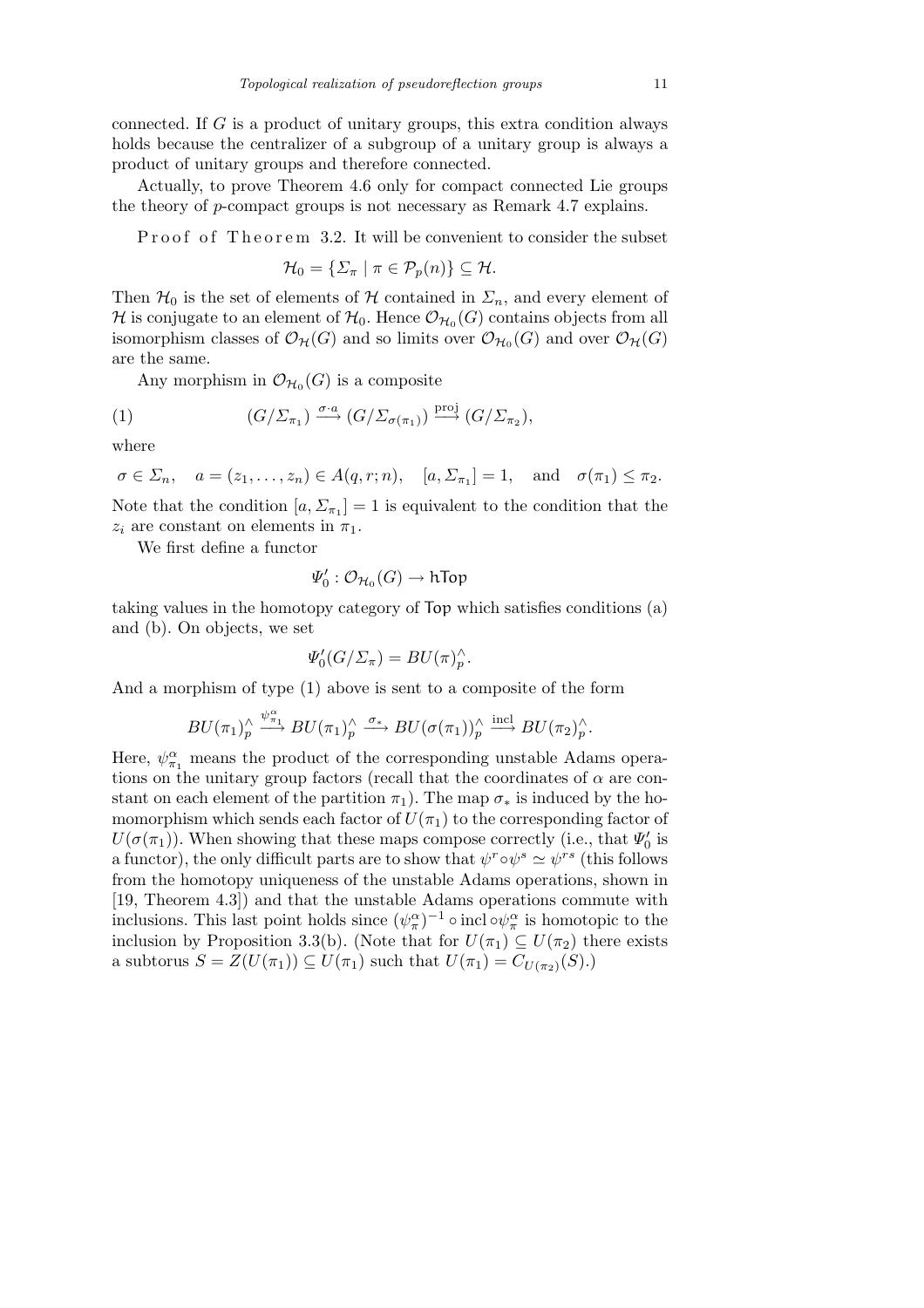Thus,  $\Psi_0'$  is a well defined functor to the homotopy category, and can be extended to a functor

$$
\Psi':\mathcal{O}_{\mathcal{H}}(G)\to \textsf{hTop}.
$$

Conditions (a) and (b) hold for  $\Psi'$  by construction.

We now claim that  $\Psi'$  is a *centric* functor in the sense of Dwyer and Kan [9]. This means that for any morphism  $\varphi: G/H_1 \to G/H_2$  in  $\mathcal{O}_{\mathcal{H}}(G)$ the map

$$
\text{map}(\Psi'(G/H_1), \Psi'(G/H_1))_{\text{Id}} \xrightarrow{\Psi'(\varphi)\circ -} \text{map}(\Psi'(G/H_1), \Psi'(G/H_2))_{\Psi'(\varphi)}
$$

is a homotopy equivalence. This is automatic when  $\varphi$  is an isomorphism, so it suffices to check it for inclusions of the form  $\Sigma_{\pi_1} \subseteq \Sigma_{\pi_2}$ . It follows from Proposition 3.3(a) (applied with  $G = \Psi'(G/H_2)$  and with  $G = H =$  $\psi'(G/H_1)$ ). Furthermore, for each  $H \in \mathcal{H}$ ,

$$
\text{map}(\Psi'(G/H), \Psi'(G/H))_{\text{Id}} \simeq BZ(H)_p^{\wedge},
$$

again by Lemma 3.3(b). Since  $Z(\psi'(G/H))$  is a torus  $(\psi'(G/H))$  is a product of unitary groups), the only nonvanishing homotopy group in these mapping spaces is

$$
\pi_2(\text{map}(\Psi'(G/H), \Psi'(G/H))_{\text{Id}}) \cong \pi_2(BZ(\psi'(G/H)))^\wedge_p \cong [(\widehat{\mathbb{Z}}_p)^n]^H.
$$

So by Lemma 3.1,

$$
\varprojlim_{\mathcal{O}_{\mathcal{H}}(G)}^{i} \pi_j(\text{map}(\Psi'(-), \Psi'(-))_{\text{Id}}) \cong 0
$$

for all  $i, j > 0$ . The obstruction groups for lifting  $\Psi'$  to a functor to topological spaces are given by some of these higher derived limits [9, Theorem 1.1]. Since all these groups vanish, we obtain a lifting

$$
\varPsi: \mathcal{O}_{\mathcal{H}}(G) \rightarrow \mathsf{Top}
$$

which satisfies conditions (a) and (b) above.

Finally, by Lemma 3.1 again,

$$
\lim_{\mathcal{O}_{\mathcal{H}}(G)} (H^*(\Psi(-); \mathbb{F}_p)) \cong \lim_{\substack{G/H \in \mathcal{O}_{\mathcal{H}}(G) \\ \cong \begin{cases} \mathbb{F}_p[x_1, \dots, x_n]^G & \text{if } i = 0, \\ 0 & \text{if } i > 0. \end{cases}}
$$

So by the spectral sequence for the cohomology of a homotopy colimit (cf.  $[5, XII.4.5]$  or  $[21]$ ),

$$
H^*(\underset{\mathcal{O}_{\mathcal{H}}(G)}{\text{hocolim}}(\Psi); \mathbb{F}_p) \cong \mathbb{F}_p[x_1, \ldots, x_n]^G.
$$

The homotopy colimit is thus mod-*p* simply connected, and hence its *p*completion  $BX(q, r; n)$  has the same mod-*p* cohomology.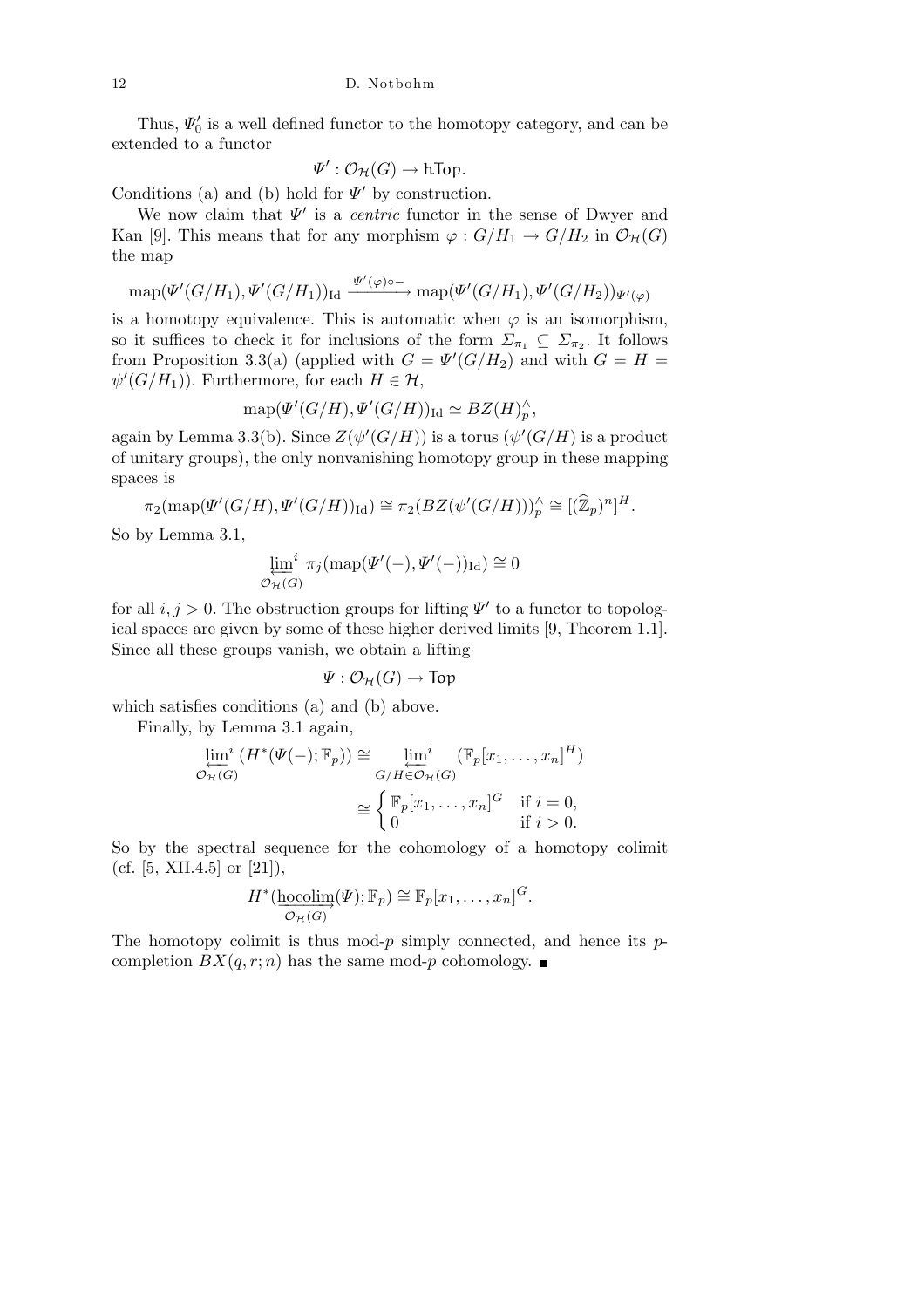Proof of Theorem 1.5. Let  $T \subset U(n)$  be the maximal torus given by the diagonal. Making the identification  $H^*(BT^n_p^{\wedge}; \widehat{\mathbb{Z}}_p) \cong \widehat{\mathbb{Z}}_p[x_1, \ldots, x_n],$ the composition  $BT_p^{\wedge} \rightarrow BU(n)_p^{\wedge} \rightarrow BX := BX(q,r;n)$  becomes equivariant with respect to the action of  $G(q, r; n)$  and realizes the isomorphism  $H^*(BX; \mathbb{F}_p) \cong H^*(BT; \mathbb{F}_p)^G$ . All this follows directly from the construction of the space  $BX$ .

**4.** *p***-compact groups.** The concept of *p*-compact groups was introduced by Dwyer and Wilkerson in [13], where they showed that *p*-compact groups behave very much like compact Lie groups. In particular, a *p*-compact group always has a maximal torus and a Weyl group, which satisfy properties analogous to those of the maximal torus and Weyl group of a compact Lie group. We recall here the basic definitions and results from [13].

A *p*-compact group is a triple  $X = (X, BX, e)$ , where BX is a *p*-complete pointed space, where *X* is mod-*p* finite (i.e.,  $H^*(X; \mathbb{F}_p)$  is finite), and where  $e: \Omega BX \longrightarrow X$  is a homotopy equivalence. The space  $BX$  is thought of as the classifying space of the *p*-compact group *X*.

The motivating examples of *p*-compact groups come from compact Lie groups. If *G* is any compact Lie group for which  $\pi_0(G)$  is a finite *p*-group, then the triple  $(G_p^{\wedge}, BG_p^{\wedge}, G_p^{\wedge} \simeq \Omega BG_p^{\wedge})$  is a *p*-compact group. Particular compact Lie groups establish particular *p*-compact groups. A *p-compact torus* is a triple of the form  $(T_p^{\wedge}, BT_p^{\wedge}, \simeq)$  where *T* is a torus and a finite *p*-compact group is of the form  $(\pi, B\pi, \simeq)$  where  $\pi$  is a finite *p*-group. And *p*-toral groups give *p-compact toral groups* which in general are *p*-compact groups whose component of the unit is a *p*-compact torus. (The *component of the unit* is given by the universal cover of *BX* or by the component of *X* related to the constant loop in *BX*.) Note that for any *p*-compact group  $(X, BX, e), \pi_1(BX) \cong \pi_0(X)$  is a finite *p*-group (since *BX* is *p*-complete).

A *homomorphism*  $f: X \to Y$  between two *p*-compact groups is a pointed map  $Bf : BX \to BY$ . A homomorphism f is called an *isomorphism* if  $Bf$ is a homotopy equivalence; and a *monomorphism* if the homotopy fiber of *Bf*, denoted by  $Y/X$ , is mod-*p* finite. Two homomorphisms  $f, g: X \to Y$ are *conjugate* if *Bf* and *Bg* are freely homotopic.

Let *P* be a *p*-toral or *p*-compact toral group. Dwyer and Wilkerson showed that for every homomorphism  $f : P \to X$  of *p*-compact groups, the mapping space  $BC_X(f) := \text{map}(BP, BX)_{Bf}$  is the classifying space of another *p*-compact group; i.e. that  $BC_X(f)$  is *p*-complete and its loop space  $C_X(f)$  is mod-*p* finite. The triple  $C_X(f) = (C_X(f), BC_X(f), \text{Id})$  is called the *centralizer* of *f*. Evaluation at the base point induces a map  $BC_X(f) \to BX$  respectively a homomorphism  $C_X(f) \to X$  which is always a monomorphism [13, 5.2, 6.1]. If *P* is an abelian compact Lie group, or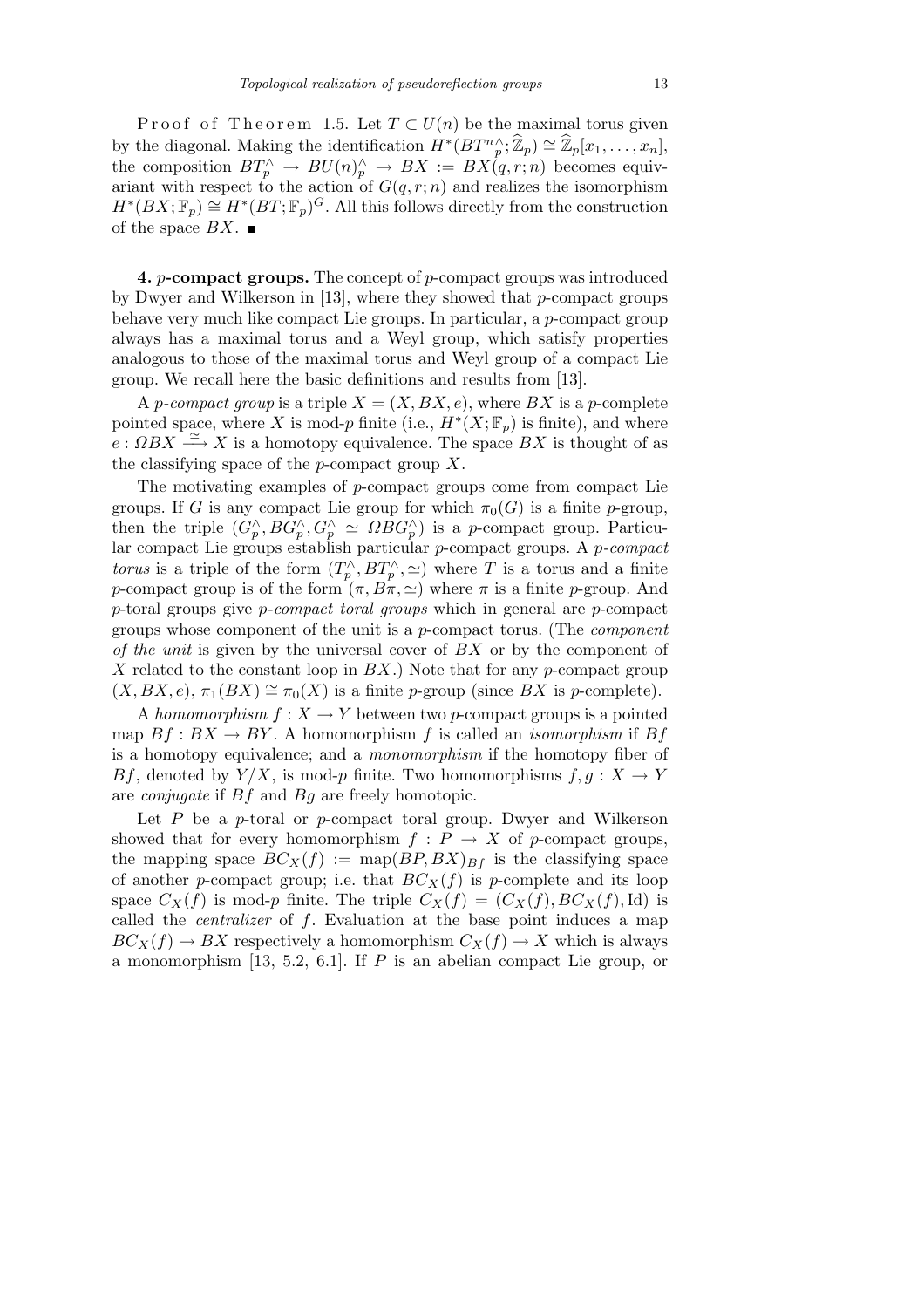if map( $BP, BP$ )<sub>Id</sub>  $\simeq BP$ , then there is an obvious map  $BP \rightarrow BC_X(f)$ [13, 8.2]. The notion of the centralizer is motivated by:

PROPOSITION 4.1 ([15] and [28]). *For any homomorphism*  $\varrho : P \to G$ *from a p-toral group P into a compact connected Lie group G*, *let*  $C_G(\varrho)$ *denote the centralizer of*  $\text{Im}(\rho)$  (*in the group theoretic sense*). Then the *map*

$$
BC_G(\varrho)_p^{\wedge} \stackrel{\simeq}{\longrightarrow} \text{map}(BP, BG_p^{\wedge})_{B_{\varrho}},
$$

*adjoint to*  $B(\varrho, \text{incl})$ :  $BC_G(\varrho) \times BP \rightarrow BG$ , *is a homotopy equivalence.* 

Note that this form of the statement, which will be used later, is only contained implicitly in the two mentioned references. It is derived explicitly in [19, Theorem 3.2].

Now we recall the notion of maximal tori and Weyl groups. A *maximal torus* of a *p*-compact group *X* is a monomorphism  $f: T \rightarrow X$  from a *p*-compact torus into *X* such that the induced homomorphism  $T \to C_X(T)$ is an equivalence to the identity component of the centralizer. The *rank* of *X* is defined as the dimension of *T*.

Theorem 4.2 [13, 8.11, 8.13, 9.1]. *Every p-compact group X has a maximal torus*  $T_X \to X$ , and any two maximal tori of X are conjugate.

When defining the Weyl group  $W_X$  of a *p*-compact group X, we will assume here for simplicity that *X* is connected. For a fixed maximal torus  $f: T_X \to X$  of X,  $W_X$  is defined to be the set of all homotopy classes of self maps of  $w : BT_X \to BT_X$  such that  $Bf \circ w$  and  $Bf$  are homotopic. It turns out that  $W_X$  has many of the well known properties of Weyl groups of a compact connected Lie group. This definition is equivalent to the one given by Dwyer and Wilkerson in [13, 9.11] (see [27, 1.8]); their definition also applies to disconnected *p*-compact groups.

PROPOSITION 4.3 [13, 9.5 and 9.7]. Let  $T_X \to X$  be a maximal torus of *a connected p-compact group X of rank n. Then the following hold*:

- (1) *W<sup>X</sup> is a finite group.*
- (2) *The action of W<sup>X</sup> on BT<sup>X</sup> induces a faithful representation*

$$
W_X \to \mathrm{GL}(n, \widehat{\mathbb{Q}}_p)
$$

*which represents W<sup>X</sup> as a pseudoreflection group.*

(3) *The map*  $T_X \to X$  *induces an isomorphism* 

$$
H^*(BX;\widehat{\mathbb{Z}}_p)\otimes \mathbb{Q}\to (H^*(BT_X;\widehat{\mathbb{Z}}_p)\otimes \mathbb{Q})^{W_X}.
$$

The next proposition describes the structure of the spaces *BX* constructed in Section 3, as *p*-compact groups.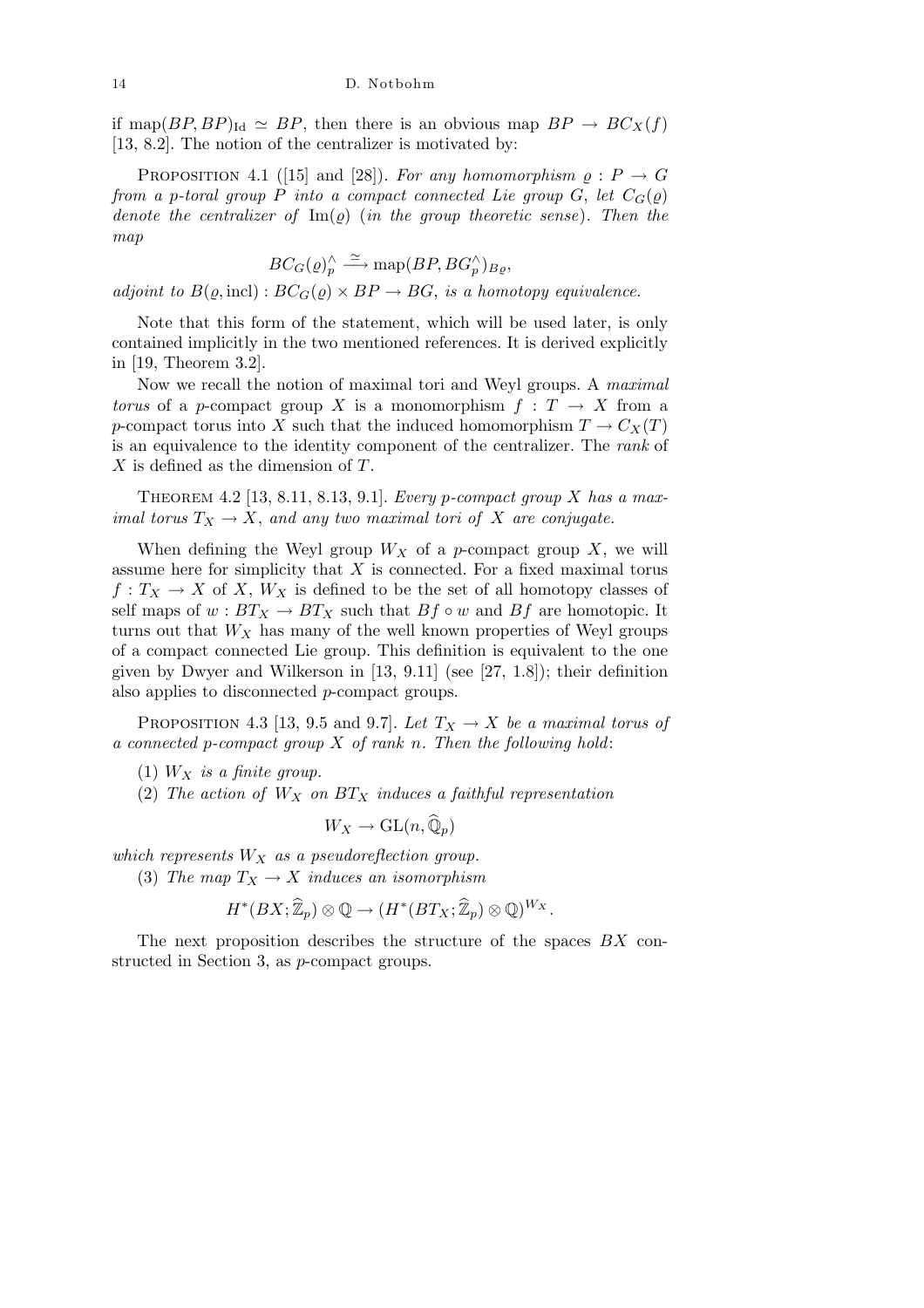PROPOSITION 4.4. *Fix*  $r |q|(p-1)$  *and*  $n \geq 2$  *and set*  $G = G(q, r; n)$ *. Let BX be any p*-complete space such that  $H^*(BX; \mathbb{F}_p) \cong \mathbb{F}_p[x_1, \ldots, x_n]$ <sup> $\dot{G}$ </sup>. *Then the following hold*:

(1) *The triple*  $X = (\Omega BX, BX, Id)$  *is a connected p-compact group.* 

(2) *There exists a maximal torus*  $T_X \rightarrow X$  *and an identification*  $H^*(BT_X; \mathbb{F}_p) \cong \mathbb{F}_p[x_1, \ldots, x_n]$  *such that the composition* 

$$
\mathbb{F}_p[x_1,\ldots,x_n]^G \cong H^*(BX; \mathbb{F}_p) \to H^*(BT_X; \mathbb{F}_p) \cong \mathbb{F}_p[x_1,\ldots,x_n]
$$

*is the obvious iclusion.*

 $(3)$   $W_X \cong G$ *.* 

P r o o f. To prove the first part we only have to show that  $X = \Omega BX$  is mod-*p* finite. This follows easily from an Eilenberg–Moore spectral sequence argument.

Using Lannes' *T*-functor, one can show that there exists a realization  $BT_X \rightarrow BX$  of the given algebraic map. The following construction is similar to that in [10] (see also [29, Section 7]). Set  $\widetilde{V} \cong (\mathbb{Z}/p)^n$ . By [23, Théorème 0.4] the composite

$$
H^*(BX; \mathbb{F}_p) \cong \mathbb{F}_p[x_1, \dots, x_n]^{G} \hookrightarrow \mathbb{F}_p[x_1, \dots, x_n] \to H^*(BV; \mathbb{F}_p)
$$

can be realized by a map  $f_0: BV \to BX$ . A calculation of the mod-*p* cohomology of  $\text{map}(BV, BX)_{f_0}$ , using Lannes' T-functor, shows that this mapping space has the same mod- $p$  cohomology as the classifying space *BT<sup>X</sup>* of a *p*-compact torus *T<sup>X</sup>* and hence, that they can be identified. The evaluation at the basepoint

$$
BT_X = \text{map}(BV; BX)_{f_0} \xrightarrow{\text{ev}} BX
$$

induces the inclusion  $\mathbb{F}_p[x_1,\ldots,x_n]$ <sup>*G*</sup>  $\subseteq \mathbb{F}_p[x_1,\ldots,x_n]$  (in mod-*p* cohomology). Because  $H^*(BT_X; \mathbb{F}_p)$  is finitely generated over  $H^*(BX; \mathbb{F}_p)$ , the map  $BT_X \rightarrow BX$  is a monomorphism of *p*-compact groups [13, 9.11]. Moreover, the sequence of monomorphisms  $T_X \hookrightarrow C_X(T_X) \hookrightarrow C_X(V) \cong T_X$ [13, 5.2, 6.1] shows that  $T_X \cong C_X(T_X)$  and that  $T_X \to X$  is a maximal torus. This proves the second part.

The group *G* acts in a basepoint preserving way on the space *BV* and fixes the induced map  $H^*(f_0; \mathbb{F}_p)$ . Hence, again by [23, Théorème 0.4], this action also fixes the component of map( $BV, BX$ )<sub>f0</sub>  $\simeq BT_X$  of the mapping space map( $BV, BX$ ) and is therefore a subgroup of  $W_X$ .

Passing to invariants the inclusion of the maximal torus  $T_X \to X$  establishes the composition

$$
H^*(BX; \mathbb{F}_p) \to H^*(BT_X; \mathbb{F}_p)^{W_X} \to H^*(BT_X; \mathbb{F}_p)^G.
$$

The second arrow is a monomorphism, the composition is an isomorphism and so are both arrows. The action of  $W_X$  on  $H^*(BT_X; \mathbb{F}_p)$  is faithful be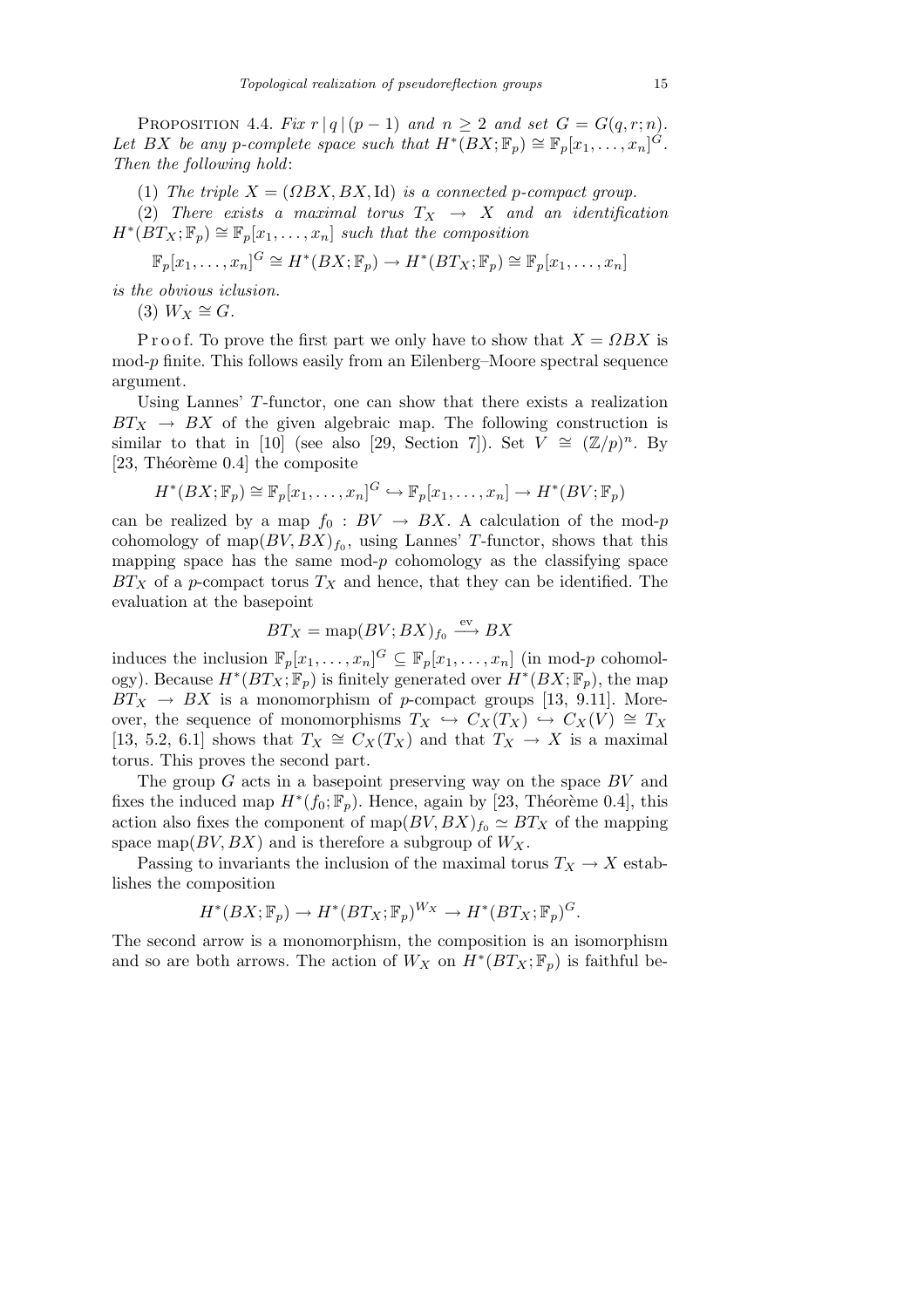cause this is true for  $\mathbb{Z}_p^{\wedge}$  as coefficients (Proposition 4.3) and because for odd primes the kernel of  $GL(n, \mathbb{Z}_p^{\wedge}) \to GL(n, \mathbb{F}_p)$  is torsion free.

The ring  $R := H^*(BT_X; \mathbb{F}_p)$  is an integrally closed integral domain. Let  $F(R)$  denote the field of fractions. Then we have  $F(R^G) \cong F(R)^G$  and  $F(R)^G \subset F(R)$  is a Galois extension with Galois group *G*. The same formula is true for the Weyl group  $W_X$  and  $F(R)^G \cong F(R)^{\tilde{W}_X}$ . Thus, both groups have the same order and  $G = W_X$ . This proves the third part.

Now we can start to study particular maps between classifying spaces of *p*-compact groups. The next lemma describes a well known trick in the theory of classifying spaces.

Lemma 4.5. *Fix a prime p and a p-compact group X. Let G be a compact Lie group*, *let*  $P \triangleleft G$  *be a normal p-toral subgroup*, *and let*  $\kappa : G \rightarrow G/P$ *be the projection. Then for any*  $f : B(G/P) \to BX$ ,

(1) 
$$
(-\circ B\kappa): \text{map}(B(G/P), BX)_f \xrightarrow{\simeq} \text{map}(BG, BX)_{f\circ B\kappa}
$$

*is a homotopy equivalence.*

P r o o f. The map  $BP \to \text{map}(BP, BX)_{\text{const}}$  is an equivalence. This follows from the Sullivan conjecture and is stated in [14, 9.7, 10.1]. Using this fact the statement might be found in [4, 7.3].  $\blacksquare$ 

We are now ready to state our main proposition needed to describe certain mapping spaces between *p*-compact groups. We have to distinguish between centralizers in the (Lie) group theoretic sense and in the sense od *p*-compact groups. In the latter case we will use the notation of mapping spaces and keep the notation as centralizers for homomorphisms between compact Lie groups.

Proposition 4.6. *Let G be a compact connected Lie group with maximal torus*  $T \subseteq G$  *and with central subgroup*  $Z \subseteq Z(G) \subseteq G$ *. Let*  $i : T \hookrightarrow G$ *and*  $j: Z \hookrightarrow G$  *be the inclusions, and let* mult  $: G \times Z \rightarrow G$  *denote multiplication* (*a homomorphism since Z is central*)*. Let X be a connected p*-compact group, and let  $f : BG \to BX$  be a map such that

(1) 
$$
f':BG_p^{\wedge} \xrightarrow{\simeq} \text{map}(BZ, BX)_{f\circ Bj},
$$

*adjoint to f ◦ B* mult, *is a homotopy equivalence. Then the following hold*:

(a) The composite  $BT \xrightarrow{B_i} BG \xrightarrow{f} BX$  is a maximal torus of X.

(b) *Fix any abelian p-toral subgroup*  $S \subseteq T$  *with*  $Z \subseteq S$  *and assume that*  $H := C_G(S) \subseteq G$  *is connected. Then the maps* 

$$
BZ(H)^\wedge_p \xrightarrow{\beta_H} \text{map}(BH, BG_p^\wedge)_{\text{incl}} \xrightarrow{f \circ -} \text{map}(BH, BX)_{f|BH},
$$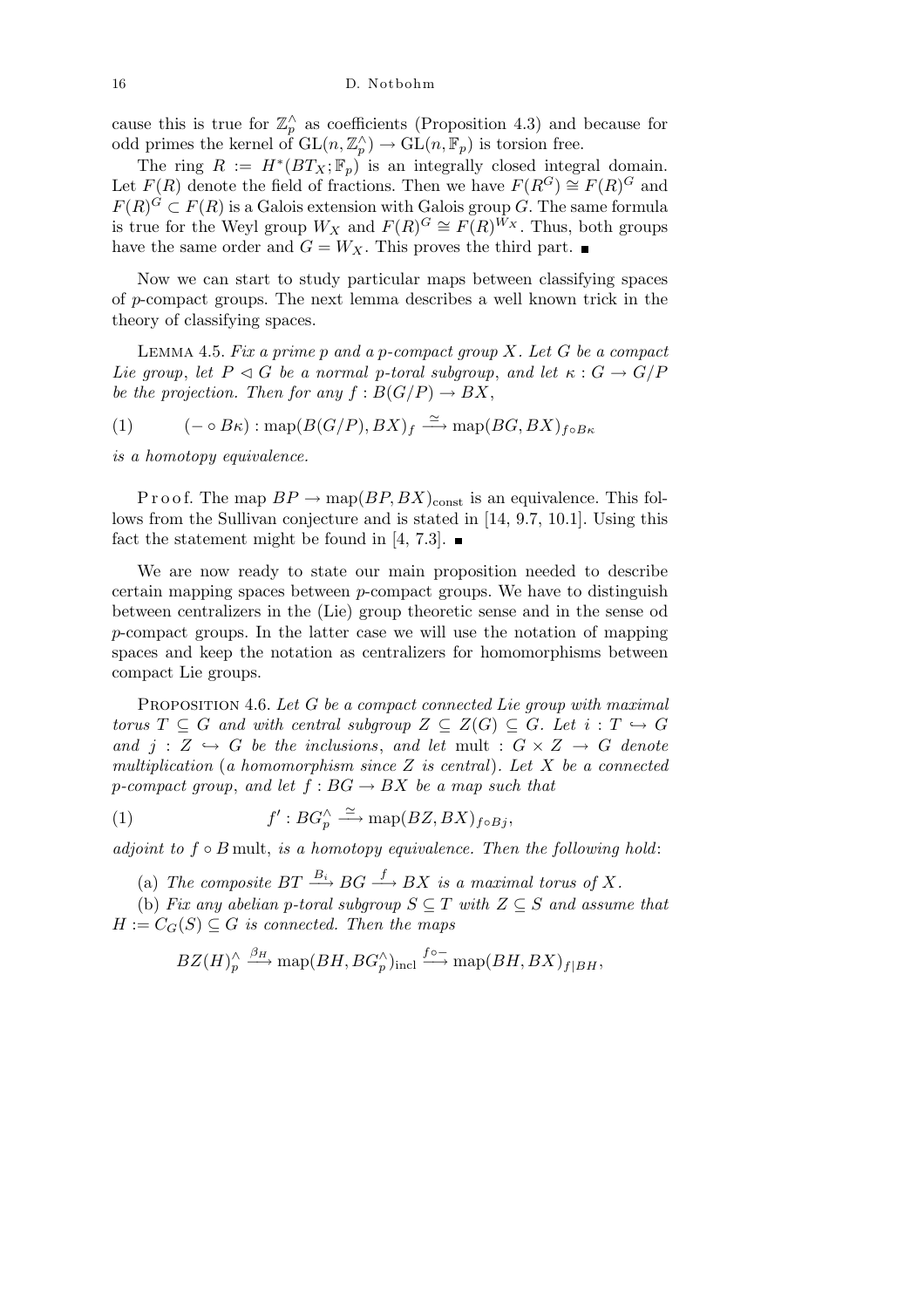*and*

$$
\beta'_H : BH_p^{\wedge} f \to \text{map}(BS, BX_p^{\wedge})_{f|BS}
$$

*are homotopy equivalences. Here,*  $\beta_H$  *and*  $\beta'_H$  *are adjoint to the maps induced*  $by B \text{ mult}: BZ(H) \times BH \rightarrow BG \text{ and } BH \times BS \xrightarrow{B \text{ mult}} BG \xrightarrow{f} BX.$ 

(c) *Let S and H be as in* (b) *and assume that H is connected. Then for* any map  $g: BH \to BX$ ,  $g \simeq f|BH$  iff  $H^*(g; \widehat{\mathbb{Z}}_p) \otimes \mathbb{Q} = H^*(f|BH; \widehat{\mathbb{Z}}_p) \otimes \mathbb{Q}$ *iff*  $g|BT \simeq f|BT$ .

R e m a r k. The fact corresponding to (a) for Lie groups is this: Let *X* be a compact connected Lie group. Because *G* is connected, *Z* is contained in a maximal torus for *G* and therefore in a maximal torus for *X*; consequently,  $G \to X$  is of maximal rank.

If  $S \subset T$  is a subtorus, then *H* is always connected [19, Proposition A.4].

Proof (of Proposition 4.6). Throughout the proof, Ad :  $BH_p^{\wedge} \rightarrow$  $map(BK, BG_p^{\wedge})$  and  $\text{Ad}(f) : BH_p^{\wedge} \to \text{map}(BK, BX)$  will denote the adjoint maps to  $B$ (mult) and  $f \circ B$ (mult), for any commuting pair of subgroups *H, K*  $\subseteq$  *G* and the multiplication mult : *H*  $\times$  *K*  $\rightarrow$  *G*. And similarly for any other map  $f' : BG' \to BX$ , for any  $G' \subseteq G$ . In particular,  $\beta_H$  is of the form Ad and  $\beta'_{H}$  of the form  $\text{Ad}(f)$ .

For any  $H \subseteq G$  containing  $Z$ , we have

(2) map $(BH, BG_p^{\wedge})_{\text{incl}}$  $\simeq$  map( $BH$ , map( $BZ$ ,  $BX$ )<sub> $f \circ Bj$ </sub>)<sub>Ad( $f$ )</sub>  $\simeq$  map( $BZ \times BH, BX$ )<sub> $f \circ B$  mult  $\simeq$  map( $BH, BX$ )<sub> $f|BH$ </sub>.</sub>

The first equivalence holds by (1), the second by taking adjoints, and the third by Lemma 4.5 using the fibration  $BZ \to BZ \times BH \xrightarrow{B \text{ mult}} BH$ . Thus, the second map  $(f \circ -)$  in (b) is a homotopy equivalence. This even holds if we only assume that  $\pi_0(G)$  is a finite *p*-group.

Now we assume that *H* is the centralizer in *G* of a *p*-toral subgroup *S* ⊆ *T*. In particular, we have  $H \supseteq T$  and  $\pi_0(H)$  is a finite *p*-group (cf. [19, Proposition A.4]). Then by Proposition 4.1,

(3) 
$$
\text{Ad}: BH_p^{\wedge} \xrightarrow{\simeq} \text{map}(BS, BG_p^{\wedge})_{\text{incl}}
$$

is a homotopy equivalence. Hence by (2) (after replacing *G* by *H* and *BX* by  $BG_p^{\wedge}$ ), the map

(4) 
$$
\text{map}(BH, BH_p^{\wedge})_{\text{Id}} \xrightarrow{\text{(incl)} \circ \xrightarrow{\ }}_{\simeq} \text{map}(BH, BG_p^{\wedge})_{\text{incl}}
$$

is a homotopy equivalence. Furthermore,

(5) 
$$
\text{map}(BH, BH_p^{\wedge})_{\text{Id}} \simeq BZ(H)_p^{\wedge}.
$$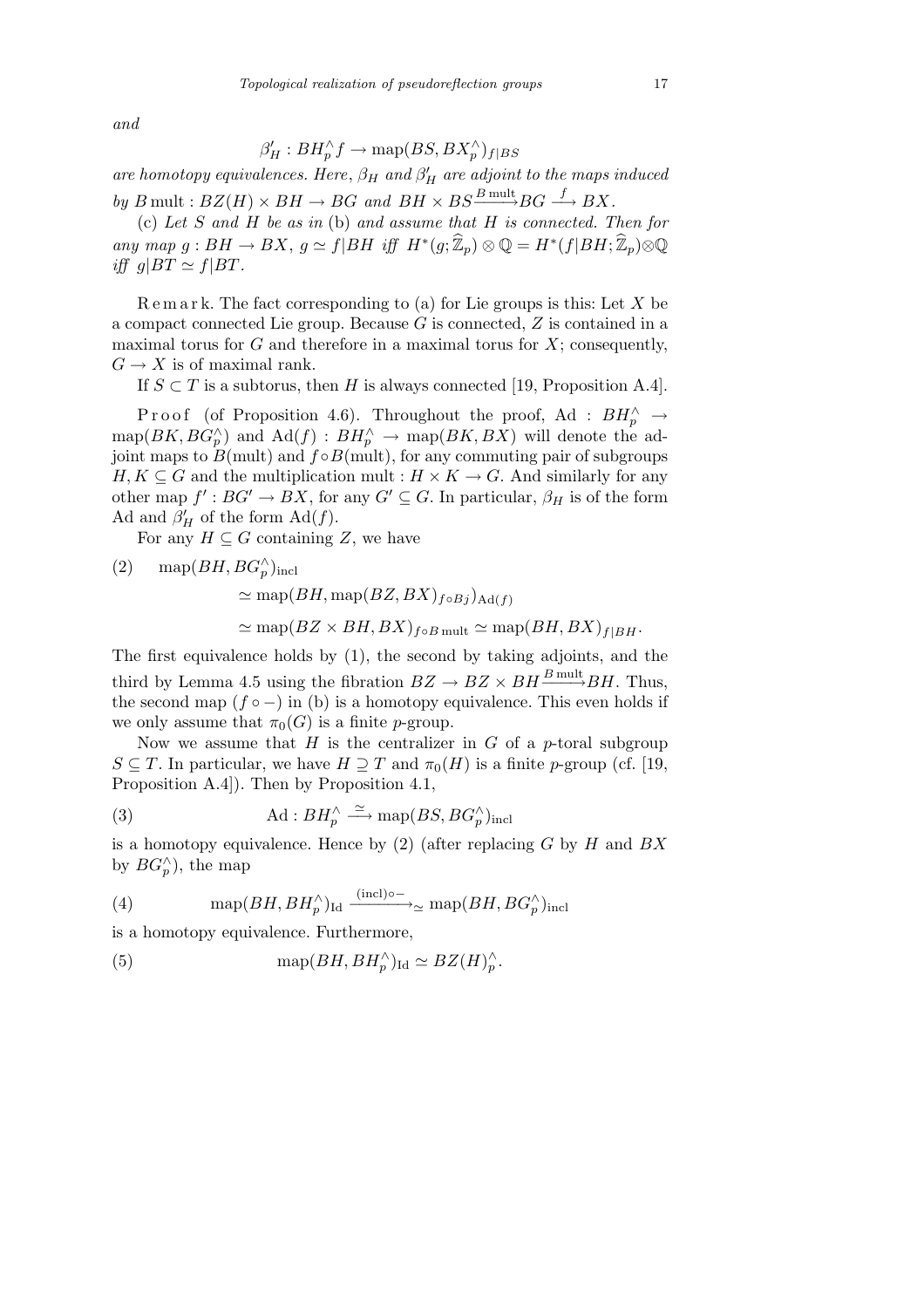18 D. Notbohm

For connected *H*, this follows from [19, Theorem 4.2] when *H* is simple, and from [20, Proposition 2.7] in the nonsimple case. For disconnected *H*, this is proved in [14], but can also be proved in the context of compact Lie groups starting from the connected case. Points  $(2)$ – $(5)$  now combine to prove that  $\beta_H$  as well as the composition  $(f \circ -)\beta_H$  are equivalences. The second part of (b) follows by applying (2) in the case of  $H = S$  and by (3) if we assume in addition that  $Z \subseteq S$ . Otherwise there is no multiplication  $Z \times S \to S$ .

For  $H = T$ , point (b) takes the form of a homotopy equivalence

$$
BT_p^{\wedge} \xrightarrow{\simeq} \text{map}(BT, BX)_{f|BT}
$$

(recall that  $T = C_G(T)$  [6, Theorem 2.3]). This proves part (a), namely that  $BT \hookrightarrow BG \xrightarrow{f} BX$  is a maximal torus (see the above definitions).

It remains to prove part (c). Assume that  $H$  is connected and let  $q$ :  $BH \rightarrow BX$  be another map such that  $H^*(g; \hat{\mathbb{Z}}_p) \otimes \mathbb{Q} = H^*(f|BH; \hat{\mathbb{Z}}_p) \otimes$ Q. By [13, Proposition 8.11],  $g|BT$  and  $f|BT$  lift to maps  $g', f' : BT$  $\rightarrow BT_{p}^{\wedge}.$  Since  $H^{*}(g';\widehat{\mathbb{Z}}_{p})\otimes\mathbb{Q}$  and  $H^{*}(f';\widehat{\mathbb{Z}}_{p})\otimes\mathbb{Q}$  agree on  $H^{*}(BX;\widehat{\mathbb{Z}}_{p})\otimes\mathbb{Q}\cong$  $(H^*(BT;\mathbb{Z}_p) \otimes \mathbb{Q})^{W_X}$  (Proposition 4.3), there exists  $w \in W_X$  such that g' and  $w \circ f'$  induce the same map on  $H^*(BT;\mathbb{Z}_p) \otimes \mathbb{Q}$  and that  $g' \simeq w \circ f'$ . The first conclusion follows from [28, 7.1] and the second is obvious. Hence, we can assume that  $g|BT \simeq f|BT$ . We consider the following diagram:

$$
BT \longrightarrow \text{map}(BS, BT)_{B \text{ incl}} \longrightarrow \text{map}(BS, BT)_{B \text{ incl}}
$$
\n
$$
BH \xrightarrow{Ad}{} \text{map}(BS, BH_p^{\wedge})_{B \text{ incl}_p^{\wedge}} \xrightarrow{g \circ -} \text{map}(BS, BX)_{g|BS} \xrightarrow{\text{ev}} BX,
$$
\n
$$
= \text{map}(BS, BX)_{f|BS}
$$
\n
$$
= \text{map}(BS, BX)_{f|BS}
$$

where incl always denotes the obvious inclusion. The composition in the lower row is nothing but *g* or *f*. The compositions  $(g \circ -)$ Ad and  $(f \circ -)$ Ad  $\simeq$  $(\mathrm{id}_{BH})^{\wedge}_{p}$  induce the same map after restriction to *BT* and are therefore homotopic by [20, 2.5]. And so are f and g.  $\blacksquare$ 

Proof of Theorem 3.3. Theorem 3.3 is a special case of (b) and (c) of Theorem 4.6. We only have to assume that  $X = G$ . To satisfy the extra condition  $Z \subset S$  we notice that we can replace  $S$  by the group  $S' \subset T$ generated by *S* and *Z*, since  $H = C_G(S) = C_G(S')$ . Moreover, notice that, for *G* a product of unitary groups,  $H = C_G(S)$  is always connected.

R e m a r k 4.7. In the case of *X* being the completion of a compact connected Lie group, the proof does not depend on the theory of *p*-compact groups. In the proof of parts (b) and (c) we only have to replace some references, namely Proposition 4.3 by the fact that  $H^*(BG; \mathbb{Q}) \simeq H^*(BT_G; \mathbb{Q})^{W_G}$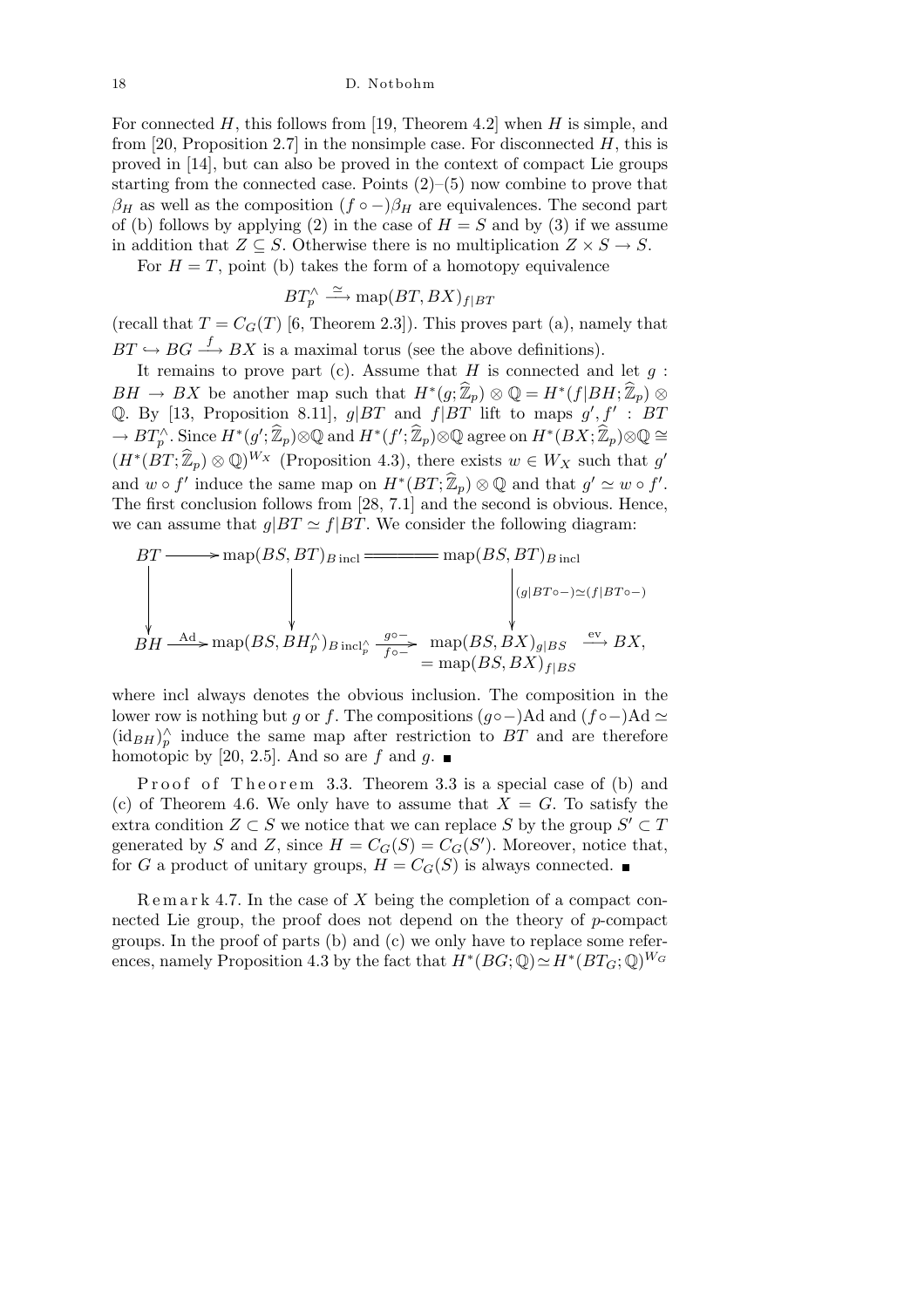for any compact connected Lie group and [13, Proposition 8.11] by [20, Proposition 1.2]. In particular, this shows that Proposition 3.3, which is contained in (b) and (c), can be proved in the context of compact Lie groups.

The following proposition describes the principal situation in which Proposition 4.6 will be applied.

PROPOSITION 4.8. *Fix*  $r |q|(p-1)$  *and*  $n \geq 2$ , *and set*  $G = G(q, r; n)$ . *Let BX be a p-complete space*, *together with an isomorphism*

$$
\Phi: H^*(BX; \mathbb{F}_p) \stackrel{\cong}{\longrightarrow} \mathbb{F}_p[x_1, \dots, x_n]^G
$$

*of algebras over the Steenrod algebra. Then there exists a map g* : *BU*(*n*)  $\rightarrow BX$  *such that the square* 

(1)  

$$
H^*(BX; \mathbb{F}_p) \xrightarrow{\Phi} \mathbb{F}_p[x_1, \dots, x_n]^G
$$

$$
g^* \downarrow \text{incl} \downarrow
$$

$$
H^*(BU(n); \mathbb{F}_p) \xrightarrow{\Phi_U} \mathbb{F}_p[x_1, \dots, x_n]^{Z_n}
$$

*commutes* (where  $\Phi_U$  *is the standard isomorphism*). Furthermore, the fol*lowing hold for any such map*  $g: BU(n) \rightarrow BX$ :

(a) *For any maximal torus*  $T \subseteq U(n)$ ,  $q|BT : BT \rightarrow BX$  *is a maximal torus of X.*

(b) Let  $S \subseteq U(n)$  be any subtorus with  $Z(U(n)) \subseteq S$ , and set  $H = C_{U(n)}(S)$ *. Then the maps* 

(2)  $BH_p^{\wedge} \rightarrow \text{map}(BS, BX)_{g|BS}$  and  $BZ(H)_p^{\wedge} \rightarrow \text{map}(BH, BX)_{g|BH}$  $(adjoint\ to\ g\circ B\ \text{mult})\ are\ homotopy\ equivalences.$ 

(c) Let *S* and *H* be as in (b). If  $f : BH \rightarrow BX$  is any map such that  $H^*(f; \hat{\mathbb{Z}}_p) \otimes \mathbb{Q} = H^*(g|BH; \hat{\mathbb{Z}}_p) \otimes \mathbb{Q}, \text{ then } f \simeq g|BH$ .

Proof. Let  $\varphi: H^*(BX; \mathbb{F}_p) \to H^*(B\mathbb{Z}/p; \mathbb{F}_p)$  be the composite

$$
\varphi: H^*(BX; \mathbb{F}_p) \xrightarrow{\Phi} \mathbb{F}_p[x_1, \dots, x_n]^{G} \xrightarrow{\Phi_U^{-1} \text{oincl}} H^*(BU(n); \mathbb{F}_p)
$$

$$
\xrightarrow{\text{incl}^*} H^*(B\mathbb{Z}/p; \mathbb{F}_p),
$$

where the last map is the restriction to the central subgroup of order *p*. By [23, Théorème 0.4], there is a map  $g_0 : B\mathbb{Z}/p \to BX$  such that  $H^*(g_0; \mathbb{F}_p)$  $=\varphi$ . Let  $BT_X \to BX$  be the maximal torus of X as in Proposition 4.4. Then a lift of  $g_0$  to  $BT_X$  is given by the imbedding  $k: B\mathbb{Z}/p \to BT_X$ . The isotropy group of *k*, i.e. the group of all elements of  $W_X$  such that  $w \circ k \simeq k$ , is given by  $\Sigma_n \subseteq G = W_X$ .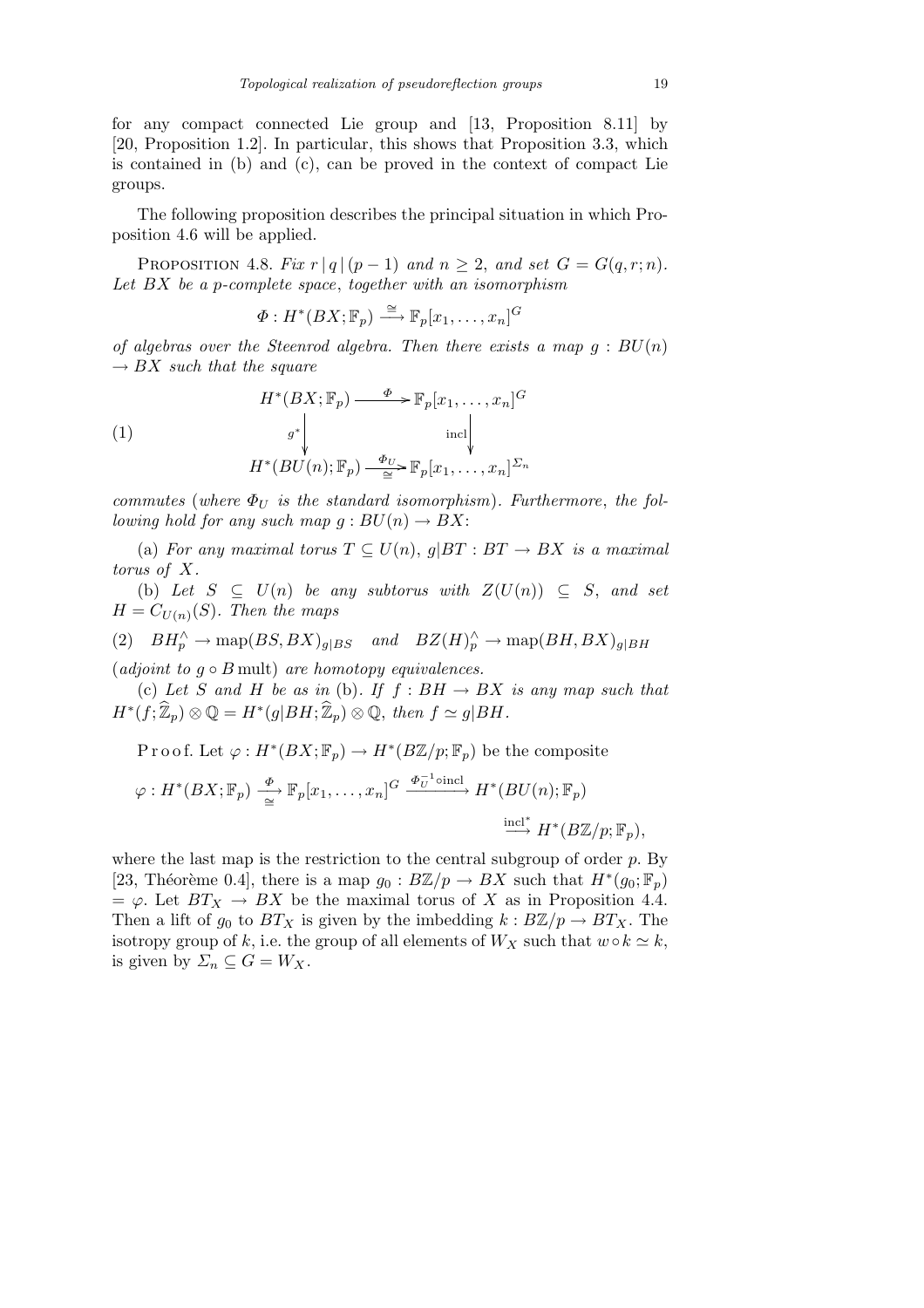Since  $H^*(BX; \mathbb{F}_p) \cong \mathbb{F}_p[x_1, \ldots, x_n]^G$ , an application of [29, 10.1, 10.2] calculates the mod-*p* cohomology of the mapping space. We get

$$
H^*(\mathrm{map}(B\mathbb{Z}/p, BX)_{g_0}; \mathbb{F}_p) \cong H^*(BT_X; \mathbb{F}_p)^{\Sigma_n} \cong H^*(BU(n); \mathbb{F}_p).
$$

The uniqueness theorems in [29] yield that

(3) 
$$
\text{map}(B\mathbb{Z}/p, BX)_{g_0} \simeq BU(n)_{p}^{\wedge}.
$$

The composite

$$
g: BU(n)_{p}^{\wedge} \simeq \text{map}(B\mathbb{Z}/p, BX)_{g_0} \xrightarrow{\text{ev}} BX
$$

makes diagram (1) commutative.

Now let  $g : BU(n) \to BX$  be any map satisfying (1), and let  $g_0 : B\mathbb{Z}/p \to$ *BX* be the restriction of *g* to the central subgroup of order *p* in  $U(n)$ . Then using Proposition 4.1 and (3), we see that multiplication  $\mathbb{Z}/p \times U(n) \rightarrow U(n)$ induces homotopy equivalences

$$
BU(n)_p^{\wedge} \xrightarrow{\simeq} \text{map}(B\mathbb{Z}/p, BU(n)_p^{\wedge})_{\text{incl}} \xrightarrow{\simeq} \text{map}(B\mathbb{Z}/p, BX)_{g_0}.
$$

Points (a), (b) and (c) now follow directly from Proposition 4.6.  $\blacksquare$ 

We end this section with some remarks we referred to in the introduction. Let  $f : BT<sub>p</sub><sup>\wedge</sup> \rightarrow BX$  be the realization of a pseudoreflection group  $W \to GL(n, \mathbb{Z}_p)$ . We claimed that, for several coefficients, the map f induces an isomorphism between the cohomology of *BX* and the invariants of *W* acting on the cohomology of *BT*. This is stated in the next proposition.

PROPOSITION 4.9. Let  $W \subset GL(n, \hat{\mathbb{Z}}_p)$  be a finite subgroup, T be a *torus and*  $BT_p^{\wedge} \to BX$  *be a map invariant with repect to the action of W. If*  $H^*(BX; \mathbb{F}_p) \to H^*(BT; \mathbb{F}_p)^W$  *is an isomorphism, then so are the maps*  $H^*(BX;\widehat{\mathbb{Z}}_p)\to H^*(BT;\widehat{\mathbb{Z}}_p)^W$  and  $H^*(BX;\widehat{\mathbb{Z}}_p)\otimes\mathbb{Q}\to (H^*(BT;\widehat{\mathbb{Z}}_p)\otimes\mathbb{Q})^W$ .

P r o o f. By assumption the mod-p cohomology of BX is concentrated in even degrees. Hence, the *p*-adic integral cohomology is torsionfree, and the map  $H^*(BX;\widehat{\mathbb{Z}}_p)\otimes \mathbb{F}_p \to H^*(BX;\mathbb{F}_p)$  is an isomorphism. Therefore the isomorphism for mod-*p* cohomology can be written as the composition

$$
H^*(BX; \mathbb{F}_p) \stackrel{\cong}{\longrightarrow} H^*(BX; \widehat{\mathbb{Z}}_p) \otimes \mathbb{F}_p \to H^*(BT; \widehat{\mathbb{Z}}_p)^W \otimes \mathbb{F}_p \to H^*(BT; \mathbb{F}_p)^W.
$$

The right arrow is an epimorphism, because the composition is one. Passing to invariants is left exact. Thus this arrow is also a monomorphism and the middle arrow is an isomorphism. As a consequence of the Nakayama Lemma, this shows that  $H^*(BX; \hat{\mathbb{Z}}_p) \to H^*(BT; \hat{\mathbb{Z}}_p)^W$  is an isomorphism. The functor  $\otimes \hat{\mathbb{Q}}_p$  commutes with taking invariants. This establishes the second isomorphism asserted.  $\blacksquare$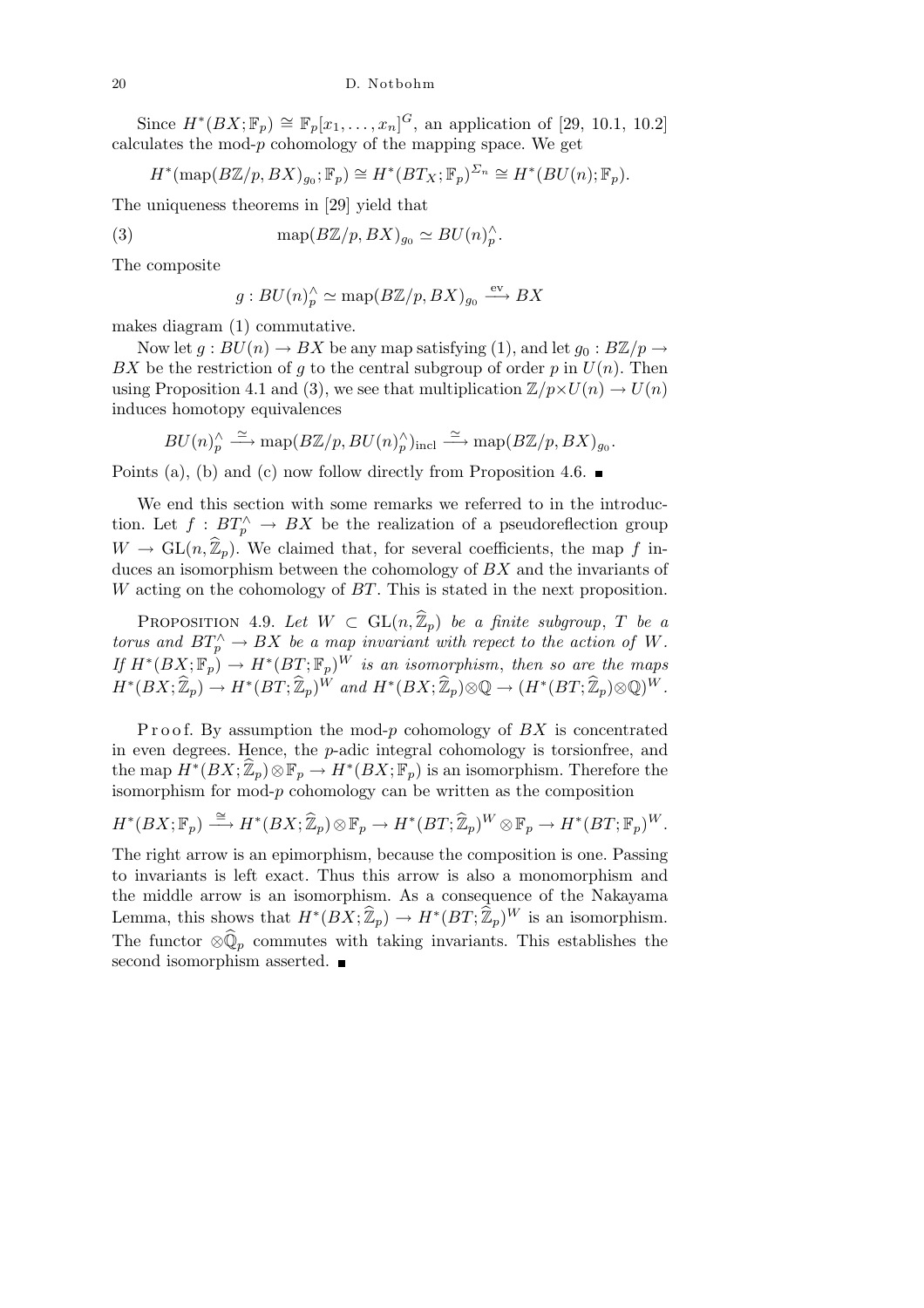Remark 4.10. Pseudoreflection groups appear as the Weyl group of connected *p*-compact groups (Theorem 4.3). Hence, one could say that a realization of a pseudoreflection group  $W \to GL(n, \hat{\mathbb{Z}}_p)$  consists of a connected *p*-compact group *X* of rank *n* such that the action of the Weyl group *W<sup>X</sup>* on the maximal torus  $T_X$  is described by the representation  $W \to GL(n, \mathbb{Z}_p)$ . In this sense, every connected *p*-compact group is a realization of its Weyl group.

Because *p*-complete spaces with polynomial cohomology give rise to a connected *p*-compact group (see Proposition 4.4), this notion is a generalisation of the definition given in the introduction.

The work of several people [8], [36], [3], [14] and this paper (Theorem 1.4) show that every irreducible pseudoreflection group over  $\overline{\mathbb{Q}}_p$  (all primes) has a realization in this interpretation. The fact that *every* pseudoreflection group over  $\hat{\mathbb{Q}}_p$  has a realization in this sense follows immediately from the observation that such a group splits (canonically) as a product of irreducible pseudoreflection groups.

**5. Homotopy uniqueness.** In this section, we show that the spaces  $BX(q, r; n)$  are determined by their mod-*p* cohomology: any *p*-complete space whose  $\mathbb{F}_p$ -cohomology is isomorphic to that of  $BX(q, r; n)$  has the homotopy type of  $BX(q, r; n)$ . The next theorem is nothing but Theorem 1.6.

THEOREM 5.1. *Fix*  $r | q | (p-1) (q>1)$  *and*  $n > 1$ , *set*  $G = G(q, r; n)$  *and*  $BX = BX(q, r; n)$ *. Let*  $BY$  be any *p*-complete space such that  $H^*(BY; \mathbb{F}_p) \cong$  $H^*(BX; \mathbb{F}_p)$  *as algebras over the Steenrod algebra. Then*  $BY \simeq BX$ .

R e m a r k. We used the notation *BY* instead of *Y* , because a *p*-complete space with the above properties can be thought of as the classifying space of a *p*-compact group (see Proposition 4.4).

Proof (of Theorem 5.1). Let

$$
j_Y: BU(n) \to BY
$$

be the map constructed in Proposition 4.8, whose induced map in cohomology is the same as that of  $j : BU(n) \to BX$ . For each space  $BU(\pi)$  in the decomposition of *BX* (Theorem 5.2), set  $f_{\pi} = j_Y|BU(\pi): BU(\pi) \to BY$ . We want to show that the  $f_{\pi}$  all fit nicely together to define a map

(1) 
$$
\widehat{f}: BX = (\underline{\text{hocolim}}(BU(\pi)))_p^{\wedge} \to BY,
$$

which will then be a homotopy equivalence by the assumption on the cohomology of *BY*. Here, we take  $\mathcal{H} = {\sum_{\pi} |\pi \in \mathcal{P}_p(n)}$ .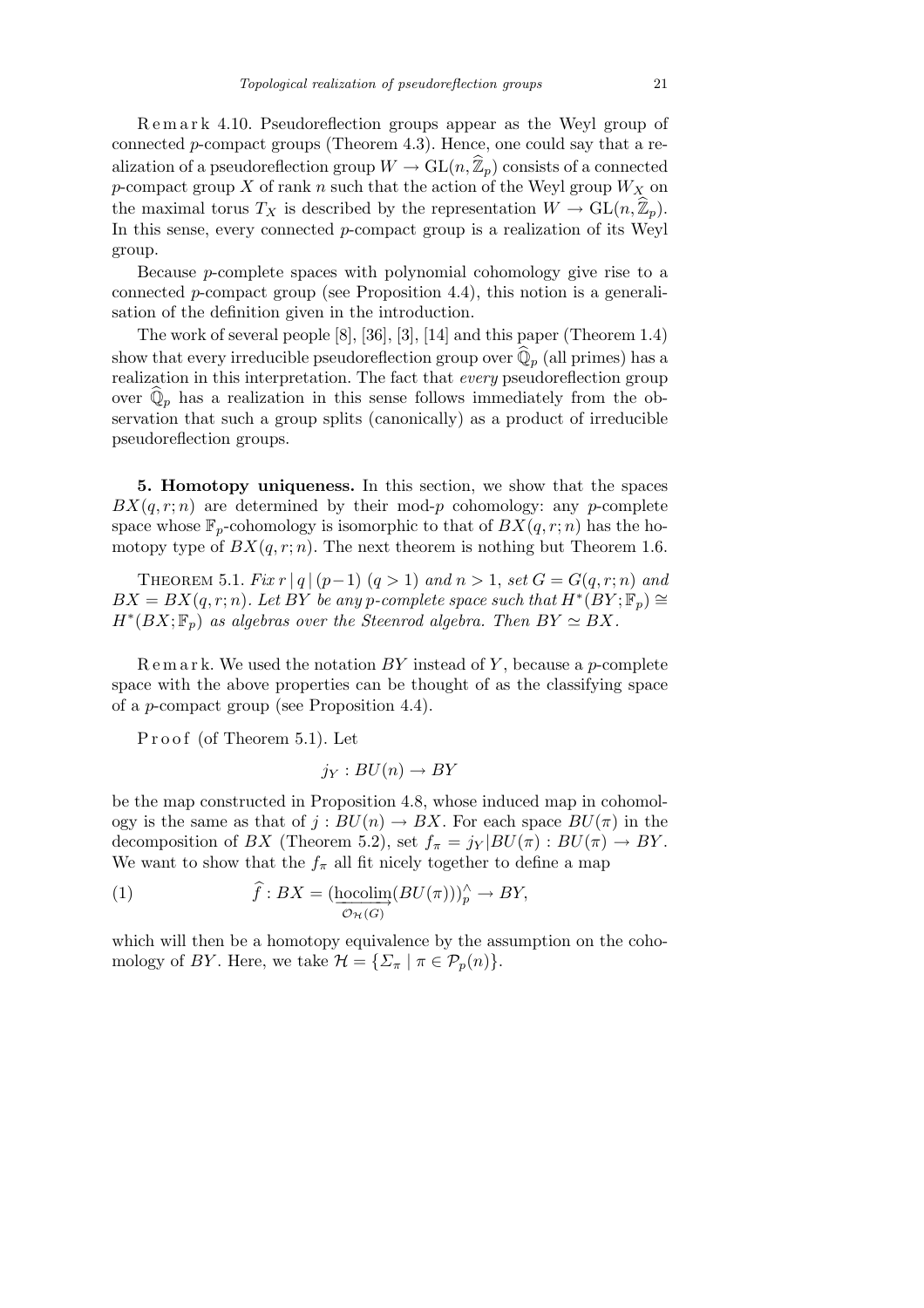We first want to show that for any morphism  $\varphi : G/\Sigma_{\pi_1} \to G/\Sigma_{\pi_2}$  in  $\mathcal{O}_{\mathcal{H}}(G)$ , the diagram

(2) 
$$
BU(\pi_1) \xrightarrow{f_{\pi_1}} BY
$$

$$
\downarrow \qquad \qquad \downarrow \qquad \qquad \parallel
$$

$$
BU(\pi_2) \xrightarrow{f_{\pi_2}} BY
$$

commutes up to homotopy. Since the restriction of  $j<sub>Y</sub>$  to  $BT$  ( $T \subseteq U(n)$ ) a maximal torus) gives a maximal torus of *BY* (Proposition 4.8(a)), and  $\text{because } j_Y^* : H^*(BY; \widehat{\mathbb{Z}}_p) \to H^*(BT; \widehat{\mathbb{Z}}_p)$  is a monomorphism, the diagrams clearly commute in cohomology. Moreover, by Proposition 4.8(b) we have  $BU(\pi_1) \simeq \text{map}(BZ(U(\pi_i)), BY)_{f_{\pi_i}|BZ(U(\pi_i))}$ . (Note that  $Z(U(\pi_i)) = T^{\Sigma_{\pi_i}}$ is a torus containing the center  $Z(\hat{U}(n))$  of  $\hat{U}(n)$ .) Hence, Proposition 4.8(c) shows that the diagrams (2) commute up to homotopy.

The commutativity up to homotopy of the diagrams (2) shows that the maps  $f_{\pi}$  define a map from the 1-skeleton of the homotopy colimit into *BY*. The obstructions for extending this to a map on the full homotopy direct limit lie in the groups

(3) 
$$
\lim_{G/H \in \mathcal{O}_{\mathcal{H}}(G)} i+1 \pi_i(\text{map}(BU(\pi), BY)_{f_{\pi}})
$$

(for  $i \geq 1$ ; see [34]), where

$$
\pi_i(\text{map}(BU(\pi), BY)_{f_{\pi}}) \cong \pi_i(BZ(U(\pi))_p^{\wedge}) \quad \text{(Prop. 4.8(b))},
$$

$$
\cong \begin{cases} \pi_2(BT_p^{\wedge})^{\Sigma_{\pi}} & \text{if } i = 2, \\ 0 & \text{if } i \neq 2. \end{cases}
$$

Lemma 3.1 now implies that the obstruction groups in (3) all vanish. Hence there exists a map  $\hat{f}: BX \to BY$  as in (1), which is a homotopy equivalence since  $BX$  and  $BY$  are *p*-complete and  $\hat{f}$  induces an isomorphism in  $\mathbb{F}_p$ -cohomology.  $\blacksquare$ 

We can also offer a characterization of *BX* respectively *X* as a *p*-compact group in terms of the Weyl group data. We say that two *p*-compact groups *X* and *Y* have the *same Weyl group type* if the ranks are equal, say equal to *n*, and if the two representations  $W_X, W_Y \to GL(n, \mathbb{Z}_p)$ , induced by the action on the maximal torus, are conjugate.

THEOREM 5.2. *Fix*  $r |q|(p-1)(q>1)$  *and*  $n > 1$  *and set*  $BX =$ *BX*(*q, r*; *n*)*. Let Y be a p-compact group which has the same Weyl group type as X. Then the p-compact groups X and Y are isomorphic.*

P r o o f. Without loss of generality we can assume that  $T := T_X = T_Y$ , that  $W := W_X = W_Y$  and that the two representations  $W \to GL(n, \mathbb{Z}_p)$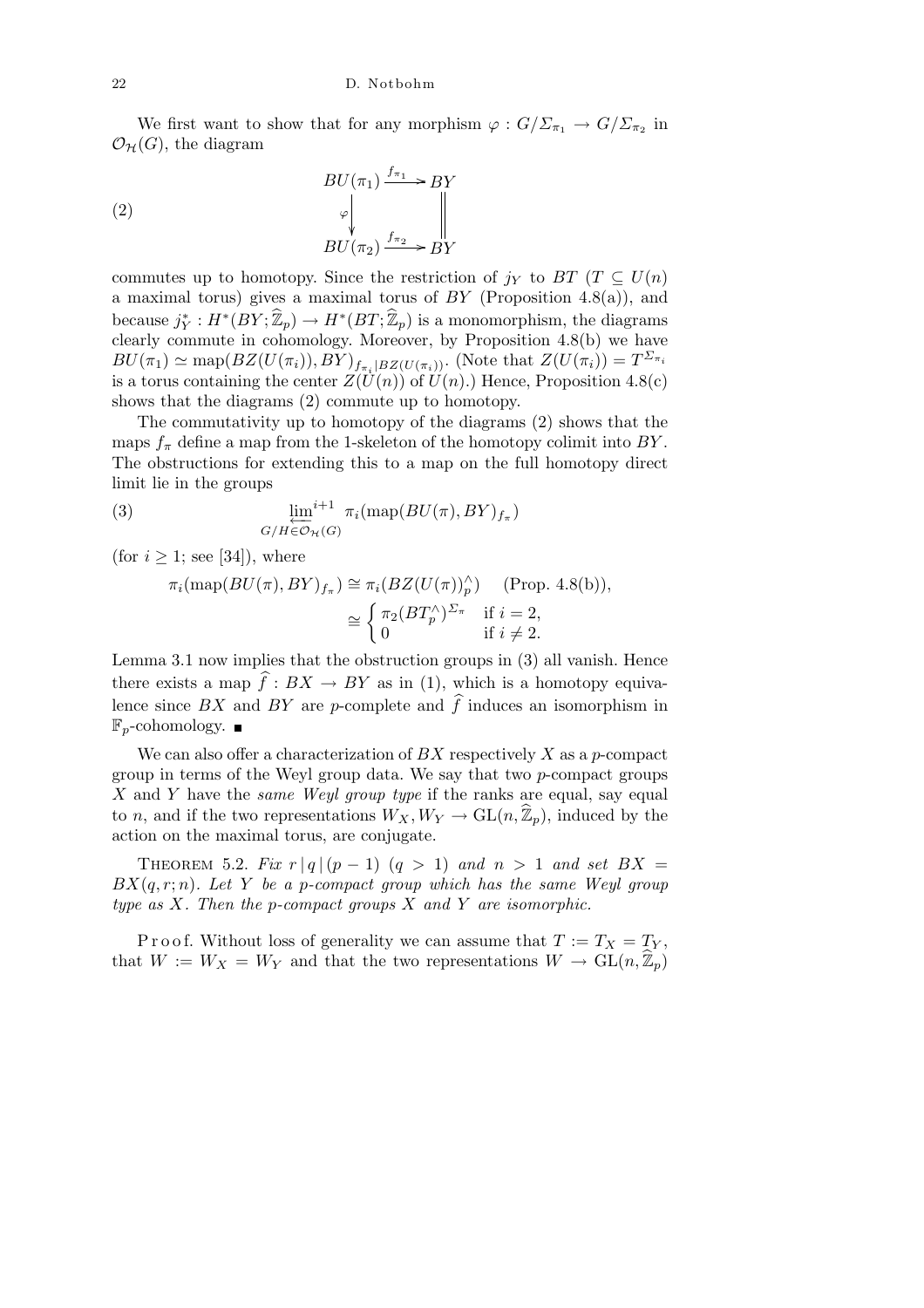are equal. Let  $j_0 : \mathbb{Z}/p \hookrightarrow T$  be the diagonal inclusion. Then the centralizer  $C := C_Y(S^1)$  is a *p*-compact group of rank *n* with Weyl group given by the isotropy group of the inclusion  $S^1 \hookrightarrow T$ . That is to say,  $W_C = \Sigma_n$  and C has the same Weyl group type as  $U(n)$ . Hence, by [27], the two *p*-compact groups *C* and  $U(n)$ <sup> $\wedge$ </sup> are isomorphic. The index of  $\Sigma_n \subseteq W$  is coprime to *p*. This implies that  $\hat{H}^*(BY; \mathbb{F}_p) \to H^*(BU(n); \mathbb{F}_p)$  is a monomorphism ([14] or [26]), that  $H^*(BY; \widehat{\mathbb{Z}}_p)$  is torsionfree, that  $H^*(BY; \mathbb{Z}_p^{\wedge}) \cong H^*(BT; \mathbb{Z}_p^{\wedge})^W$ [27, 4.2] and that

$$
H^*(BY; \mathbb{F}_p) \cong H^*(BT; \mathbb{Z}_p^{\wedge})^W \otimes \mathbb{F}_p \cong H^*(BT; \mathbb{F}_p)^W \cong H^*(BX; \mathbb{F}_p).
$$

The second isomorphism follows from the proof of Proposition 4.9. Now, an application of Theorem 5.1 yields that  $BX \simeq BY$ , which is to say that *X*  $\cong$  *Y* as *p*-compact groups. ■

**6. The normalizer of**  $G(q, r; n)$ . In this section we calculate the quotient group  $N_{\text{GL}(n,\hat{\mathbb{Q}}_p)}(G)/G$ , when  $G = G(q,r;n) \subseteq \text{GL}(n,\hat{\mathbb{Q}}_p)$ . This will be needed in the next section when describing the self maps of  $BX(q, r; n)$ .

Set  $A_{\text{max}} = (\mu_q)^n = A(q, q; n)$ , and set  $G_{\text{max}} = G(q, q; n)$ . As usual, we write  $G = G(q, r; n)$  and  $A = A(q, r; n)$  for short. An easy calculation shows that the image of the homomorphism

$$
H': A_{\max} \times (\widehat{\mathbb{Q}}_p)^* \to \mathrm{GL}(n, \widehat{\mathbb{Q}}_p),
$$

where  $H'((a_1, \ldots, a_n), k) = \text{diag}(ka_1, \ldots, ka_n)$ , is contained in the normalizer  $N_{\mathrm{GL}(n,\widehat{\mathbb{Q}}_p)}(G)$ . Since *H*<sup>*i*</sup> sends  $A \times 1$  into *G*, and the subgroup  $\mu_q \cong \{((k, \ldots, k), k^{-1}) \mid k \in \mu_q\} \subseteq A_{\max} \times \widehat{\mathbb{Q}}_p$  into 1, it factors through the quotient homomorphism

$$
H: A_{\max}/A \times_{\mu_q} (\widehat{\mathbb{Q}}_p)^* \to N_{\mathrm{GL}(n, \widehat{\mathbb{Q}}_p)}(G)/G.
$$

LEMMA 6.1. *Fix*  $r |q|(p-1)$  *and*  $n > 1$ , *and assume*  $q > 2$ *. Regard*  $G = G(q, r; n)$  *as a subgroup of*  $GL(n, \mathbb{Q}_p)$ *. Then the homomorphism* 

$$
H: A_{\text{max}}/A \times_{\mu_q} (\widehat{\mathbb{Q}}_p)^* \to N_{\text{GL}(n, \widehat{\mathbb{Q}}_p)}(G)/G
$$

*is an isomorphism except in the following two cases*:

(a)  $G = G(4, 2; 2)$ , and  $N_{GL(2, \hat{\mathbb{Q}}_p)}(G)/G \cong \Sigma_3 \times ((\hat{\mathbb{Q}}_p)^*/\mu_4)$ ,

(b)  $G = G(3, 1; 3)$ , and  $N_{\text{GL}(3, \hat{\mathbb{Q}}_p)}(G)/G \cong A_4^* \times_{(-1)} ((\hat{\mathbb{Q}}_p)^*/\mu_3)$  ( $A_4^*$  de*notes the binary tetrahedral group*)*.*

*In both cases* (a) *and* (b), *the first factor is contained in*  $GL(n,\hat{\mathbb{Z}}_p)$ *.* 

Proof. Step 1: We first check that *H* is a monomorphism. For any  $(a_1, \ldots, a_n) \in A_{\text{max}}$  and any  $k \in (\widehat{\mathbb{Q}}_p)^*$ , let  $[a_1, \ldots, a_n; k]$  denote the class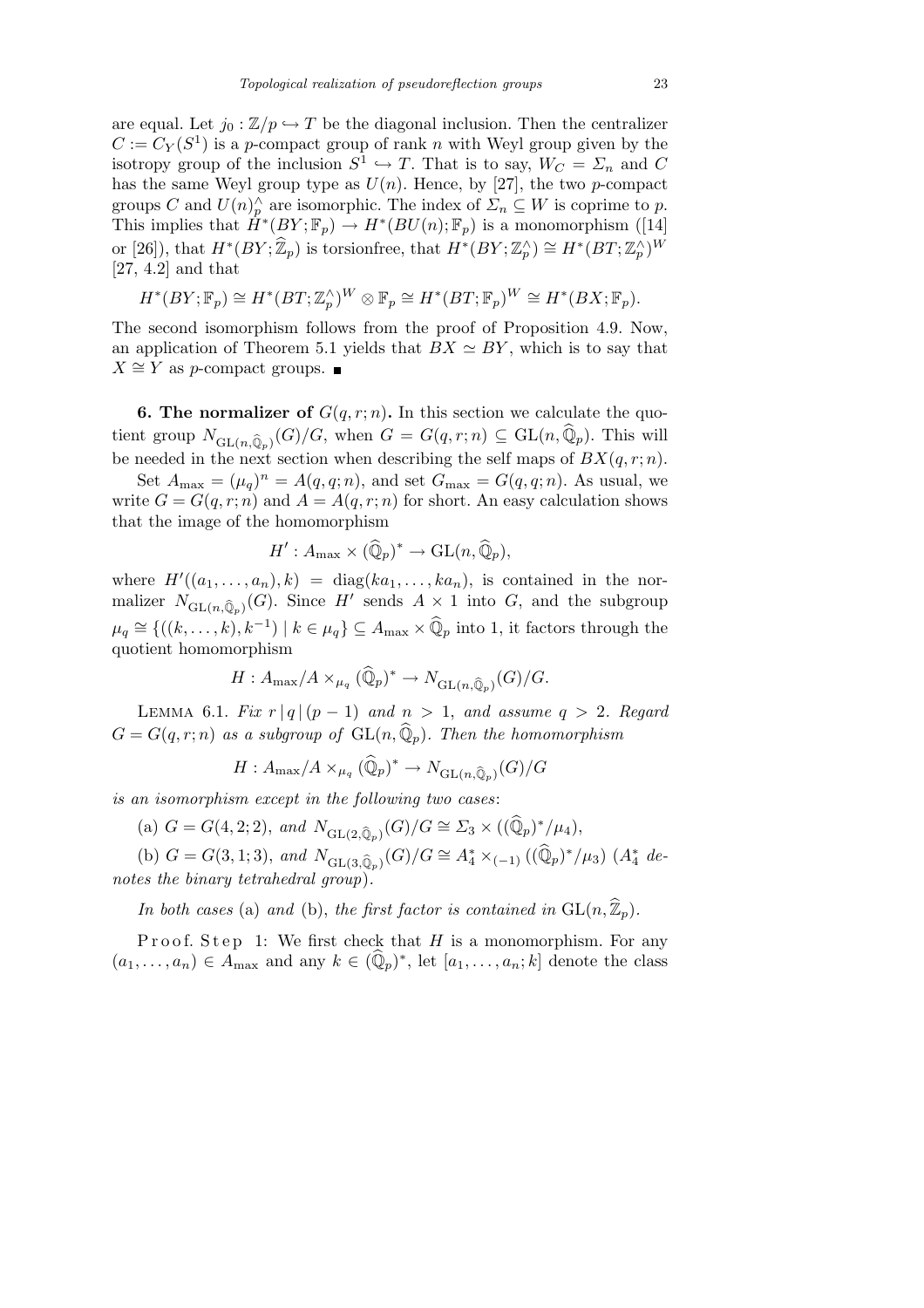24 D. Notbohm

of  $((a_1, \ldots, a_n), k)$  in  $A_{\max}/A \times_{\mu_q} (\widehat{\mathbb{Q}}_p)^*$ . If  $[a_1, \ldots, a_n; k] \in \text{Ker}(H)$ , then diag( $ka_1, \ldots, ka_n$ )  $\in G$ , so  $k \in \mu_q$  and  $(ka_1, \ldots, ka_n) \in A(q, r; n)$ , and

 $[a_1, \ldots, a_n; k] = [ka_1, \ldots, ka_n; 1] = 1$  in  $A_{\max}/A \times \mu_q$   $(\widehat{\mathbb{Q}}_p)^*$ .

S t e p 2: Fix an element  $M \in N_{\mathrm{GL}(n,\widehat{\mathbb{Q}}_p)}(G)$ , and let  $[M]$  denote its class mod *G*. We show that  $[M] \in \text{Im}(H)$  if *M* normalizes *A*.

As an *A*-representation,  $(\widehat{\mathbb{Q}}_p)^n$  splits as a sum of *n* distinct 1-dimensional representations. So if  $M \in N_{\mathrm{GL}(n,\hat{\mathbb{Q}}_p)}(A)$ , then *M* must be monomial (i.e., a product of a diagonal matrix and a permutation matrix). In particular, after multiplying *M* by an appropriate element in  $\Sigma_n \subseteq G$ , we can assume that *M* is diagonal.

Write  $M = \text{diag}(u_1, \ldots, u_n)$ , where  $u_i \in \widehat{\mathbb{Q}}_p$ . For any  $\sigma \in \Sigma_n$ ,

$$
M \sigma M^{-1} = M \cdot (\sigma M^{-1} \sigma^{-1}) \cdot \sigma
$$
  
=  $(u_1 u_{\sigma^{-1}(1)}^{-1}, \dots, u_n u_{\sigma^{-1}(n)}^{-1}) \cdot \sigma \in G.$ 

It follows that  $u_1 \equiv \ldots \equiv u_n \pmod{\mu_q}$ , so

$$
M = H'((1, u_2u_1^{-1}, \dots, u_nu_1^{-1}), u_1)
$$

and  $[M] \in \text{Im}(H)$ .

Step 3: Again fix  $M \in N_{\mathrm{GL}(n,\widehat{\mathbb{Q}}_p)}(G)$ , and set  $\varrho = (g \mapsto MgM^{-1}) \in$ Aut(*G*). We now show that  $\rho(A) = A$ , except in the cases (a) and (b) listed above, by showing that no other subgroup of *G* is isomorphic to *A*. In fact, *G* contains no other abelian subgroup with the same order as that of *A*.

Assume first that for some prime  $p' | q$ ,  $O_{p'}(\Sigma_n) = 1$ . Here,  $O_{p'}(-)$  denotes the intersection of all Sylow *p*'-subgroups. In this case,  $O_{p'}(G) \subseteq A$ and  $A = C_G(O_{p'}(G))$ , and so  $\varrho(A) = A$ . Hence the only cases which remain to consider are those where *q* is a power of *p*', and where  $(n, p') = (2, 2)$ , (3,3), or (4,2). (Recall that for  $n \geq 5$ , the alternating group  $A_n \subseteq \Sigma_n$  is the only nontrivial normal subgroup.)

Now, if  $n = 3$  and *q* is a power of 3, and if  $\rho(A) \neq A$ , then  $\phi(\rho(A))$  must contain a 3-cycle, and so  $\rho(A) \cap A$  is contained in the diagonal subgroup of order at most  $\min(q, 3r)$ . Thus,  $q^2r = |\rho(A)| |\min(3q, 9r)$ , and hence  $q = 3$ and  $r = 1$ . If  $n = 2$  or 4 and  $q$  is a power of 2, then a similar argument shows that  $(q, r; n) = (4, 1; 2)$  or  $(4, 2; 2)$  (recall that  $q > 2$  by assumption). Finally, the group  $G(4, 1; 2)$  is dihedral of order 8, and A is its unique cyclic subgroup of order 4.

S t e p 4: If  $G = G(4, 2; 2)$ , then it contains a total of three subgroups isomorphic to *A*. So by Step 2,  $\text{Im}(H)$  has index at most 3 in  $N_{\text{GL}(n,\widehat{\mathbb{Q}}_p)}(G)/G$ . Using this, one checks that  $N_{\mathrm{GL}(n,\hat{\mathbb{Q}}_p)}(G)/G \cong \Sigma_3 \times (\hat{\mathbb{Q}}_p)^*/\mu_4$ , where the second factor consists of multiples of the identity, and where the first factor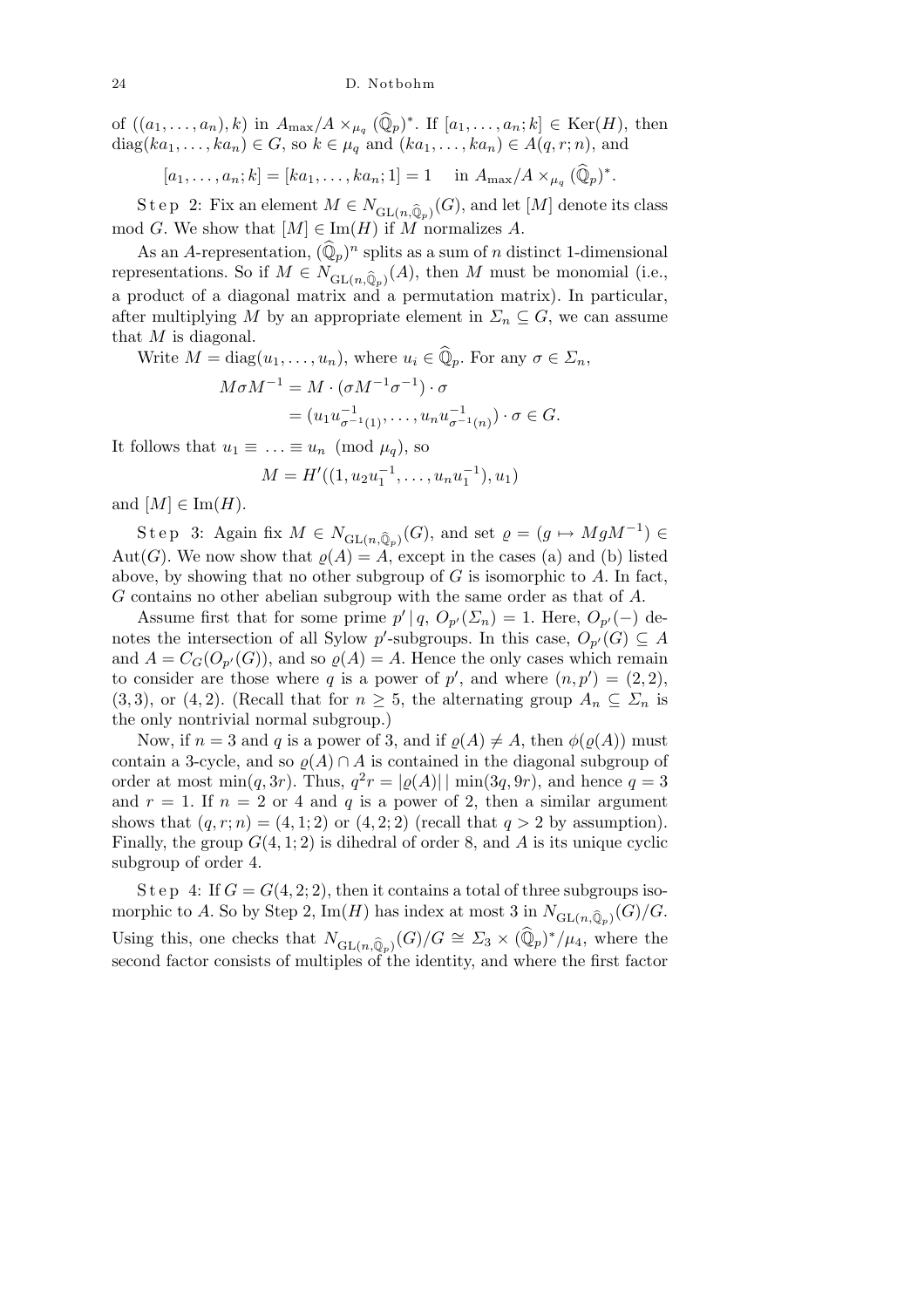is generated by the matrices  $\frac{1}{\sqrt{2}}$ 

$$
S_1 = \frac{1}{1+i} \begin{pmatrix} i & 1 \\ i & -1 \end{pmatrix} \quad \text{and} \quad S_2 = \begin{pmatrix} i & 0 \\ 0 & 1 \end{pmatrix}.
$$

Note that  $1 + i$  is a unit in  $\widehat{\mathbb{Z}}_p$ , since 2 is invertible.

If  $G = G(3, 1; 3)$ , then it contains a total of four subgroups isomorphic to *A*. Hence  $\text{Im}(H)$  has index at most four in  $N_{\text{GL}(n,\hat{\mathbb{Q}}_p)}(G)/G$ . One now checks that  $N_{\text{GL}(n,\widehat{\mathbb{Q}}_p)}(G)/G \cong A_4^* \times_{(-1)} (\widehat{\mathbb{Q}}_p)^*/\mu_3$ , where the second factor consists of multiples of the identity and the first is generated by the matrices  $\mu$  and  $\mu$  and the motion of contracts  $\omega_j$  and

$$
T_i = \frac{1}{\sqrt{-3}} \begin{pmatrix} 1 & 1 & 1 \\ 1 & \zeta & \zeta^2 \\ 1 & \zeta^2 & \zeta \end{pmatrix}, \quad T_j = \frac{1}{\sqrt{-3}} \begin{pmatrix} 1 & \zeta^2 & \zeta^2 \\ \zeta & \zeta & \zeta^2 \\ \zeta & \zeta^2 & \zeta \end{pmatrix},
$$
  

$$
T_k = \frac{1}{\sqrt{-3}} \begin{pmatrix} 1 & \zeta & \zeta \\ \zeta^2 & \zeta & \zeta^2 \\ \zeta^2 & \zeta^2 & \zeta \end{pmatrix}, \quad \text{and} \quad T' = \text{diag}(\zeta, 1, 1).
$$

Here,  $\zeta$  denotes a primitive cube root of unity in  $\widehat{\mathbb{Z}}_p$ .

**7. Classification of self maps.** Let  $BX = BX(q, r; n)$  be a generalized Grassmannian. In this section, we want to study the monoid [*BX, BX*] of homotopy classes of self maps of *BX*. As usual we assume that  $q|(p-1)$ , but throughout this section we also assume that  $q > 2$ . This restriction is necessary because we later use Lemma 6.1. When  $q = 2$ ,  $BX \simeq BSO(2n)_{p}^{\wedge}$ or  $BSO(2n+1)<sub>p</sub><sup>\wedge</sup>$ , and so  $[BX, BX]$  is described in [20, Theorem 2].

PROPOSITION 7.1. Let *p* be an odd prime and let  $r | q | (p-1)$ . Let  $BX =$ *BX*(*q, r*; *n*) *be the p-complete space constructed in Theorem* 3.2. *Then*, *for* any self map  $f : BX \to BX$  which induces a nontrivial map in cohomology,  $the \mapsto H^*(f; \widehat{\mathbb{Z}}_p)$  *extends to a map* 

 $H^*(f_T) \in \text{End}(H^*(BT;\widehat{\mathbb{Z}}_p)) \cap \text{Aut}(H^*(BT;\widehat{\mathbb{Z}}_p) \otimes \mathbb{Q}) \cong M_n(\widehat{\mathbb{Z}}_p) \cap \text{GL}(n,\widehat{\mathbb{Q}}_p).$ *This extension*  $H^*(f_T)$  *is contained in*  $N(G) = N_{GL(n,\hat{\mathbb{Q}}_p)}(G)$  *and is unique modulo G.* If  $n \geq p$ , then  $H^*(f_T) \in \text{GL}(n, \widehat{\mathbb{Z}}_p)$ *.* 

The proof of this statement also works for  $q = 2$ .

P r o o f. By [13, Proposition 8.11], for any map  $f : BX \to BX$ , the map  $f|BT : BT \to BX$  lifts to a self map  $f_T : BT_{p}^{\wedge} \to BT_{p}^{\wedge}$  of the classifying space of the maximal torus  $BT \xrightarrow{i} BX$  of X. Moreover,  $H^*(f; \widehat{\mathbb{Z}}_p)$  is nontrivial if and only if  $H^*(f_T; \widehat{\mathbb{Z}}_p)$  is nontrivial. For any  $w \in G = G(q, r; n)$ , the two maps  $f_T \circ Bw$  and  $f_T$  are homotopic after composition with *i*. So by [28, 7.1], there is  $w' \in G$  such that  $H^*(f_T \circ Bw) = H^*(Bw' \circ f_T)$ , and hence  $f_T \circ Bw \simeq Bw' \circ f_T$ . In other words, there is a map of sets  $\varrho : G \to G$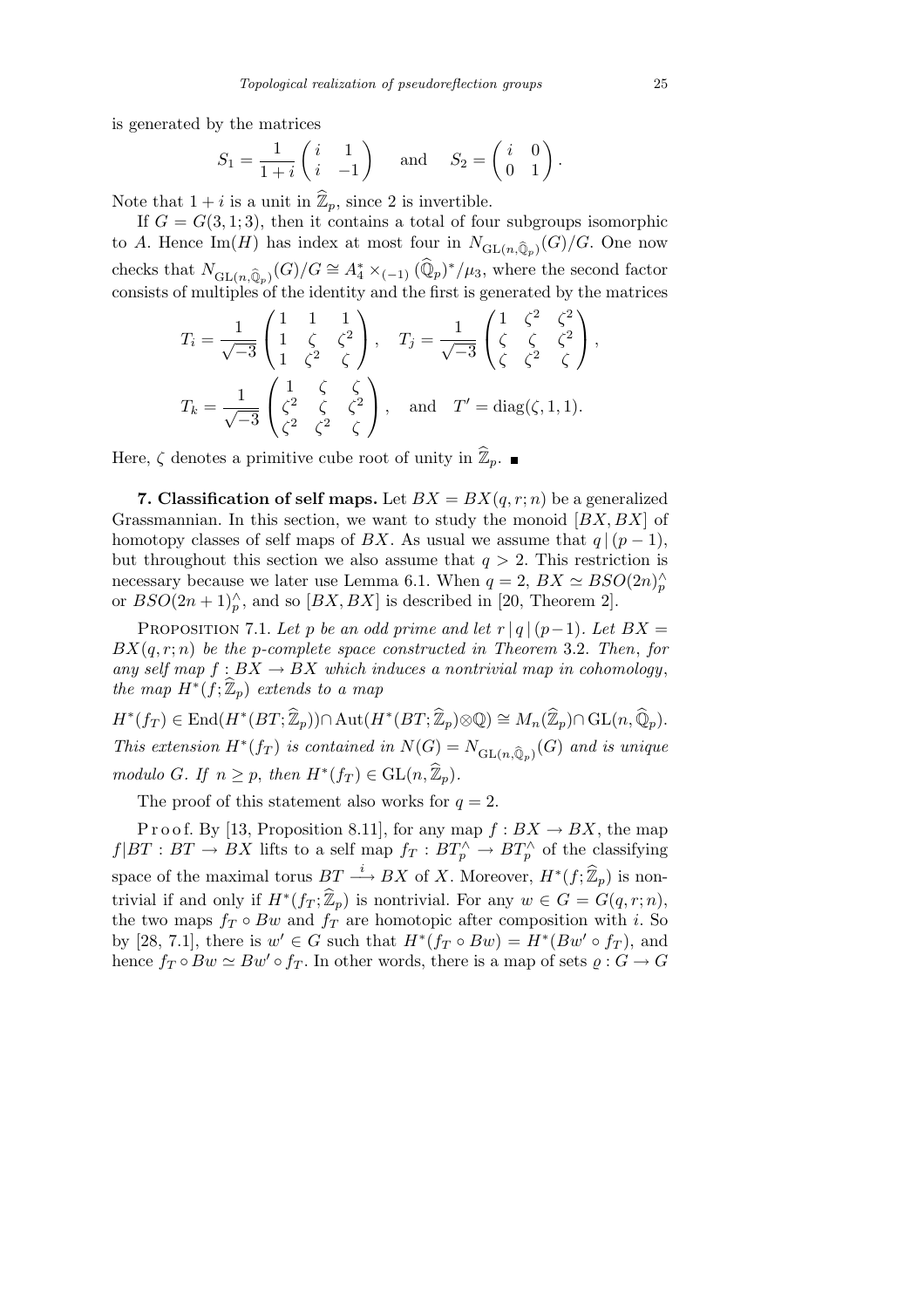such that  $f_T^* = H^*(f_T; \hat{\mathbb{Z}}_p)$  is equivariant with respect to  $\varrho$ . An algebraic version dealing with rational cohomology, which is sufficient for our purpose, is already contained in [1] (see also [25, 0.2]).

In particular, this shows that the kernel of  $H^2(f_T;\hat{\mathbb{Z}}_p)$  is  $W_X$ -invariant. Also,  $H^2(BT; \hat{\mathbb{Z}}_p) \otimes \mathbb{Q}$  is an irreducible representation of  $G = G(q, r; n) =$ *W<sub>X</sub>*, since it splits as a sum of distinct 1–dimensional  $A = A(q, r; n)$ representations which are permuted transitively by  $\Sigma_n = G/A$ . It follows that  $f_T$  induces either an isomorphism in rational cohomology and that  $\varrho$  is an isomorphism of groups (given by conjugation with  $f_T^*$  considered as a self map of  $H^2(BT; \hat{\mathbb{Z}}_p) \otimes \mathbb{Q}$ , or that  $H^*(f_T; \hat{\mathbb{Z}}_p) \otimes \mathbb{Q}$  is the trivial map. We only have to consider the first case. Now the above argument says  $\text{that } H^*(f_T) \in N_{\text{GL}(n,\hat{\mathbb{Q}}_p)}(G) \text{ (and clearly } H^*(f_T) \in M_n(\hat{\mathbb{Z}}_p)$ ). By [28, 7.1] again,  $H^*(f_T)$  is uniquely defined modulo *G*. This proves the first part of the statement.

Lemma 6.1 shows that, up to homotopy equivalences, the map  $f<sub>T</sub>$  looks like an unstable Adams operation of degree  $p^s k$  with  $(p, k) = 1$ . Hence, we can assume that  $f_T = \Psi^{p^s k}$  is an unstable Adams operation.

Let  $g_S : BS^1 = BZ(U(n)) \to BX$  be the inclusion of the center. Then we have  $\Psi^{p^s k} g_S \simeq g_S \Psi^{p^s k}$  (Proposition 4.8), and  $\Psi^{p^s k}$  induces a map

$$
BU(n)_p^{\wedge} \simeq \text{map}(BZ(U(n)), BX)_{g_S} \to \text{map}(BS^1, BX)_{g_S} \simeq BU(n)_p^{\wedge},
$$

which is again an unstable Adams operation of the same degree  $p^s k$ . By a result of Ishiguro [17], the degree  $p^s k$  is a *p*-adic unit, equal to 0 or  $n < p$ . Hence, for  $n \geq p$  every non-nullhomotopic map  $f : BX \to BX$  gives rise to an element in  $GL(n, \mathbb{Z}_p)$ . This finishes the proof.  $\blacksquare$ 

The fact that the degree of an unstable Adams operations on *BX* is a *p*-adic unit when  $n \geq p$  is also implicitly contained in a theorem of Møller [25, 4.5].

By Lemma 6.1 and Proposition 7.1, there are well defined homomorphisms of monoids

$$
[BX, BX] \xrightarrow{D} \{0\} \amalg N_{\operatorname{GL}(n,\widehat{\mathbb{Q}}_p)}(G)/G \xleftarrow{H} \{0\} \amalg ((A_{\max}/A) \times_{\mu_q} (\widehat{\mathbb{Z}}_p \setminus 0)),
$$

where *H* is an isomorphism except in the cases  $BX(4, 2; 2)$  and  $BX(3, 1; 3)$ . Using these maps, we can now formulate the main theorem of this section.

THEOREM 7.2. Let p be an odd prime,  $r |q|(p-1)$  and  $q > 2$ . Let  $BX =$ *BX*(*q, r*; *n*) *be the generalized Grassmannian constructed in Theorem* 3*.*2*. Then H<sup>−</sup>*<sup>1</sup> *◦ D induces an isomorphism*

$$
[BX, BX] \cong \{0\} \amalg ((A_{\max}/A) \times_{\mu_q} (\widehat{\mathbb{Z}}_p)^*)
$$

*if*  $n > p$ , *and an isomorphism* 

$$
[BX,BX] \cong \{0\} \amalg ((A_{\max}/A) \times_{\mu_q} (\widehat{\mathbb{Z}}_p \smallsetminus 0))
$$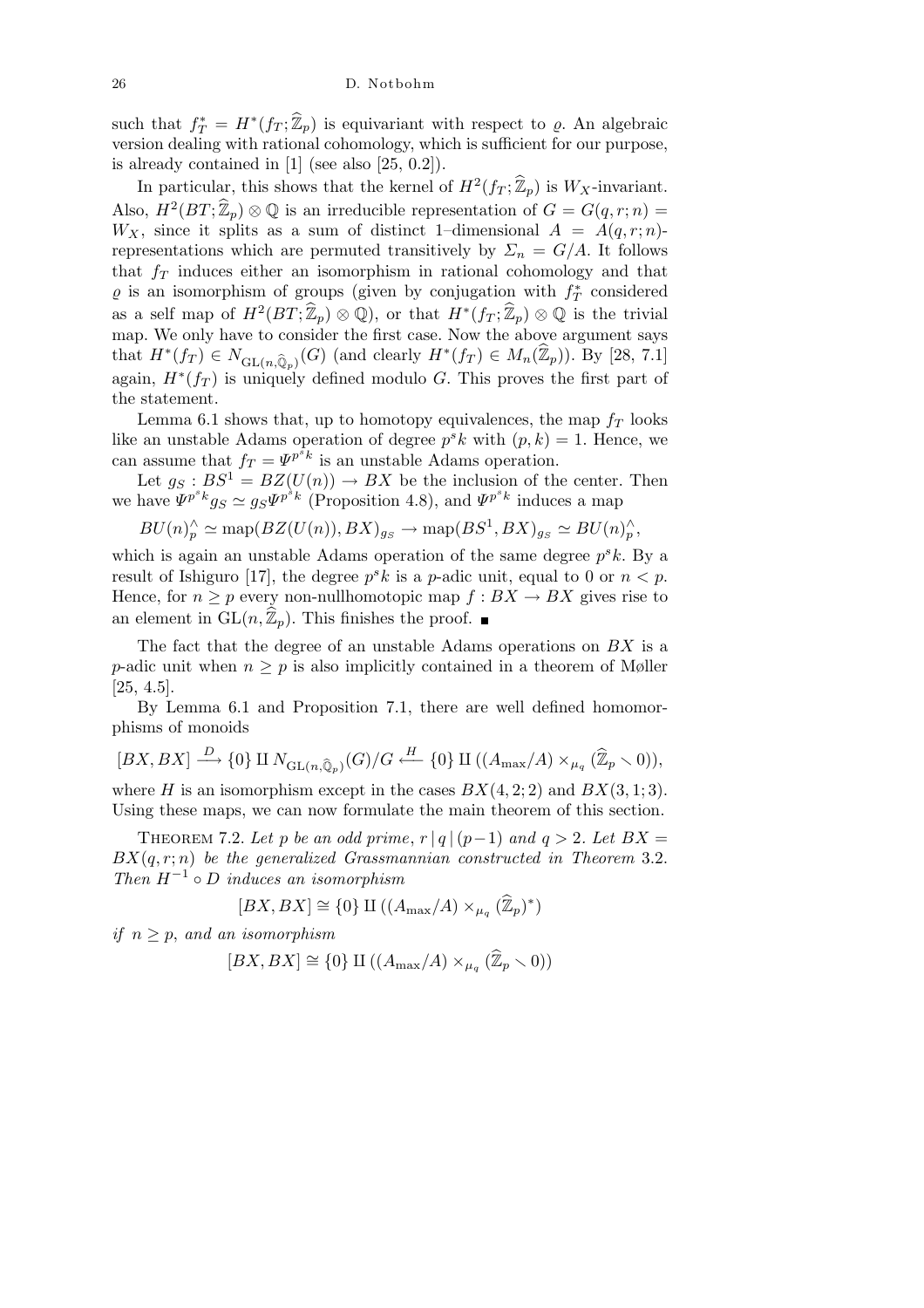*if*  $n < p$  *and*  $(q, r; n) \neq (4, 2; 2)$  *or*  $(3, 1; 3)$ *. In the two exceptional cases, D induces isomorphisms*

$$
[BX(4,2;2), BX(4,2;2)] \cong \{0\} \amalg (M_n(\widehat{\mathbb{Z}}_p) \cap N_{\mathrm{GL}(n,\widehat{\mathbb{Q}}_p)}(G)/G)
$$

$$
\cong \{0\} \amalg (\Sigma_3 \times (\widehat{\mathbb{Z}}_p \setminus 0))
$$

*and*

$$
[BX(3,1;3), BX(3,1;3)] \cong \{0\} \amalg (M_n(\widehat{\mathbb{Z}}_p) \cap N_{\mathrm{GL}(n,\widehat{\mathbb{Q}}_p)}(G)/G)
$$

$$
\cong \{0\} \amalg (A_4^* \times_{(-1)}(\widehat{\mathbb{Z}}_p \smallsetminus 0)).
$$

The following corollary contains Theorem 1.7.

Corollary 7.3. *Let BX be as in Theorem* 7*.*2*. Then the following conditions are equivalent for any pair of maps*  $f, g : BX \to BX$ .

- (a) *The maps f and g are homotopic.*
- (b) *The restrictions*  $f|BT, g|BT : BT \rightarrow BX$  *are homotopic.*
- $(c) f^* = g^* : H^*(BX; \widehat{\mathbb{Z}}_p) \to H^*(BX; \widehat{\mathbb{Z}}_p).$
- $(d)$   $f^* \otimes \mathbb{Q} = g^* \otimes \mathbb{Q} : H^*(BX; \widehat{\mathbb{Z}}_p) \otimes \mathbb{Q} \to H^*(BX; \widehat{\mathbb{Z}}_p) \otimes \mathbb{Q}.$

P r o o f. Clearly,  $(a) \Rightarrow (b) \Rightarrow (c) \Rightarrow (d)$ : the second implication holds since  $H^*(BX;\hat{\mathbb{Z}}_p)\otimes\mathbb{Q}$  injects into  $H^*(BT;\hat{\mathbb{Z}}_p)\otimes\mathbb{Q}$  (Proposition 4.3). Finally, (d) implies (a) by Theorem 7.2 (the injectivity of *D*).

Proof of Theorem 7.2. Set  $G = G(q, r; n)$ . If  $n < p$ , then

$$
BX \simeq (EG \times_G BT_p^{\wedge})_p^{\wedge} \simeq (\underset{G}{\text{hocolim}}(BT_p^{\wedge}))_p^{\wedge}
$$

by [10, Theorem 1.2] (where *T* is the *n*-torus) and where we think of *G* as a category with one object and morphisms given by the elements of *G*. In this case, we will show that

$$
[BX, BX] \xrightarrow{\cong} \{f_T \in [BT, BT] \mid \text{equivariant w.r.t. some } \rho : G \to G\}/G
$$

$$
\xleftarrow{\cong} \{0\} \amalg (M_n(\widehat{\mathbb{Z}}_p) \cap N_{\mathrm{GL}(n, \widehat{\mathbb{Q}}_p)}(G))/G.
$$

The latter isomorphism is obvious. The action of *G* on the second set is induced from the action of *G* on the target space  $BT_p^{\wedge}$ . Because self maps of  $BT_p^{\wedge}$  are detected by rational cohomology, the arguments in the proof of Theorem 7.1 establish the first map. Now let  $f_T : BT_\rho^\wedge \to BT_\rho^\wedge$  be a self map equivariant w.r.t. some  $\varrho: G \to G$ . The obstructions for extending the composition  $BT_p^{\wedge}$  $f^T \rightarrow BT \rightarrow B X$ , also denoted by  $f_T$ , to a self map of *BX* lie in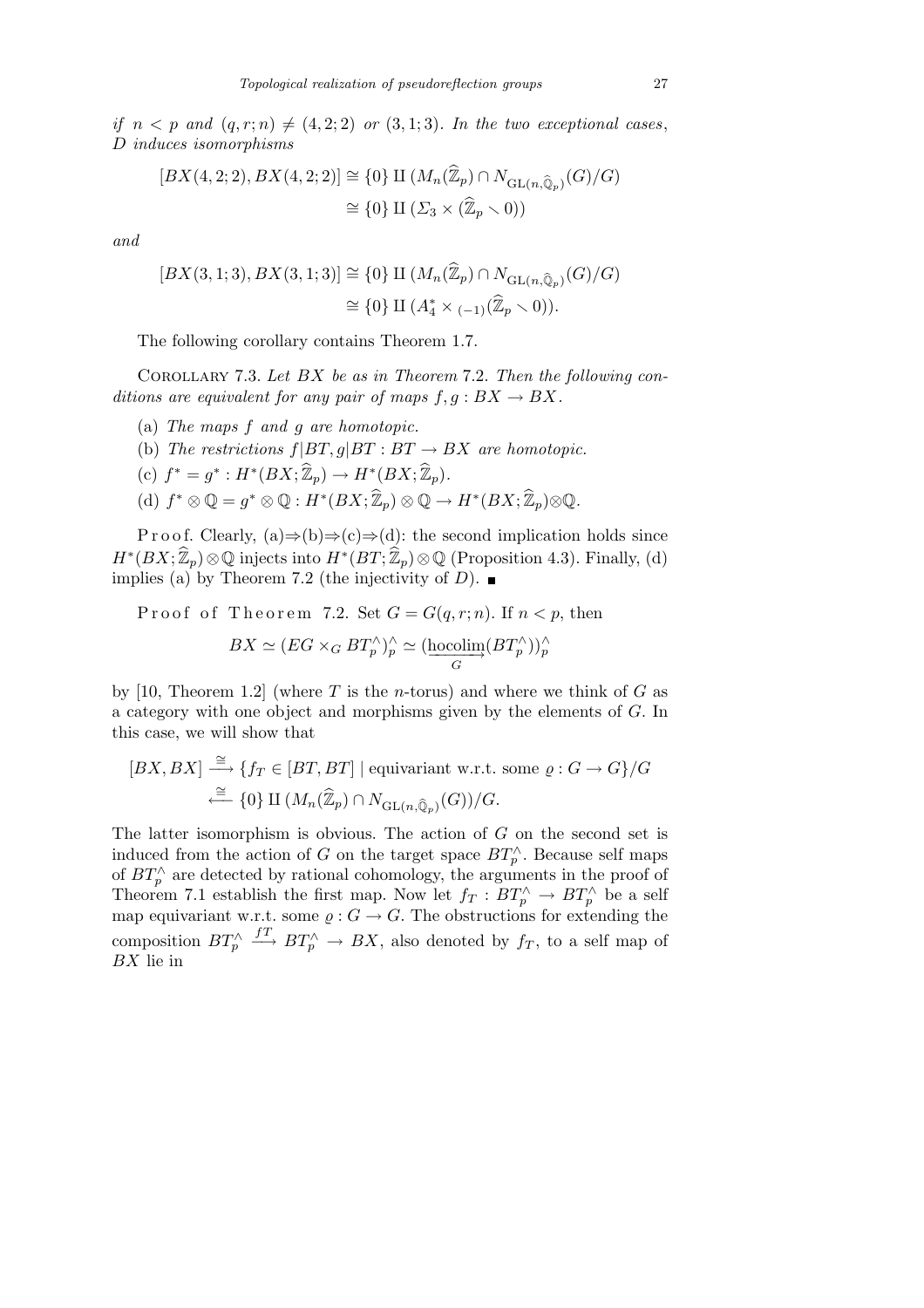28 D. Notbohm

$$
\varprojlim_G^{i+1} \pi_i(\operatorname{map}(BT_p^{\wedge}, BX)_{f_T}) \cong \varprojlim_G^{i+1} \pi_i(BT_p^{\wedge}) \cong H^{i+1}(G; \pi_i(BT_p^{\wedge})).
$$

Let  $f, f' : BX \to BX$  be two maps which, up to homotopy and the *G*-action, give rise to the same self map of  $BT_p^{\wedge}$ . The obstructions for *f* and *f'* being homotopic lie in

$$
\varprojlim_{G} {}^{i}\pi_{i}(\text{map}(BT_{p}^{\wedge}, BX)_{f_{T}}) \cong \varprojlim_{G} {}^{i}\pi_{i}(BT_{p}^{\wedge}) \cong H^{i}(G; \pi_{i}(BT_{p}^{\wedge})).
$$

In both cases this follows from [34]. Because the order of *G* is coprime to *p*, all the obstruction groups involved vanish, which proves the statement for *n < p*.

Now we assume that  $n \geq p$ . In particular, by Proposition 7.1, any map  $f: BX \to BX$  which does not induce the trivial map in rational cohomology induces an isomorphism on  $H^*(BX; \widehat{\mathbb{Z}}_p)$ , and hence is a homotopy equivalence.

We first construct the unstable Adams operations. Fix  $k \in (\widehat{\mathbb{Z}}_p)^*$ . Let  $g: BU(n) \rightarrow BX$  be the inclusion of  $BU(n)$  into the homotopy direct limit constructed in Theorem 4.8. For each partition  $\pi \in \mathcal{P}_p(n)$ , set  $g_{\pi} =$  $g|BU(\pi)$ ; and let  $f_\pi: BU(\pi) \to BX$  be the composite

$$
f_{\pi}: BU(\pi)^{\wedge}_{p} \xrightarrow{\psi_{\pi}^{k}} BU(\pi)^{\wedge}_{p} \xrightarrow{g_{\pi}} BX,
$$

where  $\psi_{\pi}^{k}$  denotes an unstable Adams operation of degree *k* on  $BU(\pi)$ . Furthermore, by Proposition 4.8(c), the  $f_\pi$  commute up to homotopy with maps induced by morphisms  $\varphi$  :  $G/\Sigma_{\pi_1} \to G/\Sigma_{\pi_2}$  (since they commute in cohomology). The  $f_{\pi}$  thus combine to define an element

$$
\widehat{f} \in \varprojlim_{G/H \in \mathcal{O}_{\mathcal{H}}(G)} \pi_0(\text{map}(BU(\pi), BY)_{g_{\pi}}).
$$

Here,  $\mathcal{H} = {\{\Sigma_{\pi} \mid \pi \in \mathcal{P}_p(n)\}}$  is the family of subgroups of *G* constructed in Section 5.

Since  $\psi_{\pi}^{k}$  is an equivalence  $(p \nmid k)$ , Proposition 4.8(b) applies again to show that there are homotopy equivalences

$$
BZ(U(\pi))_p^{\wedge} \stackrel{\simeq}{\longrightarrow} \text{map}(BU(\pi), BX)_{g_{\pi}}
$$

$$
\frac{\stackrel{-\circ \psi_{\pi}^k}{\longrightarrow}}{\simeq} \text{map}(BU(\pi), BX)_{f_{\pi}} \stackrel{\simeq}{\longleftarrow} BZ(U(\pi))_p^{\wedge}.
$$

These equivalences are compatible with all morphisms of the category  $\mathcal{O}_\mathcal{H}(G)$ , and

$$
\pi_i(BZ(U(\pi))^{\wedge}_p) \cong \begin{cases} 0 & \text{if } i \neq 2, \\ \pi_2(BT_p^{\wedge})^{\Sigma_{\pi}} & \text{if } i = 2. \end{cases}
$$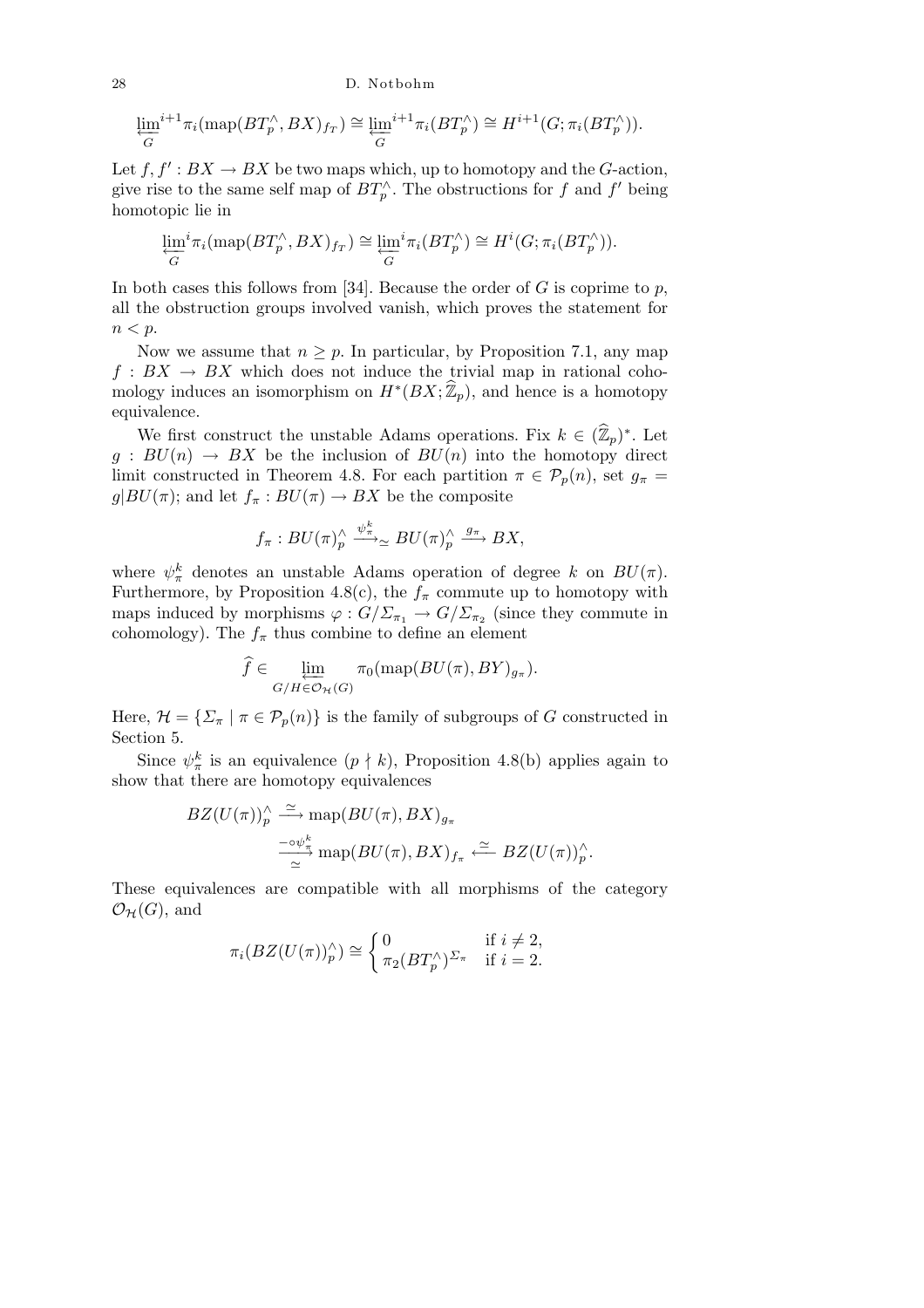This is a fixed point functor. So by Proposition 2.3,

$$
\lim_{G/H \in \mathcal{O}_{\mathcal{H}}(G)} \pi_2(\text{map}(BU(\pi), BY)_{f_{\pi}}) = 0
$$

for all  $j \geq 1$ . Thus, the obstructions to extending the  $f_{\pi}$  to a map

$$
BX \cong \underset{\mathcal{O}_{\mathcal{H}}(G)}{\text{hocolim}}(BU(\pi)) \to BX
$$

all vanish, and we get a map  $f : BX \to BX$  which (since the cohomology of *BX* injects into the cohomology of  $BU(n)$  is an unstable Adams operation of degree *k*.

Next we want to realize the elements of  $A_{\text{max}}/A$  as self maps of  $BX$ . Fix  $\alpha \in A_{\text{max}}$ , and set

$$
\Phi = \text{incl} \circ B\alpha_X^* : H^*(BX; \mathbb{F}_p) \to H^*(BU(n); \mathbb{F}_p).
$$

By Proposition 4.8, there exists a map  $g_\alpha$  :  $BU(n) \rightarrow BX$  such that  $H^*(g_\alpha) = \Phi$ . If we set  $f_\pi = g_\alpha | BU(\pi)$  for each  $\pi \in \mathcal{P}_p(n)$ , then the same arguments as those used to construct unstable Adams operations apply to show that the  $f_{\pi}$  extend to a map  $g : BX \to BX$ . Then  $H^*(f; \widehat{\mathbb{Z}}_p) = \alpha_X^*$  $(\text{mod } p)$ , so  $D(g) = (\alpha, k)$  for some  $k \equiv 1 \pmod{p}$ .

It remains to show that *D* is injective. If  $D(f) = D(f')$  and they are nontrivial in rational cohomology, then as noted above,  $f$  and  $f'$  are both homotopy equivalences. Hence, upon replacing  $f$  by  $f \circ (f')^{-1}$ , we can assume that  $H^*(f; \widehat{\mathbb{Z}}_p)$  is the identity, and must show that  $f \simeq \text{Id}_{BX}$ . By Proposition 4.8(b),

$$
f \circ g \simeq g : BU(n) \to BX,
$$

where  $g : BU(n) \to BX$  denotes the "canonical" map of Proposition 4.8. It follows that  $f$  and  $Id_{BX}$  have the same image under the restriction map

$$
[BX, BX] \cong [\underbrace{\text{hocolim}}_{G/\Sigma_{\pi} \in \mathcal{O}_{\mathcal{H}}(G)} (BU(\pi)), BX] \to \underbrace{\lim_{G/\Sigma_{\pi} \in \mathcal{O}_{\mathcal{H}}(G)} [BU(\pi), BX].
$$

By [34] again, the obstructions to  $f$  being homotopic to  $Id_{BX}$  lie in the groups

$$
\varprojlim_{G/Z_{\pi} \in \mathcal{O}_{\mathcal{H}}(G)} i \pi_i(\text{map}(BU(\pi), BX)_{g_{\pi}}).
$$

Because map $(BU(\pi), BX)_{g_{\pi}} \simeq BZ(U(\pi))_{p}^{\wedge}$  by Proposition 4.8(b), these higher limits vanish by Proposition 2.3.

It remains to check that  $f : BX \to BX$  is nullhomotopic if it induces the trivial map in rational cohomology. This is nothing but a special case of  $[25, 5.7]$ .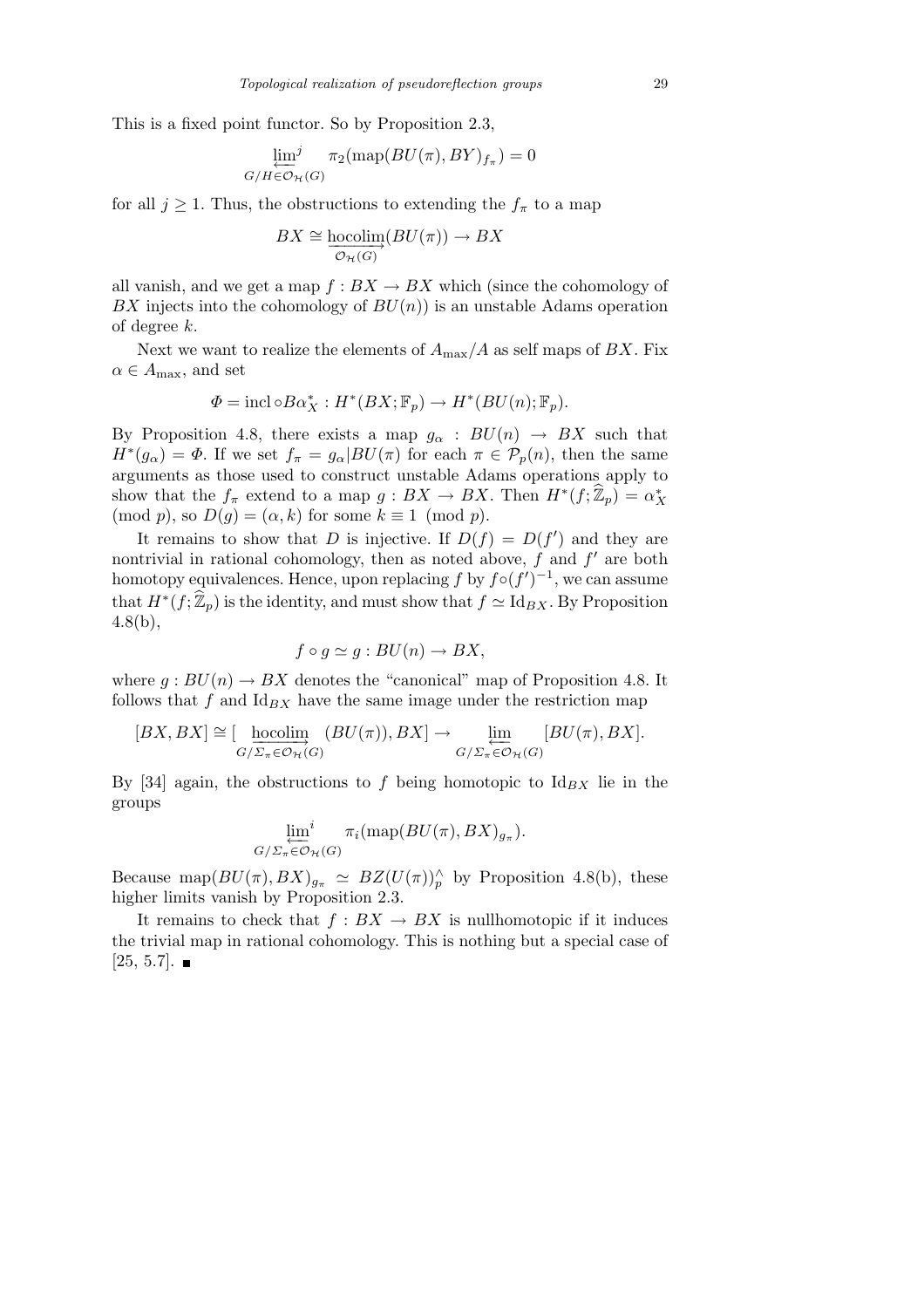## 30 D. Notbohm

## **References**

- [1] J. F. A d am s and Z. M a hm u d, *Maps between classifying spaces*, Invent. Math. 35 (1976), 1–41.
- [2] J. F. A d ams and C. W. Wilkerson, *Finite H*-spaces and algebras over the Steen*rod algebra*, Ann. of Math. 111 (1980), 95–143.
- [3] J. Aguadé, *Constructing modular classifying spaces*, Israel J. Math. 66 (1989), 23–40.
- [4] J. Aguadé, C. Broto and D. Notbohm, *Homotopy classification of some spaces with interesting cohomology and a conjecture of Cooke*, *Part I*, Topology 33 (1994), 455–492.
- [5] A. B ous field and D. K an, *Homotopy Limits*, *Completions and Localizations*, Lecture Notes in Math. 304, Springer, 1972.
- [6] T. Bröcker and T. tomDieck, *Representations of Compact Lie Groups*, Springer, 1985.
- [7] H. Cartan and S. Eilenberg, *Homological Algebra*, Princeton Univ. Press, 1956.
- [8] A. Clark and J. Ewing, *The realization of polynomial algebras as cohomology rings*, Pacific J. Math. 50 (1974), 425–434.
- [9] W. Dwyer and D. Kan, *Centric maps and realization of diagrams in the homotopy category*, Proc. Amer. Math. Soc. 114 (1992), 575–584.
- [10] W. Dwyer, H. Miller and C. Wilkerson, *Homotopical uniqueness of classifying spaces*, Topology 31 (1992), 29–45.
- [11] W. G. Dwyer and C. W. Wilkerson, *A cohomology decomposition theorem*, Topology 31 (1992), 433–443.
- [12] —, —, *A new finite loop space at the prime two*, J. Amer. Math. Soc. 6 (1993), 37–63.
- [13] —, —, *Homotopy fixed point methods for Lie groups and finite loop spaces*, Ann. of Math. 139 (1994), 395–442.
- $[14] \quad -,-$ , *The center of a p-compact group*, in: The Čech Centennial (Boston, Mass., 1993), Contemp. Math. 181, Amer. Math. Soc., 1995, 119–157.
- [15] W. Dwyer and A. Zabrodsky, *Maps between classifying spaces*, in: Algebraic Topology (Barcelona, 1986), Lecture Notes in Math. 1298, Springer, 1987, 106–119.
- [16] P. Gabriel and M. Zisman, *Calculus of Fractions and Homotopy Theory*, Springer, 1967.
- [17] K. Ishiguro, *Unstable Adams operations on classifying spaces*, Math. Proc. Cambridge Philos. Soc. 102 (1987), 71–75.
- [18] S. Jackowski and J. McClure, *Homotopy decomposition of classifying spaces via elementary abelian subgroups*, Topology 31 (1992), 113–132.
- [19] S. Jackowski, J. McClure and B. Oliver, *Homotopy classification of self-maps of BG via G-actions*, Ann. of Math. 135 (1992), 183–270.
- [20] —, —, —, *Self homotopy equivalences of classifying spaces of compact connected Lie groups*, Fund. Math. 147 (1995), 99–126.
- [21] —, —, —, *Homotopy of classifying spaces of compact Lie groups*, in: Algebraic Topology and its Applications, Springer, 1994, 81–123.
- [22] S. L a n g, *Algebra*, Addison-Wesley, 1965.
- [23] J. Lannes, *Sur les espaces fonctionnels dont la source est le classifiant d'un pgroupe abélien élémentaire*, Publ. Math. I.H.E.S. 75 (1992), 135–244.
- [24] H. Miller, *The Sullivan conjecture on maps from classifying spaces*, Ann. of Math. 120 (1984), 39–87.